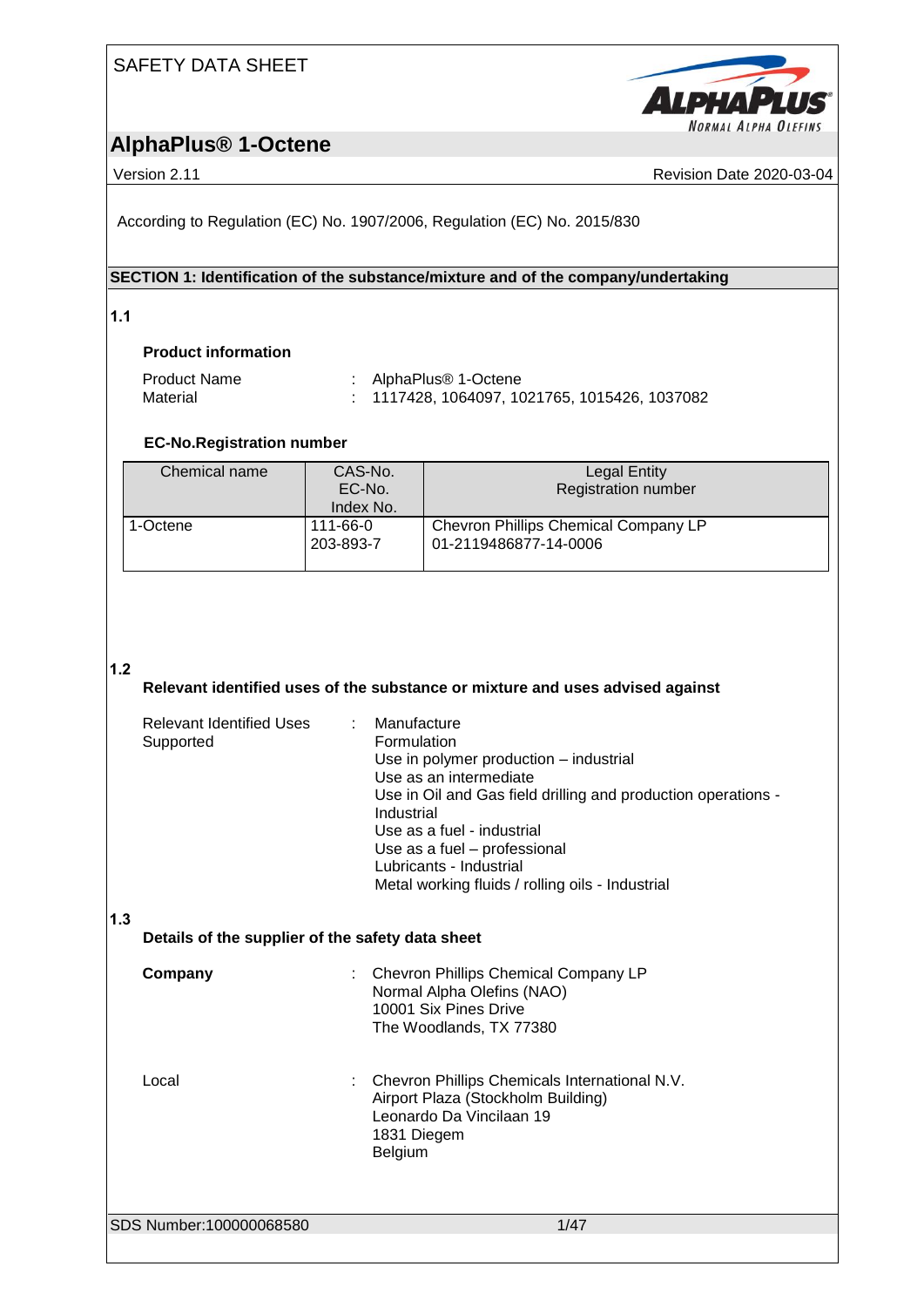Version 2.11 **New Search 2020-03-04** Revision Date 2020-03-04

SDS Requests: (800) 852-5530 Technical Information: (832) 813-4862 Responsible Party: Product Safety Group Email:sds@cpchem.com

**1.4** 

#### **Emergency telephone:**

**Health**:

866.442.9628 (North America) 1.832.813.4984 (International) **Transport**: CHEMTREC 800.424.9300 or 703.527.3887(int'l) Asia: CHEMWATCH (+612 9186 1132) China: 0532 8388 9090 EUROPE: BIG +32.14.584545 (phone) or +32.14583516 (telefax) Mexico CHEMTREC 01-800-681-9531 (24 hours) South America SOS-Cotec Inside Brazil: 0800.111.767 Outside Brazil: +55.19.3467.1600 Argentina: +(54)-1159839431

| Responsible Department | : Product Safety and Toxicology Group |  |
|------------------------|---------------------------------------|--|
| E-mail address         | $\therefore$ SDS@CPChem.com           |  |
| Website                | www.CPChem.com                        |  |

#### **SECTION 2: Hazards identification**

#### **2.1**

#### **Classification of the substance or mixture REGULATION (EC) No 1272/2008**

Flammable liquids, Category 2 H225:

Aspiration hazard, Category 1 H304:

Short-term (acute) aquatic hazard, Category 1 Long-term (chronic) aquatic hazard, Category 1

Highly flammable liquid and vapor. May be fatal if swallowed and enters airways. H400: Very toxic to aquatic life. H410: Very toxic to aquatic life with long lasting effects.

#### **2.2**

#### **Labeling (REGULATION (EC) No 1272/2008)**

| Hazard pictograms               |                                                                                 |                                                                                                                                                    |
|---------------------------------|---------------------------------------------------------------------------------|----------------------------------------------------------------------------------------------------------------------------------------------------|
| Signal Word                     | Danger                                                                          |                                                                                                                                                    |
| <b>Hazard Statements</b>        | H <sub>225</sub><br>H304<br>H410                                                | Highly flammable liquid and vapor.<br>May be fatal if swallowed and enters<br>airways.<br>Very toxic to aquatic life with long lasting<br>effects. |
| <b>Precautionary Statements</b> | <b>Prevention:</b><br>P <sub>210</sub><br>P <sub>2</sub> 33<br>P <sub>240</sub> | Keep away from heat/ sparks/ open flames/<br>hot surfaces. No smoking.<br>Keep container tightly closed.<br>Ground/bond container and receiving    |
| SDS Number:100000068580         |                                                                                 | 2/47                                                                                                                                               |
|                                 |                                                                                 |                                                                                                                                                    |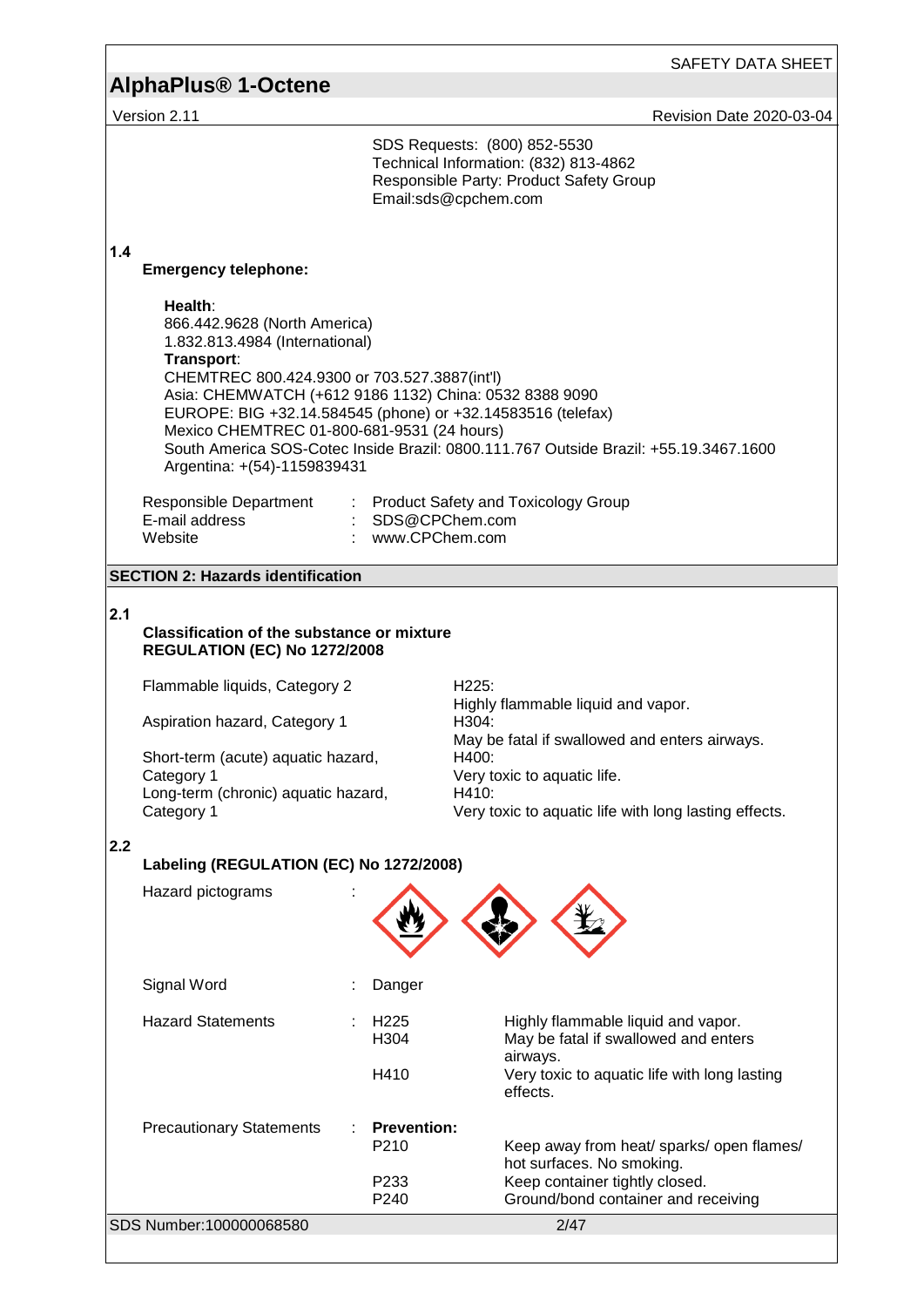| <b>AlphaPlus<sup>®</sup> 1-Octene</b>                                                                                                                   |                                                                      |                                                                                                                                    | SAFETY DATA SHEET                            |  |  |
|---------------------------------------------------------------------------------------------------------------------------------------------------------|----------------------------------------------------------------------|------------------------------------------------------------------------------------------------------------------------------------|----------------------------------------------|--|--|
| Version 2.11                                                                                                                                            |                                                                      |                                                                                                                                    | Revision Date 2020-03-04                     |  |  |
|                                                                                                                                                         |                                                                      |                                                                                                                                    |                                              |  |  |
|                                                                                                                                                         | P243                                                                 | equipment.<br>discharge.                                                                                                           | Take precautionary measures against static   |  |  |
|                                                                                                                                                         | P273<br>P280                                                         | Avoid release to the environment.<br>eye protection/ face protection.                                                              | Wear protective gloves/ protective clothing/ |  |  |
|                                                                                                                                                         | <b>Response:</b>                                                     |                                                                                                                                    |                                              |  |  |
|                                                                                                                                                         | P301 + P310                                                          | IF SWALLOWED: Immediately call a<br>POISON CENTER/ doctor.                                                                         |                                              |  |  |
|                                                                                                                                                         | $P303 + P361 + P353$                                                 | off immediately all contaminated clothing.<br>Rinse skin with water/ shower.                                                       | IF ON SKIN (or hair): Remove/ Take           |  |  |
|                                                                                                                                                         | P331<br>Storage:                                                     | Do NOT induce vomiting.                                                                                                            |                                              |  |  |
|                                                                                                                                                         | P403 + P235                                                          |                                                                                                                                    | Store in a well-ventilated place. Keep cool. |  |  |
| <b>Additional Labeling:</b><br>EUH066 Repeated exposure may cause skin dryness or cracking.<br><b>SECTION 3: Composition/information on ingredients</b> |                                                                      |                                                                                                                                    |                                              |  |  |
| $3.1 - 3.2$<br><b>Substance or Mixture</b>                                                                                                              |                                                                      |                                                                                                                                    |                                              |  |  |
| Synonyms                                                                                                                                                | Octene-n-1<br>Octene-1 (C8)<br>AlphaPlus <sup>™</sup> NAO 8<br>C8H16 |                                                                                                                                    |                                              |  |  |
| Molecular formula                                                                                                                                       | C8H16                                                                |                                                                                                                                    |                                              |  |  |
| <b>Hazardous ingredients</b>                                                                                                                            |                                                                      |                                                                                                                                    |                                              |  |  |
| Chemical name                                                                                                                                           | CAS-No.<br>EC-No.<br>Index No.                                       | Classification<br>(REGULATION (EC) No<br>1272/2008)                                                                                | Concentration<br>$[wt\%]$                    |  |  |
| 1-Octene                                                                                                                                                | 111-66-0<br>203-893-7                                                | Flam. Lig. 2; H225<br>Asp. Tox. 1; H304<br>Aquatic Acute 1; H400<br>Aquatic Chronic 1; H410                                        | $95 - 100$                                   |  |  |
| 2-Ethyl-1-Hexene                                                                                                                                        | 1632-16-2<br>216-636-9                                               | Flam. Liq. 2; H225<br>Skin Irrit. 2; H315<br>Eye Irrit. 2; H319<br>STOT SE 3; H336<br>Asp. Tox. 1; H304<br>Aquatic Chronic 2; H411 | $1 - 5$                                      |  |  |
|                                                                                                                                                         |                                                                      | For the full text of the H-Statements mentioned in this Section, see Section 16.                                                   |                                              |  |  |

SDS Number:100000068580 3/47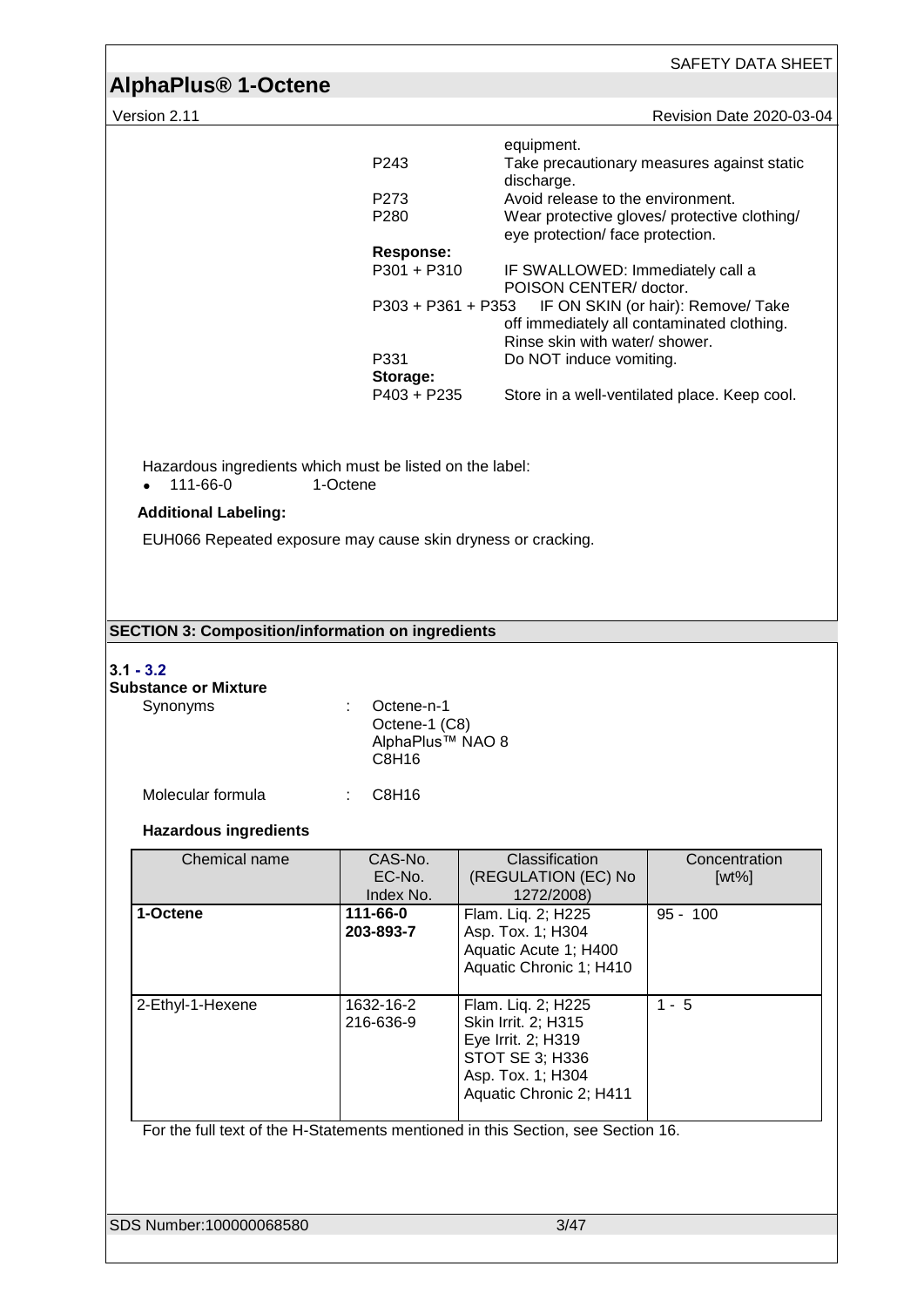SAFETY DATA SHEET

Version 2.11 Version 2.11

| <b>SECTION 4: First aid measures</b> |  |  |  |
|--------------------------------------|--|--|--|
|--------------------------------------|--|--|--|

### **4.1**

| <b>Description of first-aid measures</b> |  |  |
|------------------------------------------|--|--|
|------------------------------------------|--|--|

| General advice          | Move out of dangerous area. Show this material safety data<br>sheet to the doctor in attendance. Symptoms of poisoning may<br>appear several hours later. Do not leave the victim<br>unattended.                                                 |
|-------------------------|--------------------------------------------------------------------------------------------------------------------------------------------------------------------------------------------------------------------------------------------------|
| If inhaled              | : If unconscious, place in recovery position and seek medical<br>advice. If symptoms persist, call a physician.                                                                                                                                  |
| In case of skin contact | : If on skin, rinse well with water. If on clothes, remove clothes.                                                                                                                                                                              |
| In case of eye contact  | : Flush eyes with water as a precaution. Remove contact<br>lenses. Protect unharmed eye. Keep eye wide open while<br>rinsing. If eye irritation persists, consult a specialist.                                                                  |
| If swallowed            | Do not ingest. If swallowed then seek immediate medical<br>assistance.<br>Keep respiratory tract clear. Never give anything by mouth to<br>an unconscious person. If symptoms persist, call a physician.<br>Take victim immediately to hospital. |

#### **SECTION 5: Firefighting measures**

|     | Flash point                                                                         |                               | $13^{\circ}$ C (55 $^{\circ}$ F)<br>Method: Tag closed cup                                                                                                                                                                                                                                                                                                                             |
|-----|-------------------------------------------------------------------------------------|-------------------------------|----------------------------------------------------------------------------------------------------------------------------------------------------------------------------------------------------------------------------------------------------------------------------------------------------------------------------------------------------------------------------------------|
|     | Autoignition temperature                                                            | $\mathcal{L}^{\mathcal{L}}$ . | 221°C (430°F)                                                                                                                                                                                                                                                                                                                                                                          |
| 5.1 | <b>Extinguishing media</b>                                                          |                               |                                                                                                                                                                                                                                                                                                                                                                                        |
|     | Suitable extinguishing<br>media                                                     |                               | Alcohol-resistant foam. Carbon dioxide (CO2). Dry chemical.                                                                                                                                                                                                                                                                                                                            |
|     | Unsuitable extinguishing<br>media                                                   | ÷                             | High volume water jet.                                                                                                                                                                                                                                                                                                                                                                 |
| 5.2 | Special hazards arising from the substance or mixture<br>fighting                   |                               | Specific hazards during fire : Do not allow run-off from fire fighting to enter drains or water<br>courses.                                                                                                                                                                                                                                                                            |
| 5.3 | <b>Advice for firefighters</b><br>Special protective<br>equipment for fire-fighters |                               | Wear self-contained breathing apparatus for firefighting if<br>necessary.                                                                                                                                                                                                                                                                                                              |
|     | Further information                                                                 |                               | Collect contaminated fire extinguishing water separately. This<br>must not be discharged into drains. Fire residues and<br>contaminated fire extinguishing water must be disposed of in<br>accordance with local regulations. For safety reasons in case<br>of fire, cans should be stored separately in closed<br>containments. Use a water spray to cool fully closed<br>containers. |
|     | SDS Number:100000068580                                                             |                               | 4/47                                                                                                                                                                                                                                                                                                                                                                                   |
|     |                                                                                     |                               |                                                                                                                                                                                                                                                                                                                                                                                        |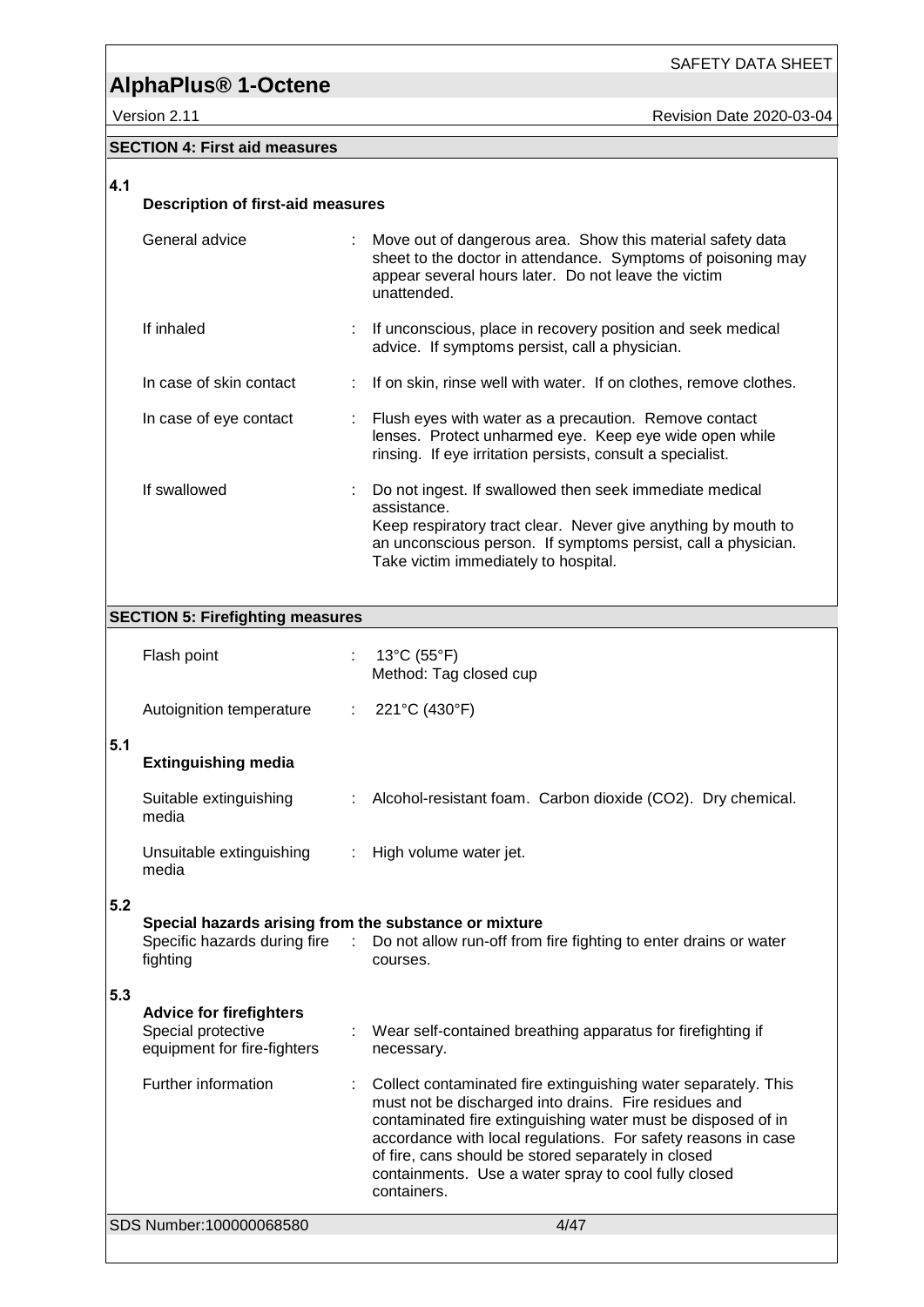|            |                                                                                  | SAFETY DATA SHEET                                                                                                                                                                                                                                                                                                                                                                                                                                                                                                                                                                                                                                                                                                                                                           |
|------------|----------------------------------------------------------------------------------|-----------------------------------------------------------------------------------------------------------------------------------------------------------------------------------------------------------------------------------------------------------------------------------------------------------------------------------------------------------------------------------------------------------------------------------------------------------------------------------------------------------------------------------------------------------------------------------------------------------------------------------------------------------------------------------------------------------------------------------------------------------------------------|
|            | <b>AlphaPlus<sup>®</sup> 1-Octene</b>                                            |                                                                                                                                                                                                                                                                                                                                                                                                                                                                                                                                                                                                                                                                                                                                                                             |
|            | Version 2.11                                                                     | Revision Date 2020-03-04                                                                                                                                                                                                                                                                                                                                                                                                                                                                                                                                                                                                                                                                                                                                                    |
|            | Fire and explosion<br>protection                                                 | Do not spray on an open flame or any other incandescent<br>material. Take necessary action to avoid static electricity<br>discharge (which might cause ignition of organic vapors). Use<br>only explosion-proof equipment. Keep away from open flames,<br>hot surfaces and sources of ignition.                                                                                                                                                                                                                                                                                                                                                                                                                                                                             |
|            | Hazardous decomposition<br>÷.<br>products                                        | Carbon oxides.                                                                                                                                                                                                                                                                                                                                                                                                                                                                                                                                                                                                                                                                                                                                                              |
|            | <b>SECTION 6: Accidental release measures</b>                                    |                                                                                                                                                                                                                                                                                                                                                                                                                                                                                                                                                                                                                                                                                                                                                                             |
| 6.1        |                                                                                  | Personal precautions, protective equipment and emergency procedures                                                                                                                                                                                                                                                                                                                                                                                                                                                                                                                                                                                                                                                                                                         |
|            | Personal precautions                                                             | : Use personal protective equipment. Ensure adequate<br>ventilation. Remove all sources of ignition. Evacuate<br>personnel to safe areas. Beware of vapors accumulating to<br>form explosive concentrations. Vapors can accumulate in low<br>areas.                                                                                                                                                                                                                                                                                                                                                                                                                                                                                                                         |
| 6.2        | <b>Environmental precautions</b>                                                 |                                                                                                                                                                                                                                                                                                                                                                                                                                                                                                                                                                                                                                                                                                                                                                             |
|            | Environmental precautions<br>÷.                                                  | Prevent product from entering drains. Prevent further leakage<br>or spillage if safe to do so. If the product contaminates rivers<br>and lakes or drains inform respective authorities.                                                                                                                                                                                                                                                                                                                                                                                                                                                                                                                                                                                     |
| 6.3<br>6.4 | Methods and materials for containment and cleaning up<br>Methods for cleaning up | Contain spillage, and then collect with non-combustible<br>absorbent material, (e.g. sand, earth, diatomaceous earth,<br>vermiculite) and place in container for disposal according to<br>local / national regulations (see section 13).                                                                                                                                                                                                                                                                                                                                                                                                                                                                                                                                    |
|            | <b>Reference to other sections</b>                                               |                                                                                                                                                                                                                                                                                                                                                                                                                                                                                                                                                                                                                                                                                                                                                                             |
|            | Reference to other sections                                                      | For personal protection see section 8. For disposal<br>considerations see section 13.                                                                                                                                                                                                                                                                                                                                                                                                                                                                                                                                                                                                                                                                                       |
|            | A quantitative risk assessment is not required for human health.                 |                                                                                                                                                                                                                                                                                                                                                                                                                                                                                                                                                                                                                                                                                                                                                                             |
|            | <b>SECTION 7: Handling and storage</b>                                           |                                                                                                                                                                                                                                                                                                                                                                                                                                                                                                                                                                                                                                                                                                                                                                             |
| 7.1        | <b>Precautions for safe handling</b><br><b>Handling</b>                          |                                                                                                                                                                                                                                                                                                                                                                                                                                                                                                                                                                                                                                                                                                                                                                             |
|            | Advice on safe handling                                                          |                                                                                                                                                                                                                                                                                                                                                                                                                                                                                                                                                                                                                                                                                                                                                                             |
|            |                                                                                  | Electrostatic charge may accumulate and create a hazardous<br>condition when handling this material. To minimize this hazard,<br>bonding and grounding may be necessary, but may not by<br>themselves be sufficient. Review all operations, which have the<br>potential to generating and accumulation of electrostatic<br>charge and/or a flammable atmosphere (including tank and<br>container filling, splash filling, tank cleaning, sampling,<br>gauging, switch loading, filtering, mixing, agitation, and vacuum<br>truck operations) and use appropriate mitigating procedures.<br>For more information, refer to OSHA Standard 29 CFR<br>1910.106 "Flammable and Combustible Liquids"; National Fire<br>Protection Association (NFPA 77), "Recommended Practice on |
|            | SDS Number:100000068580                                                          | $5/47$                                                                                                                                                                                                                                                                                                                                                                                                                                                                                                                                                                                                                                                                                                                                                                      |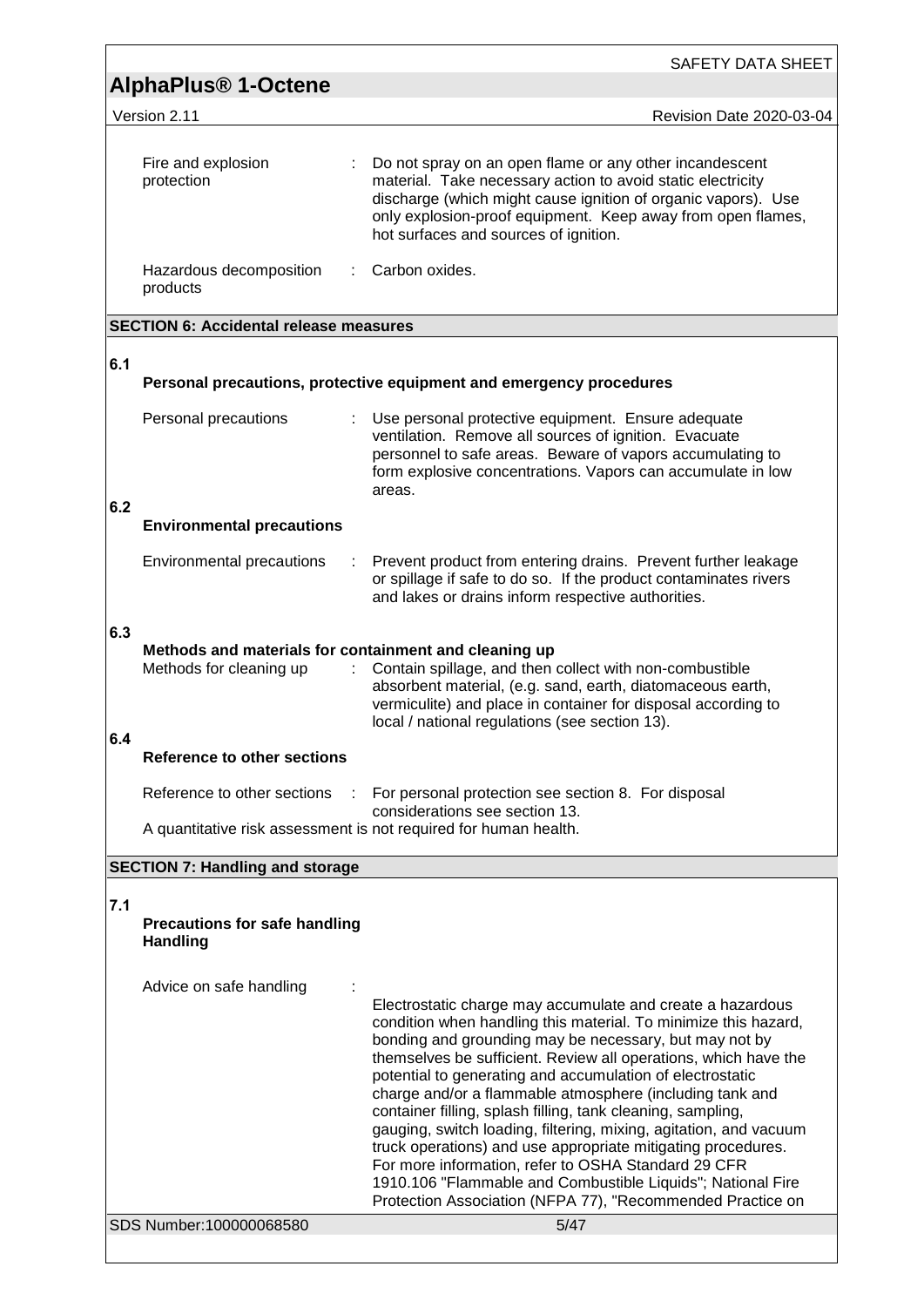|     |                                                         | <b>SAFETY DATA SHEET</b>                                                                                                                                                                                                                                                                                                                                                                                                                                                                                                                                                                                                                                                                                                         |
|-----|---------------------------------------------------------|----------------------------------------------------------------------------------------------------------------------------------------------------------------------------------------------------------------------------------------------------------------------------------------------------------------------------------------------------------------------------------------------------------------------------------------------------------------------------------------------------------------------------------------------------------------------------------------------------------------------------------------------------------------------------------------------------------------------------------|
|     | <b>AlphaPlus<sup>®</sup> 1-Octene</b>                   |                                                                                                                                                                                                                                                                                                                                                                                                                                                                                                                                                                                                                                                                                                                                  |
|     | Version 2.11                                            | <b>Revision Date 2020-03-04</b>                                                                                                                                                                                                                                                                                                                                                                                                                                                                                                                                                                                                                                                                                                  |
|     |                                                         | Static Electricity"; and/or the American Petroleum Institute<br>(API) Recommended Practice 2003, "Protection Against<br>Ignitions Arising Out of Static, Lightning, and stray Currents".                                                                                                                                                                                                                                                                                                                                                                                                                                                                                                                                         |
|     | Advice on protection<br>against fire and explosion      | Do not spray on an open flame or any other incandescent<br>material. Take necessary action to avoid static electricity<br>discharge (which might cause ignition of organic vapors). Use<br>only explosion-proof equipment. Keep away from open flames,<br>hot surfaces and sources of ignition.                                                                                                                                                                                                                                                                                                                                                                                                                                  |
| 7.2 |                                                         | Conditions for safe storage, including any incompatibilities                                                                                                                                                                                                                                                                                                                                                                                                                                                                                                                                                                                                                                                                     |
|     | <b>Storage</b>                                          |                                                                                                                                                                                                                                                                                                                                                                                                                                                                                                                                                                                                                                                                                                                                  |
|     | Requirements for storage<br>areas and containers        | No smoking. Keep container tightly closed in a dry and well-<br>ventilated place. Containers which are opened must be<br>carefully resealed and kept upright to prevent leakage.<br>Observe label precautions. Electrical installations / working<br>materials must comply with the technological safety standards.                                                                                                                                                                                                                                                                                                                                                                                                              |
|     | <b>SECTION 8: Exposure controls/personal protection</b> |                                                                                                                                                                                                                                                                                                                                                                                                                                                                                                                                                                                                                                                                                                                                  |
|     |                                                         |                                                                                                                                                                                                                                                                                                                                                                                                                                                                                                                                                                                                                                                                                                                                  |
| 8.1 | <b>Control parameters</b>                               |                                                                                                                                                                                                                                                                                                                                                                                                                                                                                                                                                                                                                                                                                                                                  |
|     | <b>PNEC</b>                                             | Fresh water<br>Value: 0,012 mg/l                                                                                                                                                                                                                                                                                                                                                                                                                                                                                                                                                                                                                                                                                                 |
|     | <b>PNEC</b>                                             | Fresh water<br>Value: 0,012 mg/l                                                                                                                                                                                                                                                                                                                                                                                                                                                                                                                                                                                                                                                                                                 |
|     | <b>PNEC</b>                                             | Sea water<br>Value: 0,012 mg/l                                                                                                                                                                                                                                                                                                                                                                                                                                                                                                                                                                                                                                                                                                   |
|     | <b>PNEC</b>                                             | Fresh water sediment<br>Value: 6,06 mg/kg                                                                                                                                                                                                                                                                                                                                                                                                                                                                                                                                                                                                                                                                                        |
|     | <b>PNEC</b>                                             | Sea sediment<br>Value: 6,06 mg/kg                                                                                                                                                                                                                                                                                                                                                                                                                                                                                                                                                                                                                                                                                                |
|     | <b>PNEC</b>                                             | Soil<br>Value: 1,25 mg/kg                                                                                                                                                                                                                                                                                                                                                                                                                                                                                                                                                                                                                                                                                                        |
| 8.2 | <b>Exposure controls</b><br><b>Engineering measures</b> |                                                                                                                                                                                                                                                                                                                                                                                                                                                                                                                                                                                                                                                                                                                                  |
|     |                                                         | Adequate ventilation to control airborned concentrations below the exposure guidelines/limits.<br>Consider the potential hazards of this material (see Section 2), applicable exposure limits, job<br>activities, and other substances in the work place when designing engineering controls and selecting<br>personal protective equipment. If engineering controls or work practices are not adequate to prevent<br>exposure to harmful levels of this material, the personal protective equipment listed below is<br>recommended. The user should read and understand all instructions and limitations supplied with<br>the equipment since protection is usually provided for a limited time or under certain circumstances. |
|     | SDS Number:100000068580                                 | 6/47                                                                                                                                                                                                                                                                                                                                                                                                                                                                                                                                                                                                                                                                                                                             |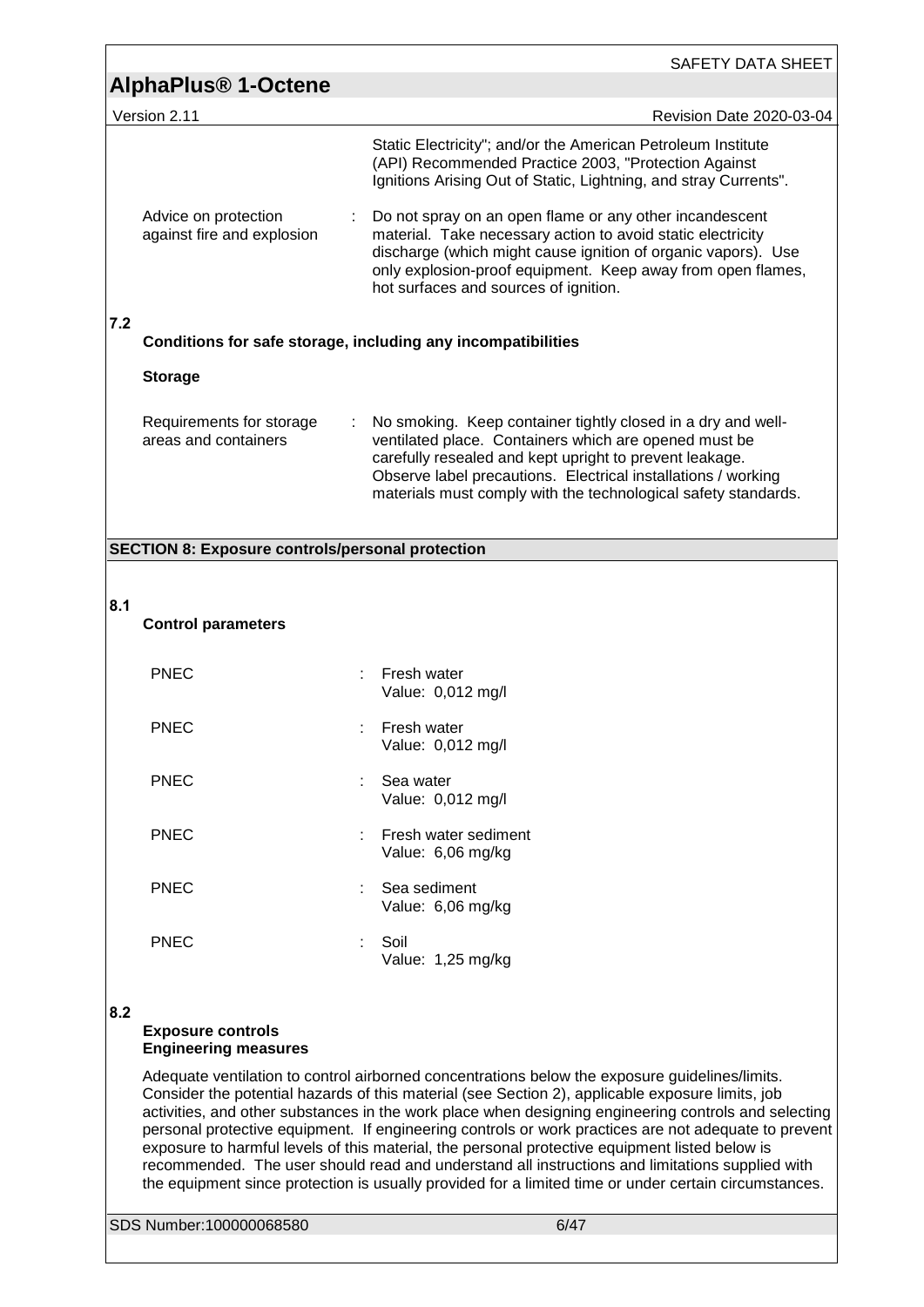SAFETY DATA SHEET

Version 2.11 **Version 2.11** Revision Date 2020-03-04

| Personal protective equipment |                                                                                                                                                                                                                                                                                                                                                                                                                                                                                                                                                                                                                                                                                                        |  |
|-------------------------------|--------------------------------------------------------------------------------------------------------------------------------------------------------------------------------------------------------------------------------------------------------------------------------------------------------------------------------------------------------------------------------------------------------------------------------------------------------------------------------------------------------------------------------------------------------------------------------------------------------------------------------------------------------------------------------------------------------|--|
| Respiratory protection        | Wear a supplied-air NIOSH approved respirator unless<br>ventilation or other engineering controls are adequate to<br>maintain minimal oxygen content of 19.5% by volume under<br>normal atmospheric pressure. Wear a NIOSH approved<br>respirator that provides protection when working with this<br>material if exposure to harmful levels of airborne material may<br>occur, such as:. Air-Purifying Respirator for Organic Vapors.<br>Use a positive pressure, air-supplying respirator if there is<br>potential for uncontrolled release, exposure levels are not<br>known, or other circumstances where air-purifying respirators<br>may not provide adequate protection.                         |  |
| Hand protection               | The suitability for a specific workplace should be discussed<br>with the producers of the protective gloves. Please observe<br>the instructions regarding permeability and breakthrough time<br>which are provided by the supplier of the gloves. Also take into<br>consideration the specific local conditions under which the<br>product is used, such as the danger of cuts, abrasion, and the<br>contact time. Gloves should be discarded and replaced if there<br>is any indication of degradation or chemical breakthrough.<br>If repeated and/or prolonged skin exposure to the substance is<br>likely, then wear suitable gloves tested to EN374 and provide<br>employee skin care programmes. |  |
| Eye protection                | Eye wash bottle with pure water. Tightly fitting safety goggles.                                                                                                                                                                                                                                                                                                                                                                                                                                                                                                                                                                                                                                       |  |
| Skin and body protection      | Choose body protection in relation to its type, to the<br>concentration and amount of dangerous substances, and to the<br>specific work-place. Wear as appropriate:. Flame retardant<br>antistatic protective clothing. Workers should wear antistatic<br>footwear.                                                                                                                                                                                                                                                                                                                                                                                                                                    |  |
| Hygiene measures              | When using do not eat or drink. When using do not smoke.<br>Wash hands before breaks and at the end of workday.                                                                                                                                                                                                                                                                                                                                                                                                                                                                                                                                                                                        |  |
|                               | A quantitative risk assessment is not required for human health.                                                                                                                                                                                                                                                                                                                                                                                                                                                                                                                                                                                                                                       |  |
|                               |                                                                                                                                                                                                                                                                                                                                                                                                                                                                                                                                                                                                                                                                                                        |  |

SDS Number:100000068580 7/47 **Appearance** Form : Liquid<br>
Physical state : Liquid<br>
: Liquid Physical state<br>Color : Clear, colorless **Safety data** Flash point : 13°C (55°F) Method: Tag closed cup Lower explosion limit  $0.7\%$  (V) Upper explosion limit : 6,8 %(V)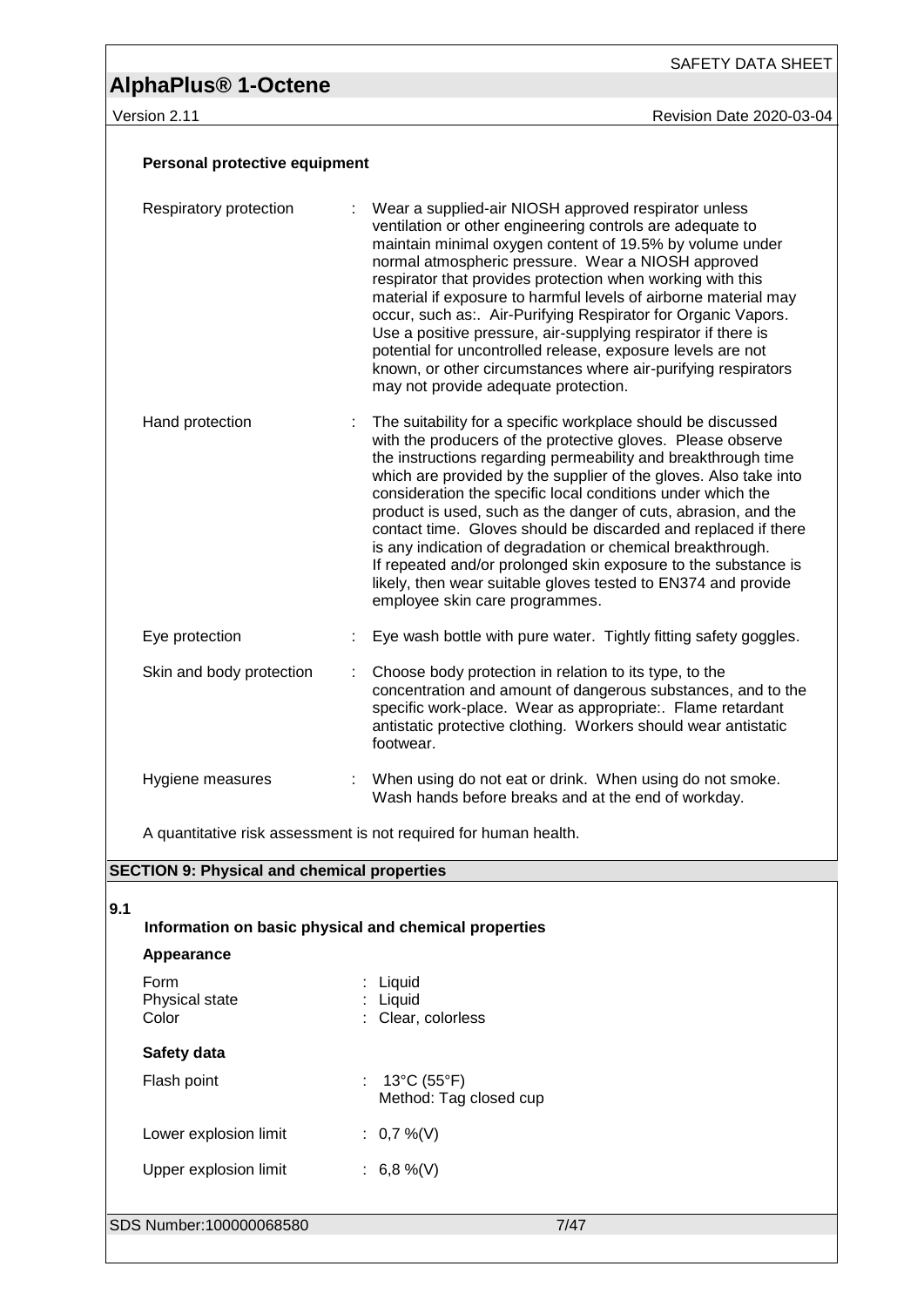# **AlphaPlus® 1-Octene**

| Version 2.11                                    | Revision Date 2020-03-04                               |
|-------------------------------------------------|--------------------------------------------------------|
| Oxidizing properties                            | : no                                                   |
| Autoignition temperature                        | : $221^{\circ}C(430^{\circ}F)$                         |
| Molecular formula                               | : C8H16                                                |
| Molecular weight                                | : 112,24 g/mol                                         |
| pH                                              | : No data available                                    |
| Pour point                                      | : Not applicable                                       |
| Boiling point/boiling range                     | : $121^{\circ}C(250^{\circ}F)$                         |
| Vapor pressure                                  | : $1,75$ kPa<br>at 20°C (68°F)                         |
|                                                 | 15,30 kPa<br>at 65°C (149°F)                           |
| Relative density                                | : 0,72<br>at 15,6 °C (60,1 °F)                         |
| Density                                         | : 719 kg/m3<br>at 15°C (59°F)                          |
|                                                 | 710 kg/m3<br>at 20°C (68°F)                            |
|                                                 | 690 kg/m3<br>at 50°C (122°F)                           |
| Water solubility                                | : Soluble in hydrocarbon solvents; insoluble in water. |
| Partition coefficient: n-<br>octanol/water      | : No data available                                    |
| Viscosity, kinematic                            | $: 0,38$ cSt<br>at 40°C (104°F)                        |
| Relative vapor density                          | : 3,9<br>$(Air = 1.0)$                                 |
| Evaporation rate                                | : No data available                                    |
| Percent volatile                                | $: > 99 \%$                                            |
| 9.2<br><b>Other information</b><br>Conductivity | $: 2,9$ pSm<br>Method: ASTM D4308                      |
| <b>SECTION 10: Stability and reactivity</b>     |                                                        |
| 10.1                                            |                                                        |

SDS Number:100000068580 8/47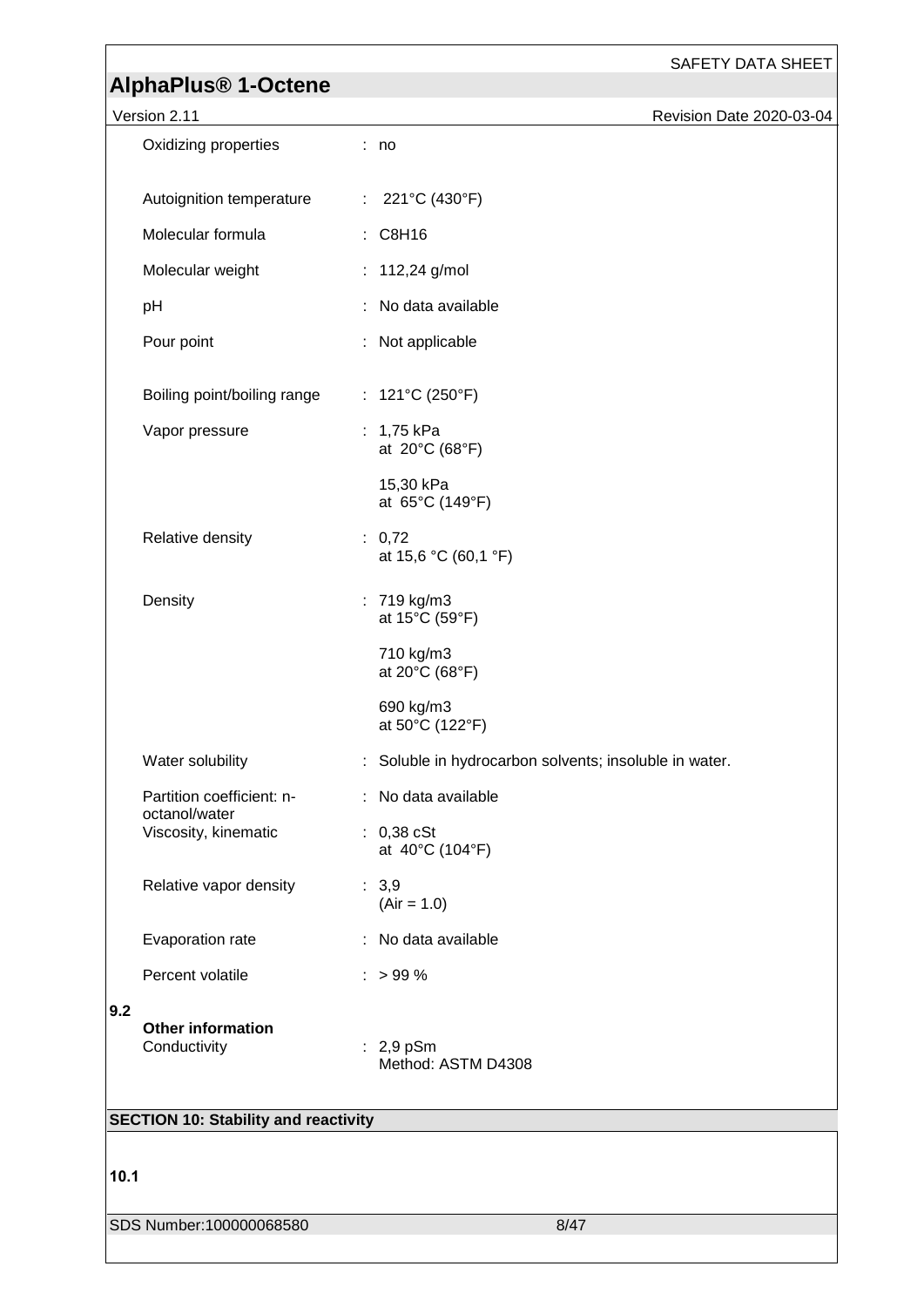|                                                           | <b>SAFETY DATA SHEET</b>                                                                                                                     |
|-----------------------------------------------------------|----------------------------------------------------------------------------------------------------------------------------------------------|
| <b>AlphaPlus<sup>®</sup> 1-Octene</b>                     |                                                                                                                                              |
| Version 2.11                                              | Revision Date 2020-03-04                                                                                                                     |
| <b>Reactivity</b>                                         | : Stable at normal ambient temperature and pressure.                                                                                         |
| 10.2                                                      |                                                                                                                                              |
| <b>Chemical stability</b>                                 | : This material is considered stable under normal ambient and<br>anticipated storage and handling conditions of temperature<br>and pressure. |
| 10.3                                                      |                                                                                                                                              |
| Possibility of hazardous reactions                        |                                                                                                                                              |
| <b>Hazardous reactions</b>                                | : Hazardous reactions: Hazardous polymerization does not<br>occur.                                                                           |
|                                                           | Further information: No decomposition if stored and applied as<br>directed.                                                                  |
|                                                           | Hazardous reactions: Vapors may form explosive mixture with<br>air.                                                                          |
| 10.4<br><b>Conditions to avoid</b>                        | : Heat, sparks, fire, and oxidizing agents.                                                                                                  |
| 10.5<br><b>Materials to avoid</b>                         | : May react with oxygen and strong oxidizing agents, such as<br>chlorates, nitrates, peroxides, etc.                                         |
| 10.6<br>: Carbon oxides<br><b>Hazardous decomposition</b> |                                                                                                                                              |
| products                                                  |                                                                                                                                              |
| Other data                                                | No decomposition if stored and applied as directed.                                                                                          |
| <b>SECTION 11: Toxicological information</b>              |                                                                                                                                              |
| 11.1<br>Information on toxicological effects              |                                                                                                                                              |
| <b>Acute oral toxicity</b>                                |                                                                                                                                              |
| 1-Octene                                                  | : LD50: $> 10.000$ mg/kg<br>Species: Rat<br>Sex: male and female<br>Method: Fixed Dose Method                                                |
| <b>Acute inhalation toxicity</b>                          |                                                                                                                                              |
| 1-Octene                                                  | : LC50: 40,2 mg/l<br>Exposure time: 4 h<br>Species: Rat<br>Sex: male<br>Test atmosphere: vapor<br>Method: OECD Test Guideline 403            |
| <b>Acute dermal toxicity</b>                              |                                                                                                                                              |
| 1-Octene                                                  | : LD50: $> 2.000$ mg/kg                                                                                                                      |
| SDS Number:100000068580                                   | 9/47                                                                                                                                         |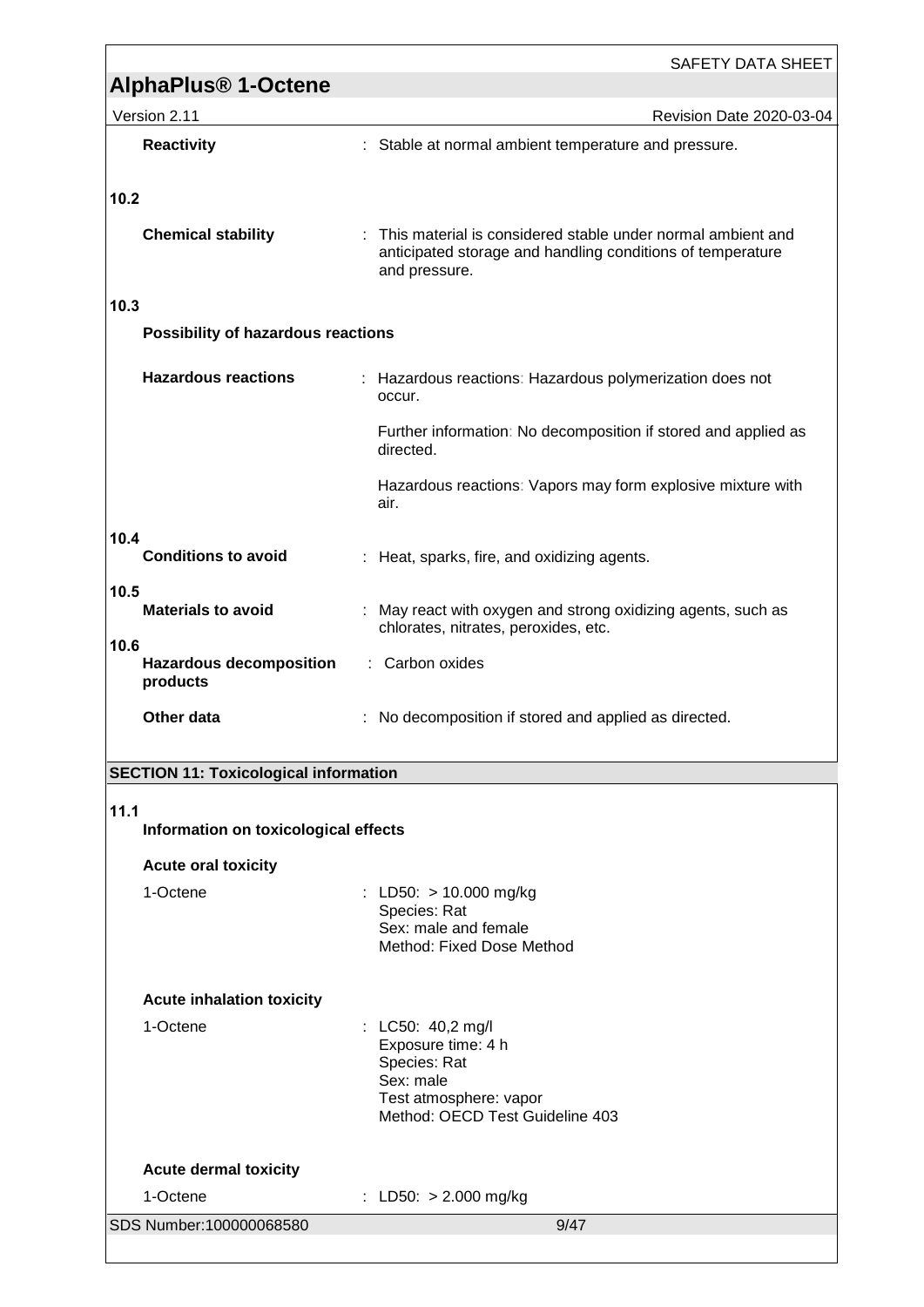| <b>AlphaPlus<sup>®</sup> 1-Octene</b>                     | SAFETY DATA SHEET                                                                                                                                                                                                                                                                                                                                                                                                                                                                                                                                                                                                |
|-----------------------------------------------------------|------------------------------------------------------------------------------------------------------------------------------------------------------------------------------------------------------------------------------------------------------------------------------------------------------------------------------------------------------------------------------------------------------------------------------------------------------------------------------------------------------------------------------------------------------------------------------------------------------------------|
| Version 2.11                                              | <b>Revision Date 2020-03-04</b>                                                                                                                                                                                                                                                                                                                                                                                                                                                                                                                                                                                  |
|                                                           | Species: Rabbit<br>Sex: male and female<br>Method: OECD Test Guideline 402                                                                                                                                                                                                                                                                                                                                                                                                                                                                                                                                       |
| AlphaPlus <sup>®</sup> 1-Octene<br><b>Skin irritation</b> | : Repeated or prolonged contact with the mixture may cause<br>removal of natural fat from the skin resulting in desiccation of<br>the skin.                                                                                                                                                                                                                                                                                                                                                                                                                                                                      |
| AlphaPlus <sup>®</sup> 1-Octene<br><b>Eye irritation</b>  | No eye irritation.                                                                                                                                                                                                                                                                                                                                                                                                                                                                                                                                                                                               |
| <b>Sensitization</b>                                      |                                                                                                                                                                                                                                                                                                                                                                                                                                                                                                                                                                                                                  |
| 1-Octene                                                  | : Did not cause sensitization on laboratory animals.                                                                                                                                                                                                                                                                                                                                                                                                                                                                                                                                                             |
| <b>Repeated dose toxicity</b>                             |                                                                                                                                                                                                                                                                                                                                                                                                                                                                                                                                                                                                                  |
| 1-Octene                                                  | Species: Rat, Male and female<br>Sex: Male and female<br>Application Route: Oral diet<br>Dose: 0, 100, 500, 1000 mg/kg<br>Exposure time: 13 wk<br>Number of exposures: daily<br>NOEL: 1.000 mg/kg<br>Method: OCED Guideline 408<br>Information given is based on data obtained from similar<br>substances.<br>Species: Rat, Male and female<br>Sex: Male and female<br>Application Route: Inhalation<br>Dose: 0, 300, 1000, 3000 ppm<br>Exposure time: 13 wk<br>Number of exposures: 6 hrs/d, 5 d/wk<br>NOEL: 3000 ppm<br>Method: OECD Guideline 413<br>Information given is based on data obtained from similar |
|                                                           | substances.                                                                                                                                                                                                                                                                                                                                                                                                                                                                                                                                                                                                      |
| <b>Genotoxicity in vitro</b><br>1-Octene                  | : Test Type: Ames test<br>Result: negative                                                                                                                                                                                                                                                                                                                                                                                                                                                                                                                                                                       |
|                                                           | Test Type: Chromosome aberration test in vitro<br>Result: negative                                                                                                                                                                                                                                                                                                                                                                                                                                                                                                                                               |
|                                                           | Test Type: Cell transformation assay<br>Result: negative                                                                                                                                                                                                                                                                                                                                                                                                                                                                                                                                                         |
| <b>Genotoxicity in vivo</b>                               |                                                                                                                                                                                                                                                                                                                                                                                                                                                                                                                                                                                                                  |
| 1-Octene                                                  | Remarks: Not classified due to data which are conclusive<br>although insufficient for classification.                                                                                                                                                                                                                                                                                                                                                                                                                                                                                                            |
| <b>Reproductive toxicity</b>                              |                                                                                                                                                                                                                                                                                                                                                                                                                                                                                                                                                                                                                  |
| SDS Number:100000068580                                   | 10/47                                                                                                                                                                                                                                                                                                                                                                                                                                                                                                                                                                                                            |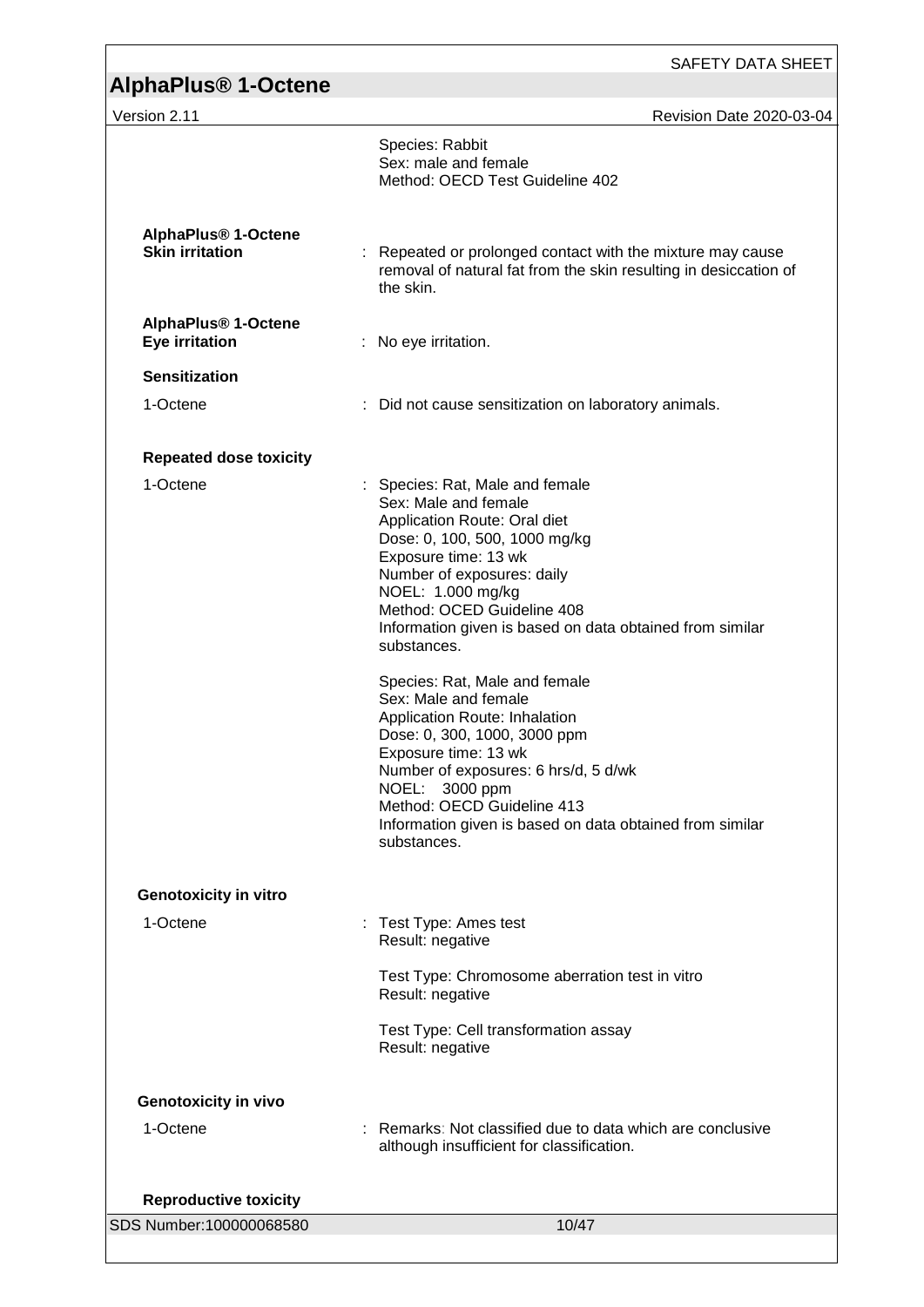| <b>AlphaPlus<sup>®</sup> 1-Octene</b>                         | SAFETY DATA SHEET                                                                                                                                                                                                                                                                                                                                                                                                                                                                     |
|---------------------------------------------------------------|---------------------------------------------------------------------------------------------------------------------------------------------------------------------------------------------------------------------------------------------------------------------------------------------------------------------------------------------------------------------------------------------------------------------------------------------------------------------------------------|
| Version 2.11                                                  | Revision Date 2020-03-04                                                                                                                                                                                                                                                                                                                                                                                                                                                              |
| 1-Octene                                                      | Species: Rat<br>Sex: male<br>Application Route: Oral diet<br>Dose: 0, 100, 500, or 1000 mg/kg<br>Exposure time: 44 D<br>Number of exposures: daily<br>Method: OECD Guideline 421<br>NOAEL Parent: 1.000 mg/kg<br>NOAEL F1: 1.000 mg/kg<br>Species: Rat<br>Sex: female<br>Application Route: Oral diet<br>Dose: 0, 100, 500, or 1000 mg/kg<br>Exposure time: 41-55 D<br>Number of exposures: daily<br>Method: OECD Guideline 421<br>NOAEL Parent: 1.000 mg/kg<br>NOAEL F1: 1.000 mg/kg |
| AlphaPlus <sup>®</sup> 1-Octene<br><b>Aspiration toxicity</b> | May be fatal if swallowed and enters airways.<br>Substances known to cause human aspiration toxicity hazards<br>or to be regarded as if they cause human aspiration toxicity<br>hazard.                                                                                                                                                                                                                                                                                               |
| <b>CMR</b> effects                                            |                                                                                                                                                                                                                                                                                                                                                                                                                                                                                       |
| 1-Octene                                                      | : Carcinogenicity: Not available<br>Mutagenicity: Tests on bacterial or mammalian cell cultures<br>did not show mutagenic effects.<br>Teratogenicity: Not available<br>Reproductive toxicity: Animal testing did not show any effects<br>on fertility.                                                                                                                                                                                                                                |
| AlphaPlus <sup>®</sup> 1-Octene<br><b>Further information</b> | : Solvents may degrease the skin.                                                                                                                                                                                                                                                                                                                                                                                                                                                     |
| <b>SECTION 12: Ecological information</b>                     |                                                                                                                                                                                                                                                                                                                                                                                                                                                                                       |
| 12.1<br><b>Toxicity</b>                                       |                                                                                                                                                                                                                                                                                                                                                                                                                                                                                       |
| <b>Toxicity to fish</b>                                       |                                                                                                                                                                                                                                                                                                                                                                                                                                                                                       |
| 1-Octene                                                      | : LC50: 0,87 mg/l<br>Exposure time: 96 h<br>Species: Oncorhynchus mykiss (rainbow trout)<br>semi-static test Method: OECD Test Guideline 203<br>Information given is based on data obtained from similar<br>substances.                                                                                                                                                                                                                                                               |
| Toxicity to daphnia and other aquatic invertebrates           |                                                                                                                                                                                                                                                                                                                                                                                                                                                                                       |
| 1-Octene                                                      | EC50: 1 mg/l<br>Exposure time: 48 h                                                                                                                                                                                                                                                                                                                                                                                                                                                   |
| SDS Number:100000068580                                       | 11/47                                                                                                                                                                                                                                                                                                                                                                                                                                                                                 |
|                                                               |                                                                                                                                                                                                                                                                                                                                                                                                                                                                                       |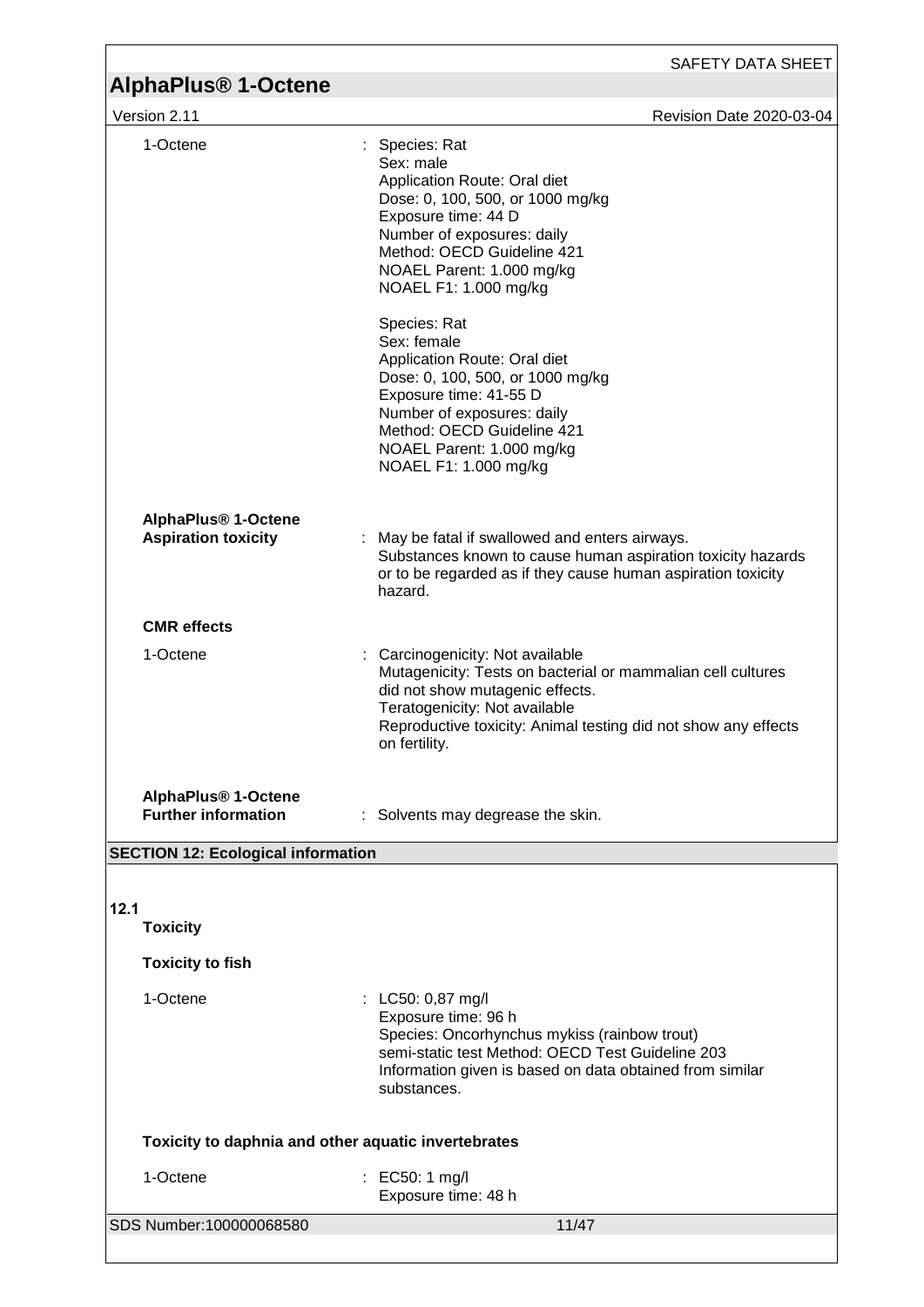|                                                                                                     | <b>SAFETY DATA SHEET</b>                                                                                                                                                                                          |
|-----------------------------------------------------------------------------------------------------|-------------------------------------------------------------------------------------------------------------------------------------------------------------------------------------------------------------------|
| <b>AlphaPlus<sup>®</sup> 1-Octene</b>                                                               |                                                                                                                                                                                                                   |
| Version 2.11                                                                                        | Revision Date 2020-03-04                                                                                                                                                                                          |
|                                                                                                     | Species: Daphnia magna (Water flea)<br>static test Method: OECD Test Guideline 202<br>Information given is based on data obtained from similar<br>substances.                                                     |
| <b>Toxicity to algae</b>                                                                            |                                                                                                                                                                                                                   |
| 1-Octene                                                                                            | : EC50: 1 - 10 mg/l<br>Exposure time: 96 h<br>Species: Pseudokirchneriella subcapitata (microalgae)<br>Method: OECD Test Guideline 201<br>Information given is based on data obtained from similar<br>substances. |
| <b>M-Factor</b><br>1-Octene                                                                         | M-Factor (Acute Aquat. Tox.)<br>1                                                                                                                                                                                 |
| 12.2<br><b>Persistence and degradability</b>                                                        |                                                                                                                                                                                                                   |
| Biodegradability                                                                                    | : This material is expected to be readily biodegradable.                                                                                                                                                          |
| 12.3<br><b>Bioaccumulative potential</b><br>Elimination information (persistence and degradability) |                                                                                                                                                                                                                   |
| <b>Bioaccumulation</b>                                                                              |                                                                                                                                                                                                                   |
| 1-Octene                                                                                            | : Bioconcentration factor (BCF): 1.259<br>Method: QSAR modeled data                                                                                                                                               |
| 12.4<br><b>Mobility in soil</b>                                                                     |                                                                                                                                                                                                                   |
| Mobility                                                                                            |                                                                                                                                                                                                                   |
| 1-Octene                                                                                            | : No data available                                                                                                                                                                                               |
| 12.5<br><b>Results of PBT and vPvB assessment</b>                                                   |                                                                                                                                                                                                                   |
| <b>Results of PBT assessment</b><br>1-Octene                                                        | : Non-classified PBT substance, Non-classified vPvB substance                                                                                                                                                     |
| 12.6<br><b>Other adverse effects</b><br>Additional ecological<br>information                        | : Very toxic to aquatic life with long lasting effects.                                                                                                                                                           |
|                                                                                                     | An environmental hazard cannot be excluded in the event of<br>unprofessional handling or disposal., Very toxic to aquatic life<br>with long lasting effects.                                                      |
| <b>Ecotoxicology Assessment</b>                                                                     |                                                                                                                                                                                                                   |
| Short-term (acute) aquatic hazard<br>1-Octene                                                       | Very toxic to aquatic life.                                                                                                                                                                                       |
| SDS Number:100000068580                                                                             | 12/47                                                                                                                                                                                                             |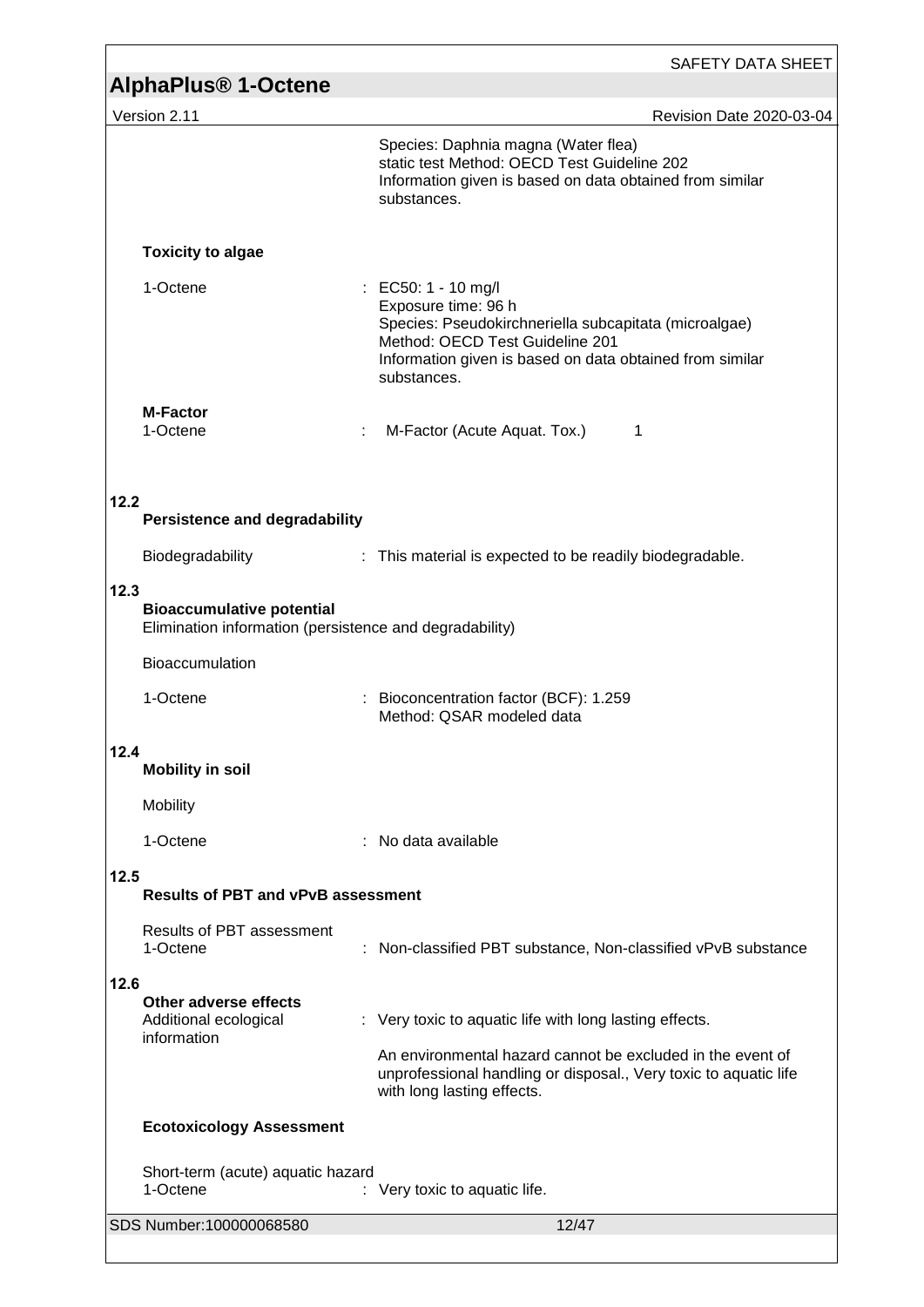SAFETY DATA SHEET **AlphaPlus® 1-Octene**  Version 2.11 **New Strategies 2020-03-04** Revision Date 2020-03-04 2-Ethyl-1-Hexene : Toxic to aquatic life. Long-term (chronic) aquatic hazard<br>1-Octene : \  $\therefore$  Very toxic to aquatic life with long lasting effects. 2-Ethyl-1-Hexene : Toxic to aquatic life with long lasting effects.

#### **SECTION 13: Disposal considerations**

#### **13.1**

#### **Waste treatment methods**

The information in this SDS pertains only to the product as shipped.

Use material for its intended purpose or recycle if possible. This material, if it must be discarded, may meet the criteria of a hazardous waste as defined by US EPA under RCRA (40 CFR 261) or other State and local regulations. Measurement of certain physical properties and analysis for regulated components may be necessary to make a correct determination. If this material is classified as a hazardous waste, federal law requires disposal at a licensed hazardous waste disposal facility.

| Product                | : The product should not be allowed to enter drains, water<br>courses or the soil. Do not contaminate ponds, waterways or<br>ditches with chemical or used container. Send to a licensed<br>waste management company. |
|------------------------|-----------------------------------------------------------------------------------------------------------------------------------------------------------------------------------------------------------------------|
| Contaminated packaging | : Empty remaining contents. Dispose of as unused product.<br>Do not re-use empty containers. Do not burn, or use a cutting<br>torch on, the empty drum.                                                               |

A quantitative risk assessment is not required for human health.

#### **SECTION 14: Transport information**

#### **14.1 - 14.7**

#### **Transport information**

**The shipping descriptions shown here are for bulk shipments only, and may not apply to shipments in non-bulk packages (see regulatory definition).**

Consult the appropriate domestic or international mode-specific and quantity-specific Dangerous Goods Regulations for additional shipping description requirements (e.g., technical name or names, etc.) Therefore, the information shown here, may not always agree with the bill of lading shipping description for the material. Flashpoints for the material may vary slightly between the SDS and the bill of lading.

#### **US DOT (UNITED STATES DEPARTMENT OF TRANSPORTATION)**

UN3295, HYDROCARBONS, LIQUID, N.O.S., 3, II

### **IMO / IMDG (INTERNATIONAL MARITIME DANGEROUS GOODS)** UN3295, HYDROCARBONS, LIQUID, N.O.S., 3, II, (13°C), MARINE POLLUTANT, (1-OCTENE)

#### **IATA (INTERNATIONAL AIR TRANSPORT ASSOCIATION)** UN3295, HYDROCARBONS, LIQUID, N.O.S., 3, II

#### SDS Number:100000068580 13/47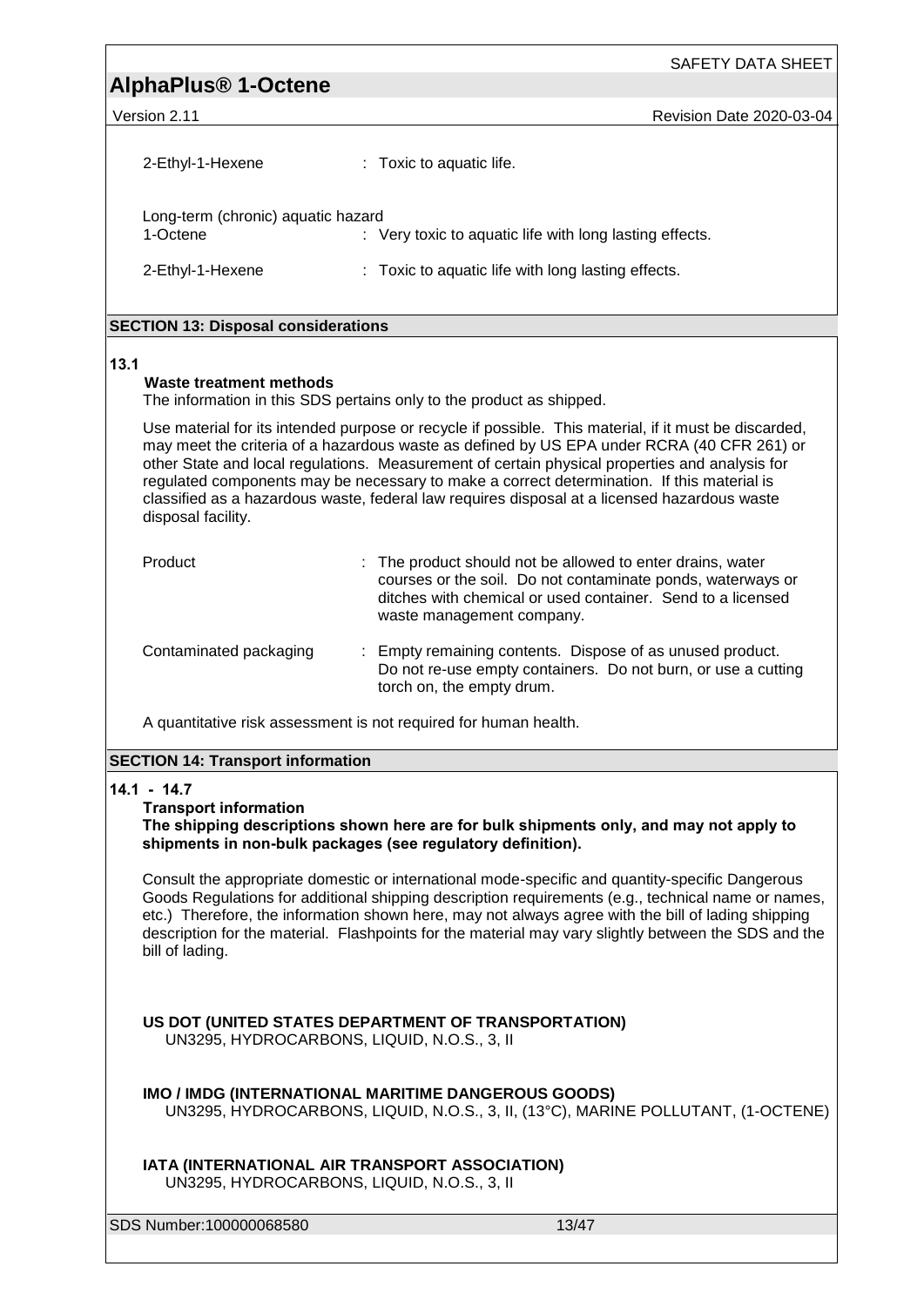# **AlphaPlus® 1-Octene**

version 2.11 **Version 2.11** Revision Date 2020-03-04

| ADR (AGREEMENT ON DANGEROUS GOODS BY ROAD (EUROPE))<br>HAZARDOUS, (1-OCTENE)                                                                                                                                                            |                                                                                                                                                   | UN3295, HYDROCARBONS, LIQUID, N.O.S., 3, II, (D/E), ENVIRONMENTALLY                                                                          |           |  |  |
|-----------------------------------------------------------------------------------------------------------------------------------------------------------------------------------------------------------------------------------------|---------------------------------------------------------------------------------------------------------------------------------------------------|----------------------------------------------------------------------------------------------------------------------------------------------|-----------|--|--|
| RID (REGULATIONS CONCERNING THE INTERNATIONAL TRANSPORT OF<br><b>DANGEROUS GOODS (EUROPE))</b><br>UN3295, HYDROCARBONS, LIQUID, N.O.S., 3, II, ENVIRONMENTALLY HAZARDOUS, (1-<br>OCTENE)                                                |                                                                                                                                                   |                                                                                                                                              |           |  |  |
| OF DANGEROUS GOODS BY INLAND WATERWAYS)<br>OCTENE)                                                                                                                                                                                      |                                                                                                                                                   | ADN (EUROPEAN AGREEMENT CONCERNING THE INTERNATIONAL CARRIAGE<br>UN3295, HYDROCARBONS, LIQUID, N.O.S., 3, II, ENVIRONMENTALLY HAZARDOUS, (1- |           |  |  |
| Transport in bulk according to Annex II of MARPOL 73/78 and the IBC Code                                                                                                                                                                |                                                                                                                                                   |                                                                                                                                              |           |  |  |
| <b>SECTION 15: Regulatory information</b>                                                                                                                                                                                               |                                                                                                                                                   |                                                                                                                                              |           |  |  |
| 15.1<br><b>National legislation</b>                                                                                                                                                                                                     |                                                                                                                                                   | Safety, health and environmental regulations/legislation specific for the substance or mixture                                               |           |  |  |
| Commission Regulation (EU) 2015/830 of 28 May 2015 amending Regulation (EC) No 1907/2006 of<br>the European Parliament and of the Council on the Registration, Evaluation, Authorisation and<br><b>Restriction of Chemicals (REACH)</b> |                                                                                                                                                   |                                                                                                                                              |           |  |  |
| Water contaminating class : WGK 3 highly water endangering<br>(Germany)                                                                                                                                                                 |                                                                                                                                                   |                                                                                                                                              |           |  |  |
| 15.2<br><b>Chemical Safety Assessment</b>                                                                                                                                                                                               |                                                                                                                                                   |                                                                                                                                              |           |  |  |
| <b>Components</b><br>÷.                                                                                                                                                                                                                 | oct-1-ene                                                                                                                                         | A Chemical Safety Assessment<br>has been carried out for this<br>substance.                                                                  | 203-893-7 |  |  |
| <b>Major Accident Hazard</b><br>Legislation                                                                                                                                                                                             | : $96/82/EC$<br>Highly flammable<br>7b<br>Quantity 1: 5.000 t<br>Quantity 2: 50.000 t<br>96/82/EC<br>9a<br>Quantity 1: 100 t<br>Quantity 2: 200 t | Update: 2003<br>Update: 2003<br>Dangerous for the environment                                                                                |           |  |  |
| <b>Notification status</b><br>Europe REACH                                                                                                                                                                                              |                                                                                                                                                   | This product is in full compliance according to REACH                                                                                        |           |  |  |
| SDS Number:100000068580                                                                                                                                                                                                                 |                                                                                                                                                   | 14/47                                                                                                                                        |           |  |  |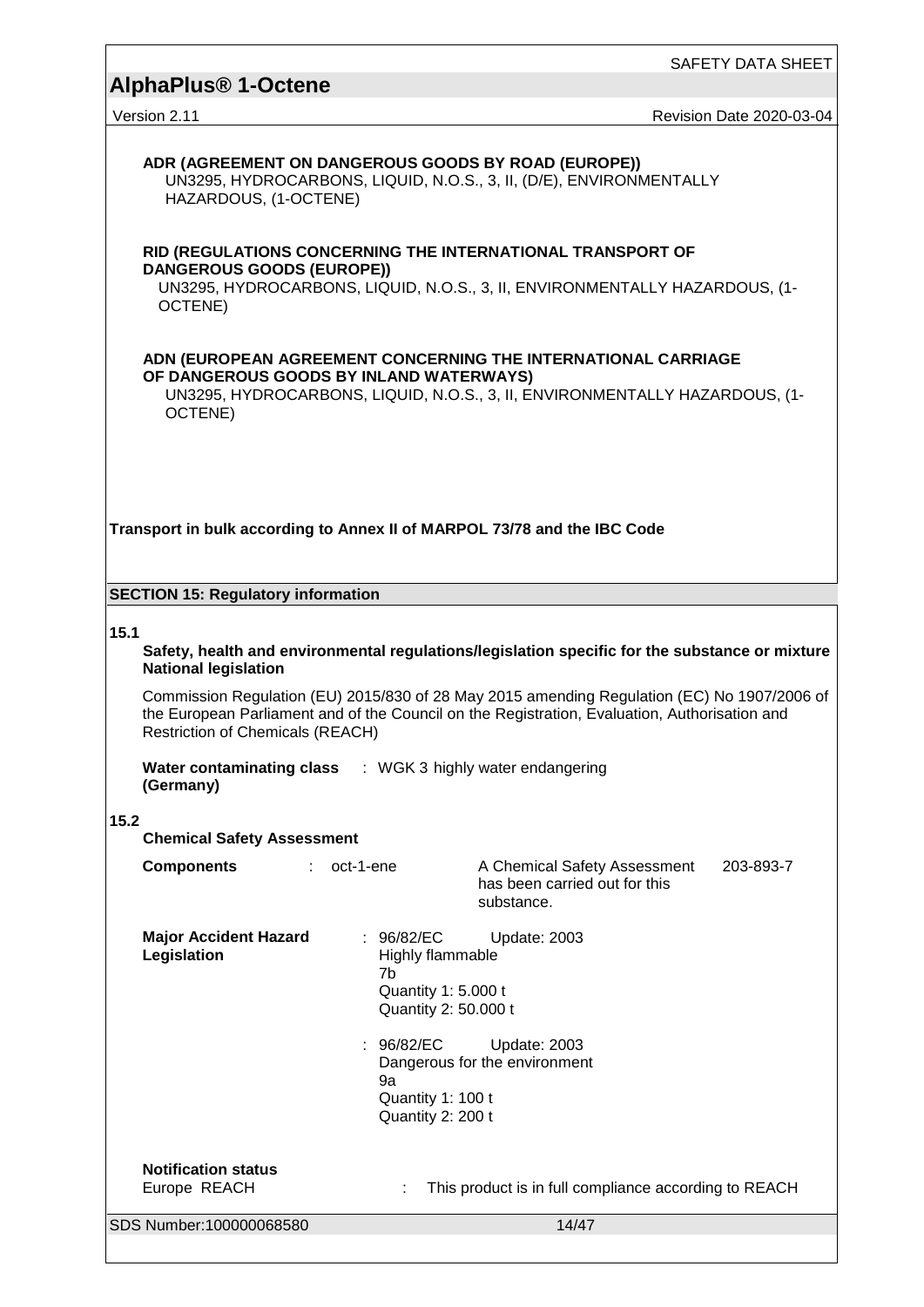| <b>AlphaPlus<sup>®</sup> 1-Octene</b>                                                                                                                          |                                                                                                                                                                                                                                                                                                                                                                                                                                                                                                                                                                                                                                                                                                                                                                                                            |
|----------------------------------------------------------------------------------------------------------------------------------------------------------------|------------------------------------------------------------------------------------------------------------------------------------------------------------------------------------------------------------------------------------------------------------------------------------------------------------------------------------------------------------------------------------------------------------------------------------------------------------------------------------------------------------------------------------------------------------------------------------------------------------------------------------------------------------------------------------------------------------------------------------------------------------------------------------------------------------|
| Version 2.11                                                                                                                                                   | Revision Date 2020-03-04                                                                                                                                                                                                                                                                                                                                                                                                                                                                                                                                                                                                                                                                                                                                                                                   |
| Switzerland CH INV<br>United States of America (USA)<br><b>TSCA</b><br>Canada DSL<br>Australia AICS<br>New Zealand NZIoC<br>Japan ENCS<br>Korea KECI           | regulation 1907/2006/EC.<br>On the inventory, or in compliance with the inventory<br>On or in compliance with the active portion of the<br><b>TSCA</b> inventory<br>All components of this product are on the Canadian<br><b>DSL</b><br>On the inventory, or in compliance with the inventory<br>On the inventory, or in compliance with the inventory<br>On the inventory, or in compliance with the inventory<br>All substances in this product were registered, notified<br>to be registered, or exempted from registration by<br>CPChem through an Only Representative according to<br>K-REACH regulations. Importation of this product is<br>permitted if the Korean Importer of Record was<br>included on CPChem's notifications or if the Importer of<br>Record themselves notified the substances. |
| Philippines PICCS<br>China IECSC                                                                                                                               | On the inventory, or in compliance with the inventory<br>On the inventory, or in compliance with the inventory                                                                                                                                                                                                                                                                                                                                                                                                                                                                                                                                                                                                                                                                                             |
| Taiwan TCSI                                                                                                                                                    | On the inventory, or in compliance with the inventory                                                                                                                                                                                                                                                                                                                                                                                                                                                                                                                                                                                                                                                                                                                                                      |
| <b>SECTION 16: Other information</b>                                                                                                                           |                                                                                                                                                                                                                                                                                                                                                                                                                                                                                                                                                                                                                                                                                                                                                                                                            |
|                                                                                                                                                                | Reactivity Hazard: 0<br>3<br>1<br>$\boldsymbol{0}$                                                                                                                                                                                                                                                                                                                                                                                                                                                                                                                                                                                                                                                                                                                                                         |
|                                                                                                                                                                |                                                                                                                                                                                                                                                                                                                                                                                                                                                                                                                                                                                                                                                                                                                                                                                                            |
| <b>Further information</b>                                                                                                                                     |                                                                                                                                                                                                                                                                                                                                                                                                                                                                                                                                                                                                                                                                                                                                                                                                            |
| Legacy SDS Number                                                                                                                                              | PE0017                                                                                                                                                                                                                                                                                                                                                                                                                                                                                                                                                                                                                                                                                                                                                                                                     |
| previous versions.<br>The information in this SDS pertains only to the product as shipped.<br>other materials or in any process, unless specified in the text. | Significant changes since the last version are highlighted in the margin. This version replaces all<br>The information provided in this Safety Data Sheet is correct to the best of our knowledge,<br>information and belief at the date of its publication. The information given is designed only as a<br>guidance for safe handling, use, processing, storage, transportation, disposal and release and is<br>not to be considered a warranty or quality specification. The information relates only to the<br>specific material designated and may not be valid for such material used in combination with any                                                                                                                                                                                         |
|                                                                                                                                                                |                                                                                                                                                                                                                                                                                                                                                                                                                                                                                                                                                                                                                                                                                                                                                                                                            |
| <b>ACGIH</b><br>American Conference of<br>Government Industrial Hygienists                                                                                     | Key or legend to abbreviations and acronyms used in the safety data sheet<br>LD50<br>Lethal Dose 50%                                                                                                                                                                                                                                                                                                                                                                                                                                                                                                                                                                                                                                                                                                       |
| <b>AICS</b><br>Australia, Inventory of Chemical<br>Substances                                                                                                  | <b>LOAEL</b><br>Lowest Observed Adverse Effect<br>Level                                                                                                                                                                                                                                                                                                                                                                                                                                                                                                                                                                                                                                                                                                                                                    |
| <b>DSL</b><br>Canada, Domestic Substances<br>List                                                                                                              | <b>NFPA</b><br>National Fire Protection Agency                                                                                                                                                                                                                                                                                                                                                                                                                                                                                                                                                                                                                                                                                                                                                             |
| <b>NDSL</b><br>Canada, Non-Domestic                                                                                                                            | <b>NIOSH</b><br>National Institute for Occupational                                                                                                                                                                                                                                                                                                                                                                                                                                                                                                                                                                                                                                                                                                                                                        |
| Substances List<br><b>CNS</b><br>Central Nervous System                                                                                                        | Safety & Health<br>NTP<br>National Toxicology Program                                                                                                                                                                                                                                                                                                                                                                                                                                                                                                                                                                                                                                                                                                                                                      |

Г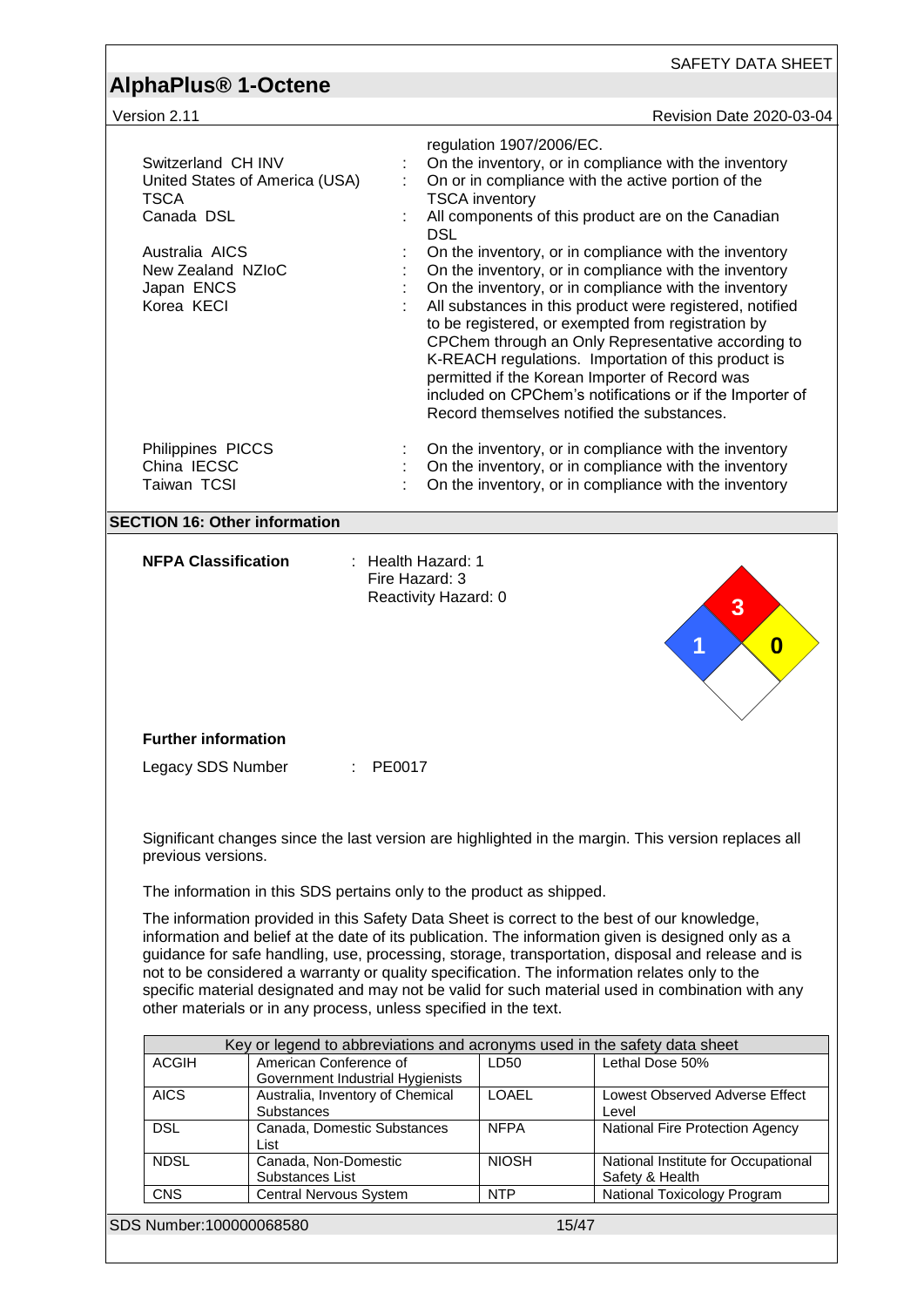SAFETY DATA SHEET

Version 2.11 **Version 2.11** Revision Date 2020-03-04

| CAS              | <b>Chemical Abstract Service</b>                                   | <b>NZIOC</b> | New Zealand Inventory of<br>Chemicals                                                             |
|------------------|--------------------------------------------------------------------|--------------|---------------------------------------------------------------------------------------------------|
| EC <sub>50</sub> | <b>Effective Concentration</b>                                     | <b>NOAEL</b> | No Observable Adverse Effect<br>Level                                                             |
| EC <sub>50</sub> | <b>Effective Concentration 50%</b>                                 | <b>NOEC</b>  | No Observed Effect Concentration                                                                  |
| <b>EGEST</b>     | <b>EOSCA Generic Exposure</b><br>Scenario Tool                     | <b>OSHA</b>  | Occupational Safety & Health<br>Administration                                                    |
| <b>EOSCA</b>     | <b>European Oilfield Specialty</b><br><b>Chemicals Association</b> | PFL          | Permissible Exposure Limit                                                                        |
| <b>EINECS</b>    | European Inventory of Existing<br><b>Chemical Substances</b>       | <b>PICCS</b> | Philippines Inventory of<br><b>Commercial Chemical Substances</b>                                 |
| <b>MAK</b>       | Germany Maximum Concentration<br>Values                            | <b>PRNT</b>  | <b>Presumed Not Toxic</b>                                                                         |
| <b>GHS</b>       | Globally Harmonized System                                         | <b>RCRA</b>  | <b>Resource Conservation Recovery</b><br>Act                                                      |
| $>=$             | Greater Than or Equal To                                           | <b>STEL</b>  | Short-term Exposure Limit                                                                         |
| <b>IC50</b>      | Inhibition Concentration 50%                                       | <b>SARA</b>  | Superfund Amendments and<br>Reauthorization Act.                                                  |
| <b>IARC</b>      | International Agency for Research<br>on Cancer                     | <b>TLV</b>   | <b>Threshold Limit Value</b>                                                                      |
| <b>IECSC</b>     | Inventory of Existing Chemical<br>Substances in China              | <b>TWA</b>   | <b>Time Weighted Average</b>                                                                      |
| <b>ENCS</b>      | Japan, Inventory of Existing and<br><b>New Chemical Substances</b> | <b>TSCA</b>  | <b>Toxic Substance Control Act</b>                                                                |
| <b>KECI</b>      | Korea, Existing Chemical<br>Inventory                              | <b>UVCB</b>  | Unknown or Variable Composition,<br>Complex Reaction Products, and<br><b>Biological Materials</b> |
| $\leq$           | Less Than or Equal To                                              | <b>WHMIS</b> | Workplace Hazardous Materials<br>Information System                                               |
| <b>LC50</b>      | Lethal Concentration 50%                                           |              |                                                                                                   |

#### **Full text of H-Statements referred to under sections 2 and 3.**

| H <sub>225</sub> | Highly flammable liquid and vapor.            |
|------------------|-----------------------------------------------|
| H304             | May be fatal if swallowed and enters airways. |
| H315             | Causes skin irritation.                       |
| H319             | Causes serious eye irritation.                |
| H336             | May cause drowsiness or dizziness.            |
| H400             | Very toxic to aquatic life.                   |
| 1.111            |                                               |

H410 Very toxic to aquatic life with long lasting effects. H411 Toxic to aquatic life with long lasting effects.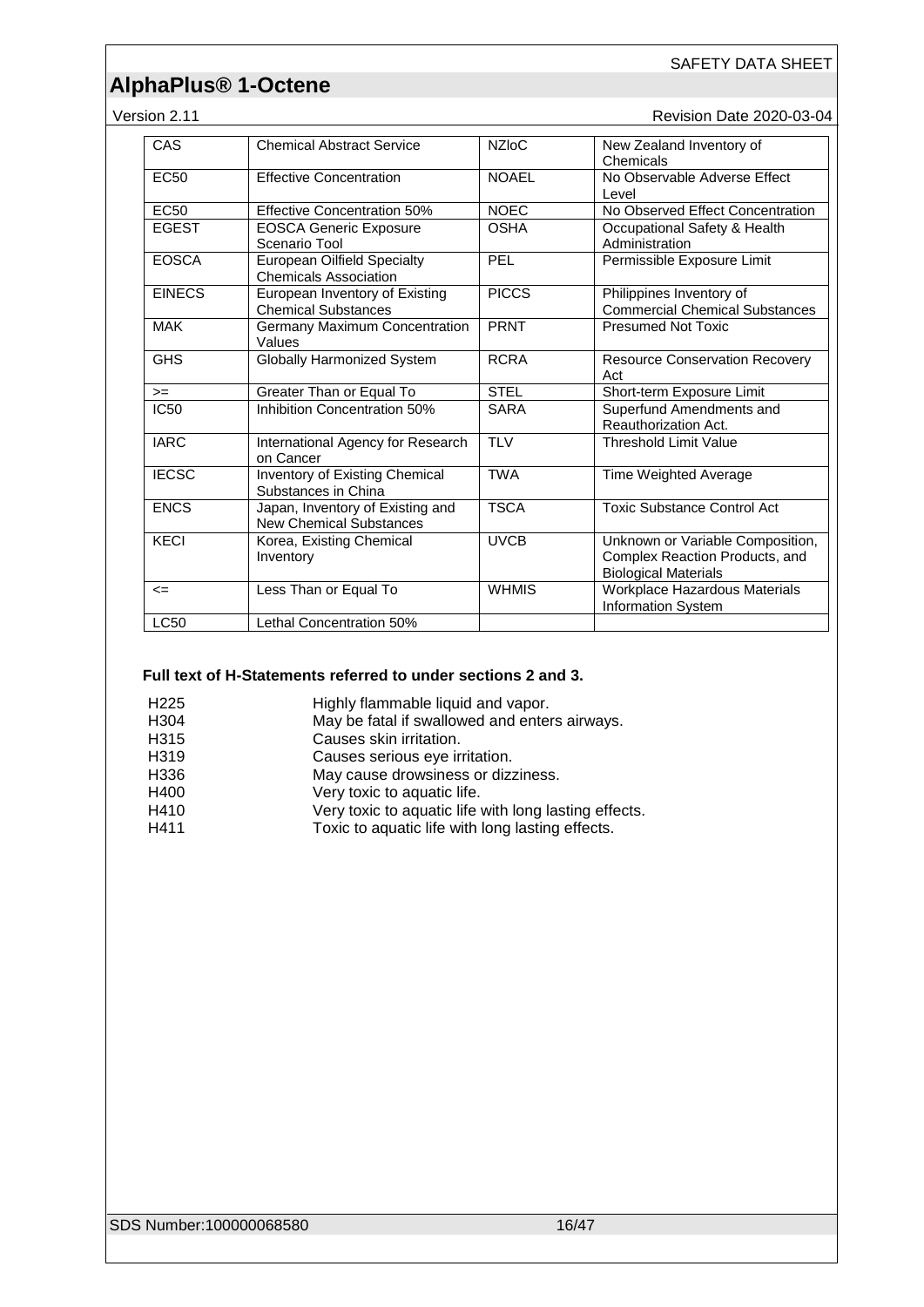SAFETY DATA SHEET

Version 2.11 **Version 2.11** Revision Date 2020-03-04

SDS Number:100000068580 17/47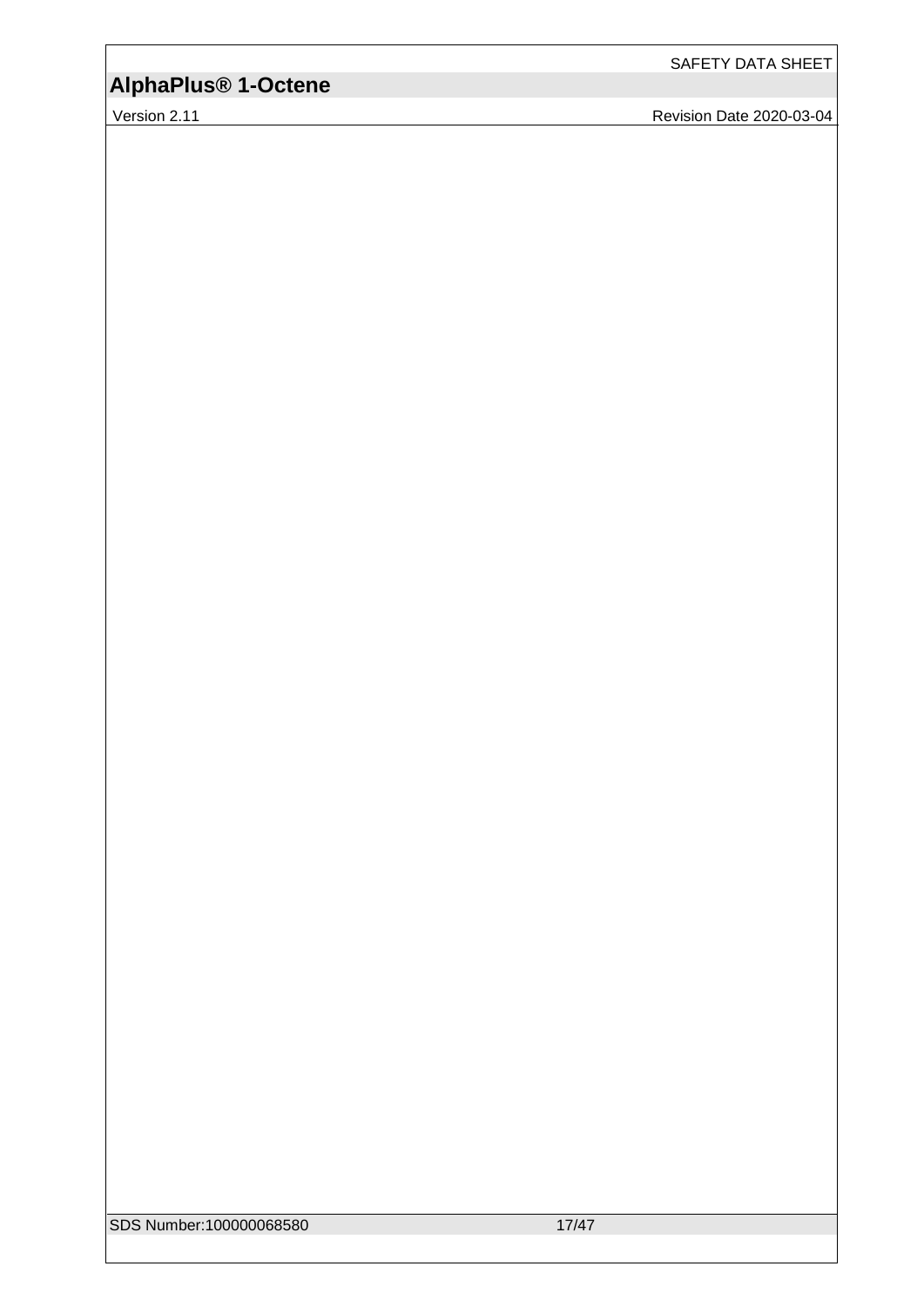SAFETY DATA SHEET

Version 2.11 **Version 2.11** Revision Date 2020-03-04

# **Annex: Exposure Scenarios**

### **Table of Contents**

| <b>Number</b>   | <b>Title</b>                                                                                     |
|-----------------|--------------------------------------------------------------------------------------------------|
| <b>ES1</b>      | Manufacture; Industrial uses (SU3).                                                              |
| ES <sub>2</sub> | Formulation; Industrial uses (SU3).                                                              |
| ES <sub>3</sub> | Use in polymer production – industrial; Industrial uses (SU3).                                   |
| ES <sub>4</sub> | Use as an intermediate; Industrial uses (SU3).                                                   |
| <b>ES5</b>      | Use in Oil and Gas field drilling and production operations - Industrial; Industrial uses (SU3). |
| ES <sub>6</sub> | Use as a fuel - industrial; Industrial uses (SU3).                                               |
| ES <sub>7</sub> | Use as a fuel - professional; Professional uses (SU22).                                          |
| ES <sub>8</sub> | Lubricants - Industrial; Industrial uses (SU3).                                                  |
| ES <sub>9</sub> | Metal working fluids / rolling oils - Industrial; Industrial uses (SU3).                         |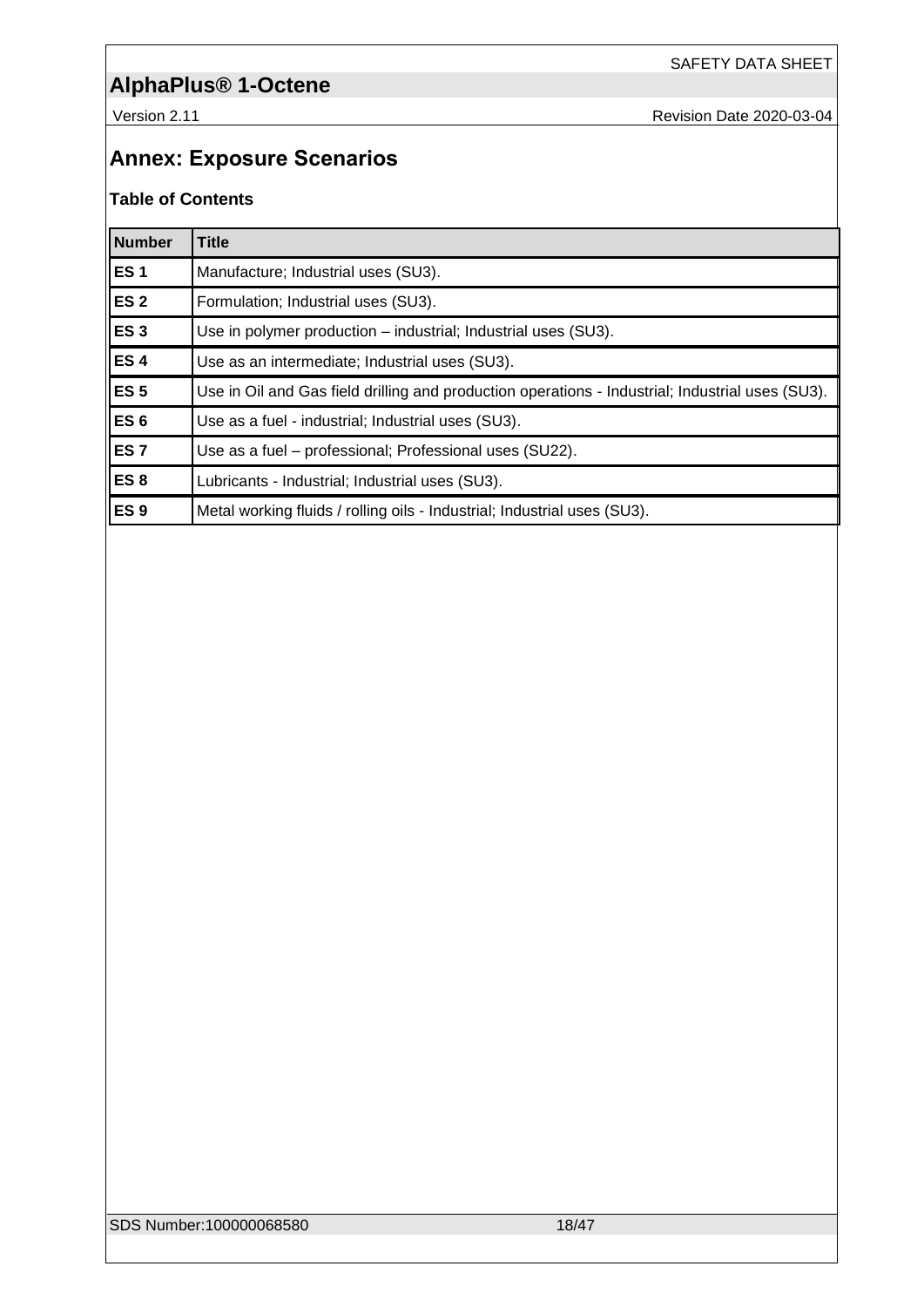|                                                                                                                                                |                                                                                                                                                                                                  | SAFETY DATA SHEET                                                               |
|------------------------------------------------------------------------------------------------------------------------------------------------|--------------------------------------------------------------------------------------------------------------------------------------------------------------------------------------------------|---------------------------------------------------------------------------------|
| <b>AlphaPlus<sup>®</sup> 1-Octene</b>                                                                                                          |                                                                                                                                                                                                  |                                                                                 |
| Version 2.11                                                                                                                                   |                                                                                                                                                                                                  | Revision Date 2020-03-04                                                        |
| ES 1: Manufacture; Industrial uses (SU3).                                                                                                      |                                                                                                                                                                                                  |                                                                                 |
| 1.1. Title section                                                                                                                             |                                                                                                                                                                                                  |                                                                                 |
| <b>Exposure Scenario name</b>                                                                                                                  | Manufacture                                                                                                                                                                                      |                                                                                 |
| <b>Structured Short Title</b>                                                                                                                  | Manufacture; Industrial uses (SU3).                                                                                                                                                              |                                                                                 |
| <b>Substance</b>                                                                                                                               | 1-Octene<br>EC-No.: 203-893-7                                                                                                                                                                    |                                                                                 |
| <b>Environment</b>                                                                                                                             |                                                                                                                                                                                                  |                                                                                 |
| CS <sub>1</sub><br><b>Manufacture</b>                                                                                                          |                                                                                                                                                                                                  | ERC1, ERC4                                                                      |
| <b>Worker</b>                                                                                                                                  |                                                                                                                                                                                                  |                                                                                 |
|                                                                                                                                                |                                                                                                                                                                                                  |                                                                                 |
| CS <sub>2</sub><br>irritants)                                                                                                                  | General measures applicable to all activities, General measures (skin                                                                                                                            | PROC1,<br>PROC2,<br>PROC <sub>3</sub><br>PROC4,<br>PROC8a,<br>PROC8b,<br>PROC15 |
|                                                                                                                                                | 1.2.1. Control of environmental exposure: Manufacture of the substance (ERC1) / Use of non-<br>reactive processing aid at industrial site (no inclusion into or onto article) (ERC4)             |                                                                                 |
|                                                                                                                                                | Amount used (or contained in articles), frequency and duration of use/exposure                                                                                                                   |                                                                                 |
| Maximum allowable site tonnage<br>(MSafe)                                                                                                      | 1.077.586 kg<br>÷                                                                                                                                                                                |                                                                                 |
| <b>Critical compartment for Msafe</b>                                                                                                          | Sewage treatment plant                                                                                                                                                                           |                                                                                 |
| Release type                                                                                                                                   | Continuous release                                                                                                                                                                               |                                                                                 |
| <b>Emission days</b>                                                                                                                           | 300                                                                                                                                                                                              |                                                                                 |
| <b>Technical and organisational conditions and measures</b>                                                                                    |                                                                                                                                                                                                  |                                                                                 |
| Risk from environmental exposure is driven by freshwater sediment.<br>Air - minimum efficiency of 90 %<br>Water - minimum efficiency of 97,2 % |                                                                                                                                                                                                  |                                                                                 |
| Conditions and measures related to sewage treatment plant                                                                                      |                                                                                                                                                                                                  |                                                                                 |
| STP type                                                                                                                                       | Municipal sewage treatment plant                                                                                                                                                                 |                                                                                 |
| STP sludge treatment                                                                                                                           | Prevent discharge of undissolved substance to or recover from<br>wastewater.<br>Do not apply industrial sludge to natural soils.<br>Sewage sludge should be incinerated, contained or reclaimed. |                                                                                 |
| <b>STP</b> effluent                                                                                                                            | 2.000 m3/d                                                                                                                                                                                       |                                                                                 |
| SDS Number:100000068580                                                                                                                        | 19/47                                                                                                                                                                                            |                                                                                 |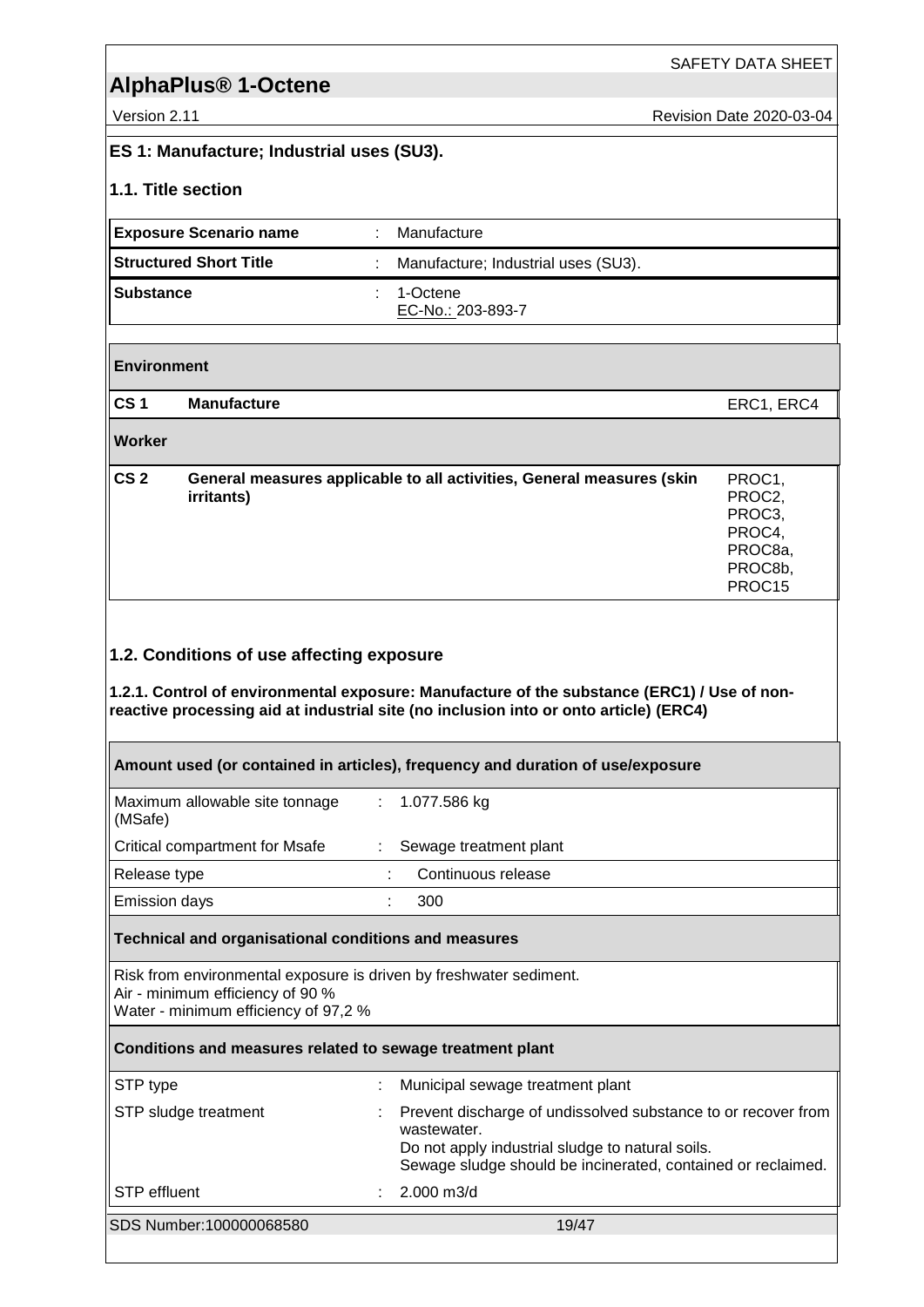# **AlphaPlus® 1-Octene**

Version 2.11 Version 2.11

| Conditions and measures related to treatment of waste (including article waste)                                                                                                                                                                                                                                                                                                                                                                                                                                                                                                                                                                                                                                                                                                                                                                          |    |                                                                 |                                                              |
|----------------------------------------------------------------------------------------------------------------------------------------------------------------------------------------------------------------------------------------------------------------------------------------------------------------------------------------------------------------------------------------------------------------------------------------------------------------------------------------------------------------------------------------------------------------------------------------------------------------------------------------------------------------------------------------------------------------------------------------------------------------------------------------------------------------------------------------------------------|----|-----------------------------------------------------------------|--------------------------------------------------------------|
| Waste treatment                                                                                                                                                                                                                                                                                                                                                                                                                                                                                                                                                                                                                                                                                                                                                                                                                                          |    | applicable local and/or national regulations.                   | External treatment and disposal of waste should comply with  |
| Other conditions affecting environmental exposure                                                                                                                                                                                                                                                                                                                                                                                                                                                                                                                                                                                                                                                                                                                                                                                                        |    |                                                                 |                                                              |
| Receiving surface water flow                                                                                                                                                                                                                                                                                                                                                                                                                                                                                                                                                                                                                                                                                                                                                                                                                             | ÷  | 18.000 m3/d                                                     |                                                              |
| Local freshwater dilution factor                                                                                                                                                                                                                                                                                                                                                                                                                                                                                                                                                                                                                                                                                                                                                                                                                         |    | 40                                                              |                                                              |
| Local marine water dilution factor                                                                                                                                                                                                                                                                                                                                                                                                                                                                                                                                                                                                                                                                                                                                                                                                                       | ÷. | 100                                                             |                                                              |
| 1.2.2. Control of worker exposure: Chemical production or refinery in closed process without<br>likelihood of exposure or processes with equivalent containment conditions (PROC1) / Chemical<br>production or refinery in closed continuous process with occasional controlled exposure or<br>processes with equivalent containment conditions (PROC2) / Manufacture or formulation in the<br>chemical industry in closed batch processes with occasional controlled exposure or processes<br>with equivalent containment condition (PROC3) / Chemical production where opportunity for<br>exposure arises (PROC4) / Transfer of substance or mixture (charging/discharging) at non<br>dedicated-facilities (PROC8a) / Transfer of substance or mixture (charging/discharging) at<br>dedicated facilities (PROC8b) / Use as laboratory reagent (PROC15) |    |                                                                 |                                                              |
| <b>Product (article) characteristics</b>                                                                                                                                                                                                                                                                                                                                                                                                                                                                                                                                                                                                                                                                                                                                                                                                                 |    |                                                                 |                                                              |
| Covers percentage substance in the product up to 100 %.                                                                                                                                                                                                                                                                                                                                                                                                                                                                                                                                                                                                                                                                                                                                                                                                  |    |                                                                 |                                                              |
| Physical form of product                                                                                                                                                                                                                                                                                                                                                                                                                                                                                                                                                                                                                                                                                                                                                                                                                                 |    | and Pressure                                                    | Liquid, vapour pressure 0.5 - 10 kPa at Standard Temperature |
| Amount used (or contained in articles), frequency and duration of use/exposure                                                                                                                                                                                                                                                                                                                                                                                                                                                                                                                                                                                                                                                                                                                                                                           |    |                                                                 |                                                              |
| Duration                                                                                                                                                                                                                                                                                                                                                                                                                                                                                                                                                                                                                                                                                                                                                                                                                                                 |    | Covers daily exposures up to 8 hours                            |                                                              |
| Technical and organisational conditions and measures                                                                                                                                                                                                                                                                                                                                                                                                                                                                                                                                                                                                                                                                                                                                                                                                     |    |                                                                 |                                                              |
| Do not ingest. If swallowed then seek immediate medical assistance.<br>Avoid direct skin contact with product. Identify potential areas for indirect skin contact. Wear gloves<br>(tested to EN374) if hand contact with substance likely. Clean up contamination/spills as soon as they<br>occur. Wash off any skin contamination immediately. Provide basic employee training to prevent /<br>minimise exposures and to report any skin problems that may develop.<br>No other specific measures identified.                                                                                                                                                                                                                                                                                                                                           |    |                                                                 |                                                              |
| Other conditions affecting workers exposure                                                                                                                                                                                                                                                                                                                                                                                                                                                                                                                                                                                                                                                                                                                                                                                                              |    |                                                                 |                                                              |
| Temperature                                                                                                                                                                                                                                                                                                                                                                                                                                                                                                                                                                                                                                                                                                                                                                                                                                              |    | Assumes use at not more than 20°C above ambient<br>temperature. |                                                              |
| 1.3. Exposure estimation and reference to its source<br>1.3.1. Environmental release and exposure: Manufacture of the substance (ERC1) / Use of non-<br>reactive processing aid at industrial site (no inclusion into or onto article) (ERC4)                                                                                                                                                                                                                                                                                                                                                                                                                                                                                                                                                                                                            |    |                                                                 |                                                              |
| <b>Protection Target</b>                                                                                                                                                                                                                                                                                                                                                                                                                                                                                                                                                                                                                                                                                                                                                                                                                                 |    | <b>Exposure estimate</b>                                        | <b>RCR</b>                                                   |
| SDS Number:100000068580                                                                                                                                                                                                                                                                                                                                                                                                                                                                                                                                                                                                                                                                                                                                                                                                                                  |    | 20/47                                                           |                                                              |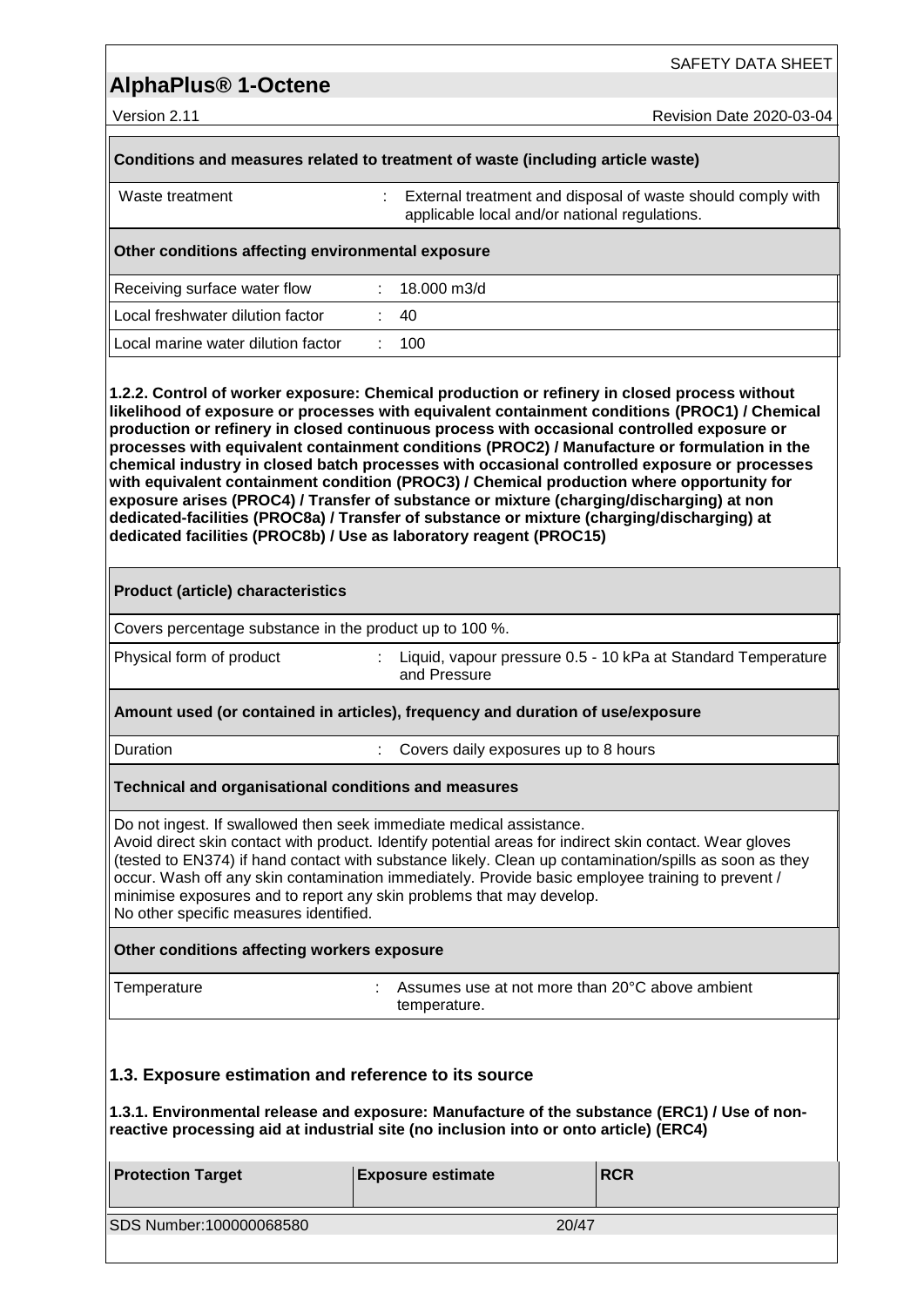### **AlphaPlus® 1-Octene**

Version 2.11 **New Search 2020-03-04** Revision Date 2020-03-04

| Air                 | $0,29$ mg/m <sup>3</sup> (EUSES)   |       |
|---------------------|------------------------------------|-------|
| Freshwater          | 0,00266 mg/l (EUSES)               | 0,222 |
| Freshwater sediment | 0,307 mg/kg wet weight (EUSES)     | 0,116 |
| Sea water           | 0,00106 mg/l (EUSES)               | 0,089 |
| Sea sediment        | 0,123 mg/kg wet weight (EUSES)     | 0,010 |
| Soil                | 0,0353 mg/kg wet weight<br>(EUSES) | 0,032 |

#### **Additional information on exposure estimation**

Common practices vary across sites thus conservative process release estimates used. Risk from environmental exposure is driven by freshwater sediment.

**1.3.2. Worker exposure: Chemical production or refinery in closed process without likelihood of exposure or processes with equivalent containment conditions (PROC1) / Chemical production or refinery in closed continuous process with occasional controlled exposure or processes with equivalent containment conditions (PROC2) / Manufacture or formulation in the chemical industry in closed batch processes with occasional controlled exposure or processes with equivalent containment condition (PROC3) / Chemical production where opportunity for exposure arises (PROC4) / Transfer of substance or mixture (charging/discharging) at non dedicated-facilities (PROC8a) / Transfer of substance or mixture (charging/discharging) at dedicated facilities (PROC8b) / Use as laboratory reagent (PROC15)**

**Additional information on exposure estimation**

A quantitative risk assessment is not required for human health.

#### **1.4. Guidance to DU to evaluate whether he works inside the boundaries set by the ES**

Guidance is based on assumed operating conditions which may not be applicable to all sites; thus, scaling may be necessary to define appropriate site-specific risk management measures.

Required removal efficiency for wastewater can be achieved using onsite/offsite technologies, either alone or in combination.

Required removal efficiency for air can be achieved using on-site technologies, either alone or in combination.

Further details on scaling and control technologies are provided in SpERC factsheet (http://cefic.org/en/reach-for-industries-libraries.html).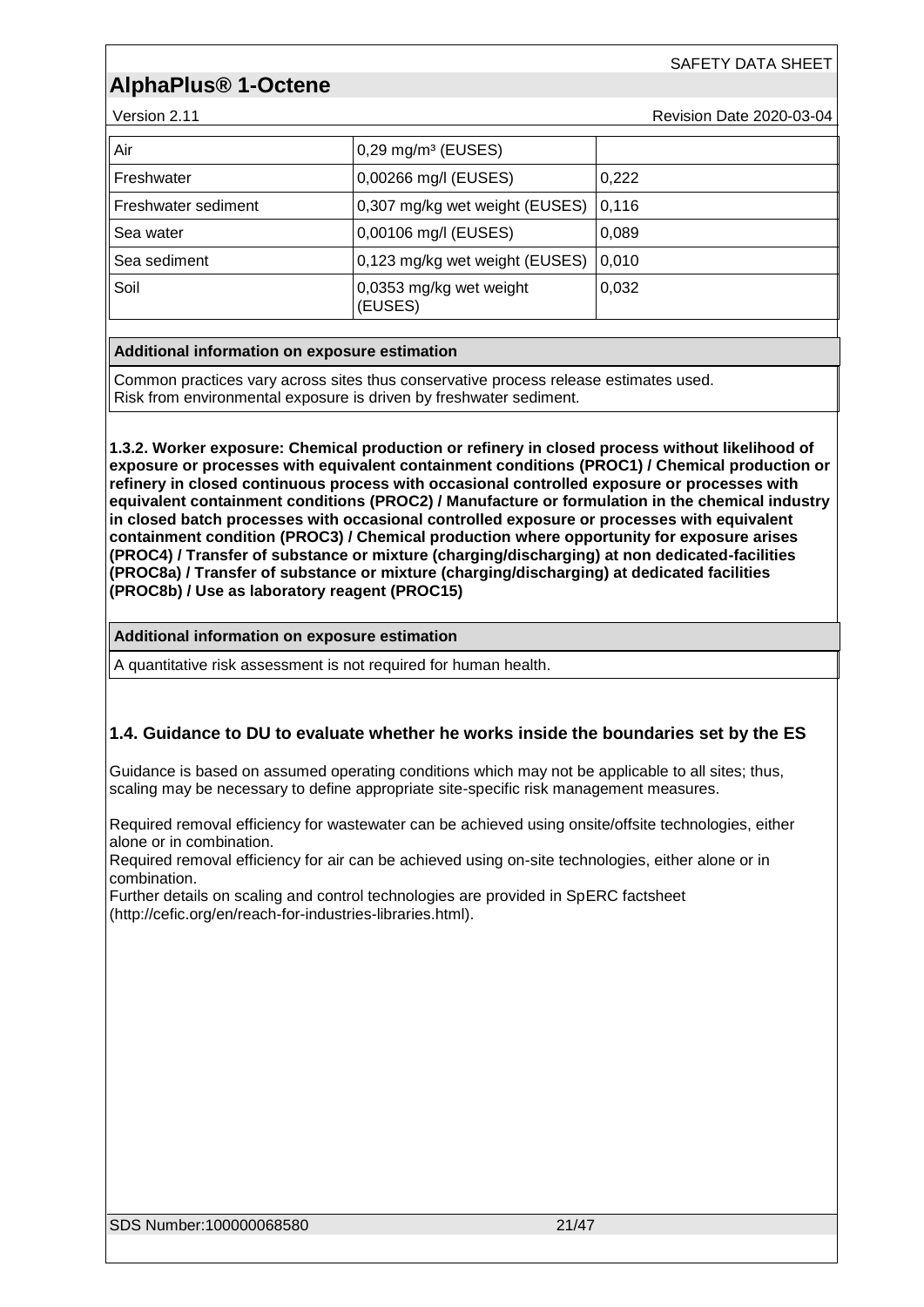|                                                                                                                                |                                                                                                                                  | SAFETY DATA SHEET                                                                                   |
|--------------------------------------------------------------------------------------------------------------------------------|----------------------------------------------------------------------------------------------------------------------------------|-----------------------------------------------------------------------------------------------------|
| <b>AlphaPlus<sup>®</sup> 1-Octene</b>                                                                                          |                                                                                                                                  |                                                                                                     |
| Version 2.11                                                                                                                   |                                                                                                                                  | Revision Date 2020-03-04                                                                            |
| ES 2: Formulation; Industrial uses (SU3).                                                                                      |                                                                                                                                  |                                                                                                     |
| 2.1. Title section                                                                                                             |                                                                                                                                  |                                                                                                     |
| <b>Exposure Scenario name</b>                                                                                                  | Formulation                                                                                                                      |                                                                                                     |
| <b>Structured Short Title</b>                                                                                                  | Formulation; Industrial uses (SU3).                                                                                              |                                                                                                     |
| <b>Substance</b><br>÷                                                                                                          | 1-Octene<br>EC-No.: 203-893-7                                                                                                    |                                                                                                     |
| <b>Environment</b>                                                                                                             |                                                                                                                                  |                                                                                                     |
| CS <sub>1</sub><br><b>Formulation</b>                                                                                          |                                                                                                                                  | ERC <sub>2</sub>                                                                                    |
| Worker                                                                                                                         |                                                                                                                                  |                                                                                                     |
| CS <sub>2</sub><br>irritants)                                                                                                  | General measures applicable to all activities, General measures (skin                                                            | PROC1,<br>PROC2,<br>PROC3,<br>PROC4,<br>PROC5,<br>PROC8a,<br>PROC8b,<br>PROC9,<br>PROC14,<br>PROC15 |
| 2.2. Conditions of use affecting exposure<br>2.2.1. Control of environmental exposure: Formulation into mixture (ERC2)         |                                                                                                                                  |                                                                                                     |
|                                                                                                                                | Amount used (or contained in articles), frequency and duration of use/exposure                                                   |                                                                                                     |
| Maximum allowable site tonnage<br>(MSafe)                                                                                      | 138.601 kg                                                                                                                       |                                                                                                     |
| <b>Critical compartment for Msafe</b>                                                                                          | Sewage treatment plant                                                                                                           |                                                                                                     |
| Release type                                                                                                                   | Continuous release                                                                                                               |                                                                                                     |
| <b>Emission days</b>                                                                                                           | 300                                                                                                                              |                                                                                                     |
| Technical and organisational conditions and measures                                                                           |                                                                                                                                  |                                                                                                     |
| Risk from environmental exposure is driven by soil.<br>Air - minimum efficiency of 0 %<br>Water - minimum efficiency of 97,2 % |                                                                                                                                  |                                                                                                     |
| Conditions and measures related to sewage treatment plant                                                                      |                                                                                                                                  |                                                                                                     |
| STP type                                                                                                                       | Municipal sewage treatment plant                                                                                                 |                                                                                                     |
| STP sludge treatment<br>÷                                                                                                      | Prevent discharge of undissolved substance to or recover from<br>wastewater.<br>Do not apply industrial sludge to natural soils. |                                                                                                     |
|                                                                                                                                |                                                                                                                                  |                                                                                                     |
| SDS Number:100000068580                                                                                                        | 22/47                                                                                                                            |                                                                                                     |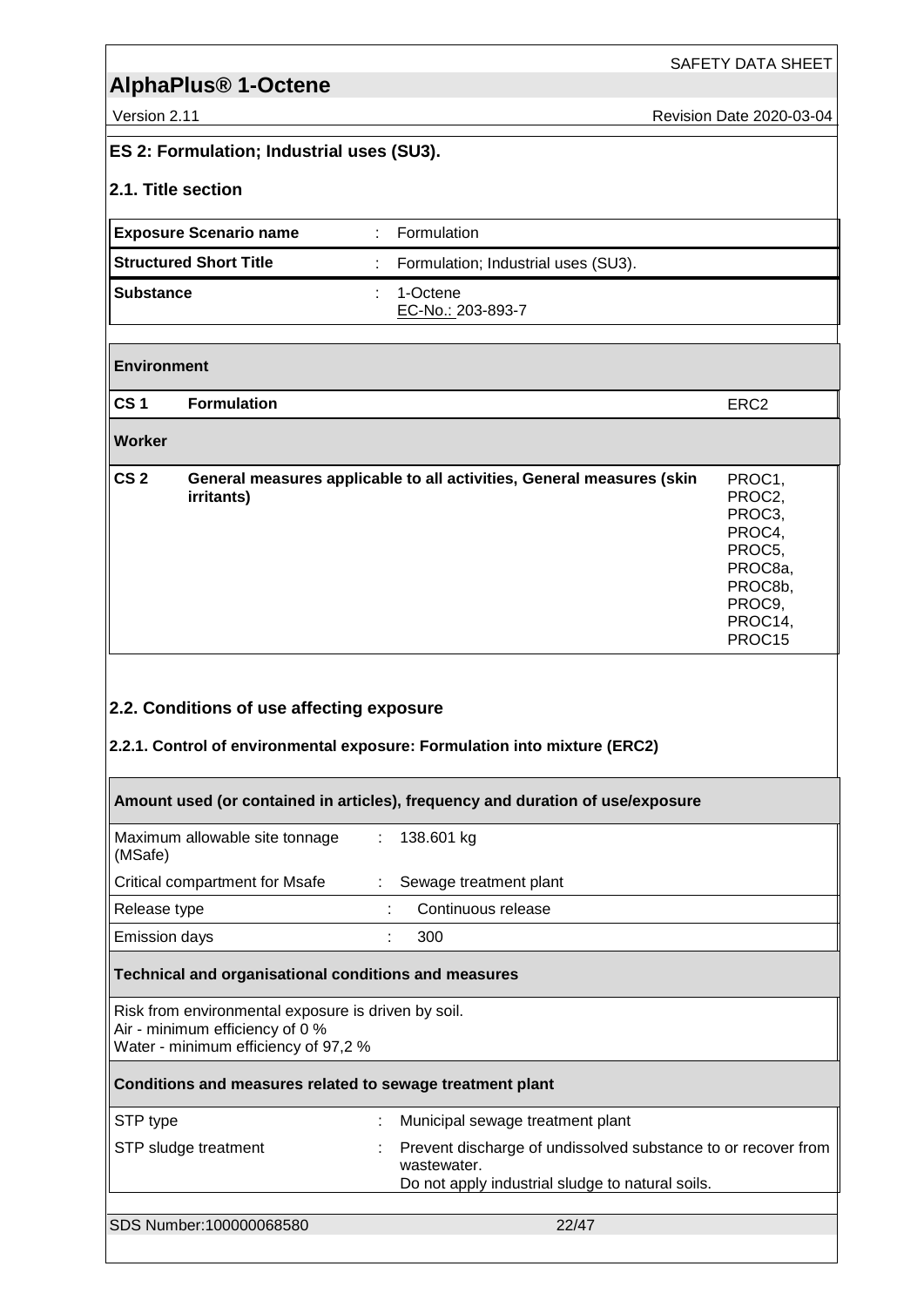|                                                                                 |  | <b>SAFETY DATA SHEET</b>                                                                                     |
|---------------------------------------------------------------------------------|--|--------------------------------------------------------------------------------------------------------------|
| <b>AlphaPlus<sup>®</sup> 1-Octene</b>                                           |  |                                                                                                              |
| Version 2.11                                                                    |  | Revision Date 2020-03-04                                                                                     |
|                                                                                 |  | Sewage sludge should be incinerated, contained or reclaimed.                                                 |
| <b>STP</b> effluent                                                             |  | $2.000 \text{ m}$ 3/d                                                                                        |
| Conditions and measures related to treatment of waste (including article waste) |  |                                                                                                              |
| Waste treatment                                                                 |  | External treatment and disposal of waste should comply with<br>applicable local and/or national regulations. |
| Other conditions affecting environmental exposure                               |  |                                                                                                              |
| Receiving surface water flow                                                    |  | 18,000 m3/d                                                                                                  |
| Local freshwater dilution factor                                                |  | 10                                                                                                           |
| Local marine water dilution factor                                              |  | 100                                                                                                          |
|                                                                                 |  |                                                                                                              |

**2.2.2. Control of worker exposure: Chemical production or refinery in closed process without likelihood of exposure or processes with equivalent containment conditions (PROC1) / Chemical production or refinery in closed continuous process with occasional controlled exposure or processes with equivalent containment conditions (PROC2) / Manufacture or formulation in the chemical industry in closed batch processes with occasional controlled exposure or processes with equivalent containment condition (PROC3) / Chemical production where opportunity for exposure arises (PROC4) / Mixing or blending in batch processes (PROC5) / Transfer of substance or mixture (charging/discharging) at non dedicated-facilities (PROC8a) / Transfer of substance or mixture (charging/discharging) at dedicated facilities (PROC8b) / Transfer of substance or mixture into small containers (dedicated filling line, including weighing) (PROC9) / Tabletting, compression, extrusion, pelettisation, granulation (PROC14) / Use as laboratory reagent (PROC15)**

#### **Product (article) characteristics**

Covers percentage substance in the product up to 100 %.

Physical form of product : Liquid, vapour pressure 0.5 - 10 kPa at Standard Temperature and Pressure

#### **Amount used (or contained in articles), frequency and duration of use/exposure**

Duration **Duration** : Covers daily exposures up to 8 hours

#### **Technical and organisational conditions and measures**

Do not ingest. If swallowed then seek immediate medical assistance. Avoid direct skin contact with product. Identify potential areas for indirect skin contact. Wear gloves (tested to EN374) if hand contact with substance likely. Clean up contamination/spills as soon as they occur. Wash off any skin contamination immediately. Provide basic employee training to prevent / minimise exposures and to report any skin problems that may develop. No other specific measures identified.

#### **Other conditions affecting workers exposure**

Temperature **Interpretent Manual Exercise** Assumes use at not more than 20°C above ambient temperature.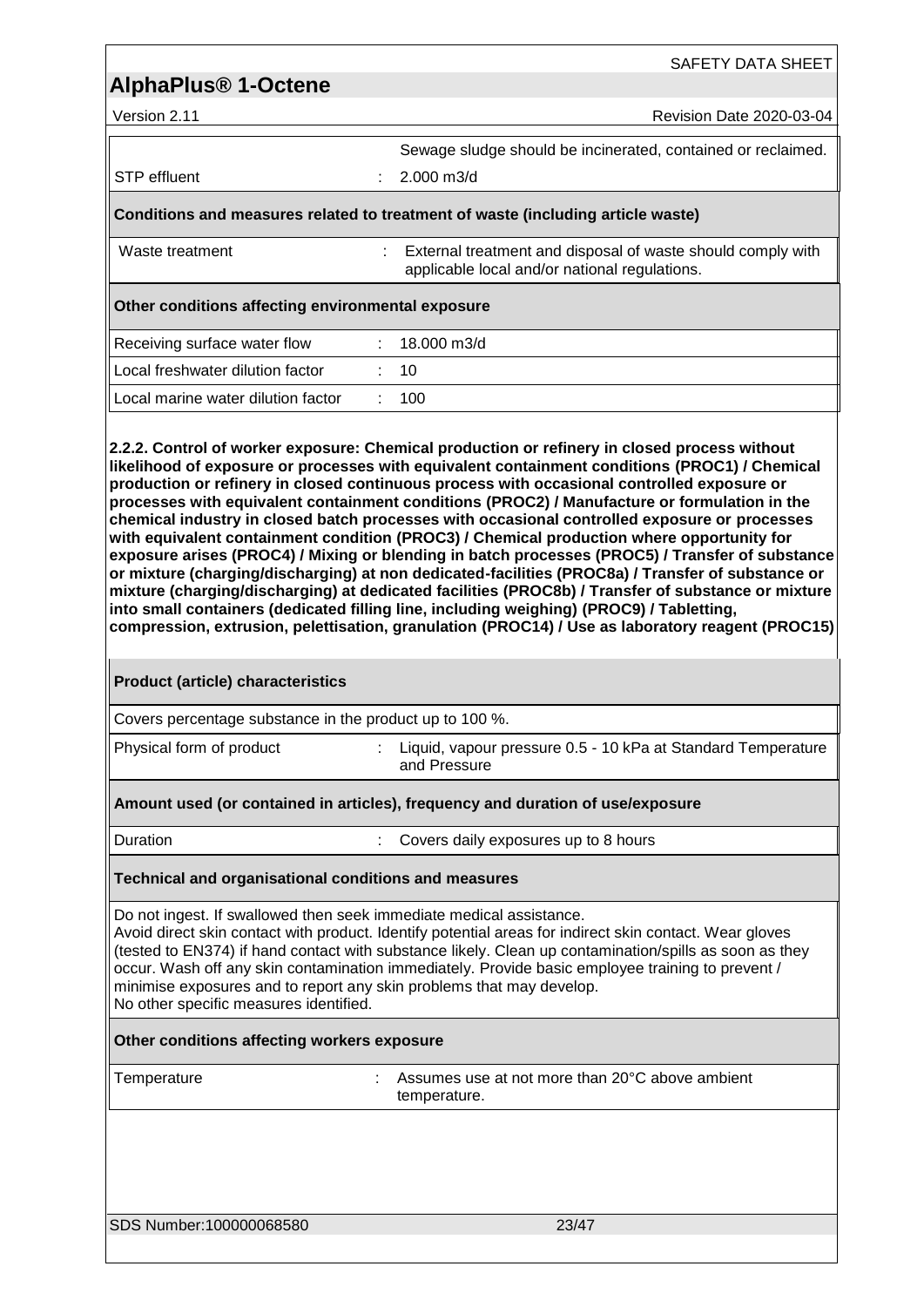Version 2.11 **New Strategies** 2020-03-04 **Revision Date 2020-03-04** 

#### **2.3. Exposure estimation and reference to its source**

#### **2.3.1. Environmental release and exposure: Formulation into mixture (ERC2)**

| <b>Protection Target</b> | <b>Exposure estimate</b>                | <b>RCR</b> |
|--------------------------|-----------------------------------------|------------|
| Air                      | $0,385$ mg/m <sup>3</sup> (EUSES)       |            |
| Freshwater               | 0,00189 mg/l (EUSES)                    | 0,158      |
| Freshwater sediment      | 0,218 mg/kg wet weight (EUSES)          | 0,083      |
| Sea water                | 0,000189 mg/l (EUSES)                   | 0,016      |
| Sea sediment             | 0,0218 mg/kg wet weight<br>(EUSES)      | 0,002      |
| Soil                     | 0,195 mg/kg wet weight (EUSES) $ 0,481$ |            |

#### **Additional information on exposure estimation**

Common practices vary across sites thus conservative process release estimates used. Risk from environmental exposure is driven by soil.

**2.3.2. Worker exposure: Chemical production or refinery in closed process without likelihood of exposure or processes with equivalent containment conditions (PROC1) / Chemical production or refinery in closed continuous process with occasional controlled exposure or processes with equivalent containment conditions (PROC2) / Manufacture or formulation in the chemical industry in closed batch processes with occasional controlled exposure or processes with equivalent containment condition (PROC3) / Chemical production where opportunity for exposure arises (PROC4) / Mixing or blending in batch processes (PROC5) / Transfer of substance or mixture (charging/discharging) at non dedicated-facilities (PROC8a) / Transfer of substance or mixture (charging/discharging) at dedicated facilities (PROC8b) / Transfer of substance or mixture into small containers (dedicated filling line, including weighing) (PROC9) / Tabletting, compression, extrusion, pelettisation, granulation (PROC14) / Use as laboratory reagent (PROC15)**

**Additional information on exposure estimation**

A quantitative risk assessment is not required for human health.

#### **2.4. Guidance to DU to evaluate whether he works inside the boundaries set by the ES**

Guidance is based on assumed operating conditions which may not be applicable to all sites; thus, scaling may be necessary to define appropriate site-specific risk management measures.

Required removal efficiency for wastewater can be achieved using onsite/offsite technologies, either alone or in combination.

Required removal efficiency for air can be achieved using on-site technologies, either alone or in combination.

Further details on scaling and control technologies are provided in SpERC factsheet (http://cefic.org/en/reach-for-industries-libraries.html).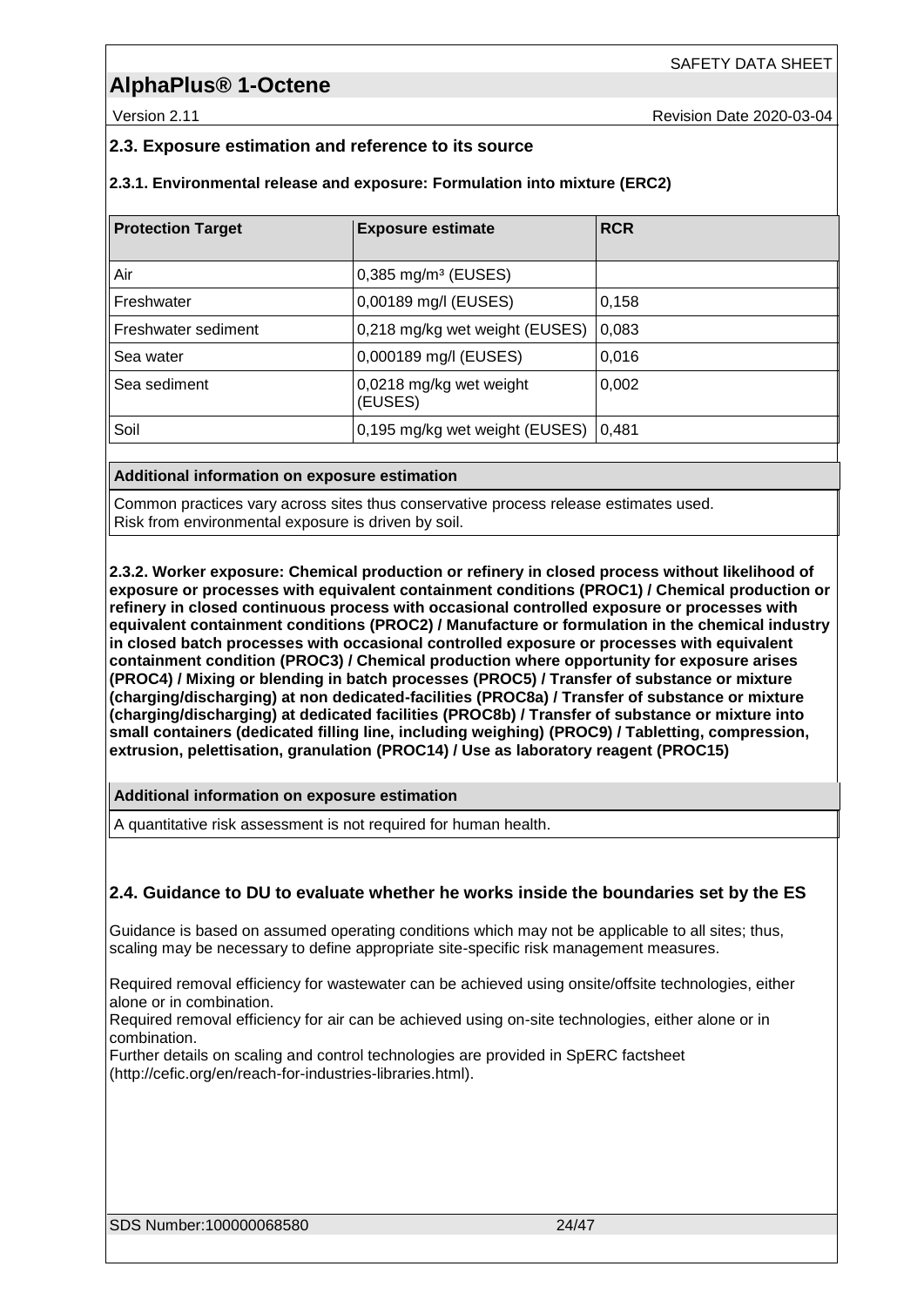Version 2.11 **Version 2.11** Revision Date 2020-03-04

#### **ES 3: Use in polymer production – industrial; Industrial uses (SU3).**

### **3.1. Title section**

| <b>Exposure Scenario name</b> | $\therefore$ Use in polymer production – industrial              |
|-------------------------------|------------------------------------------------------------------|
| <b>Structured Short Title</b> | : Use in polymer production – industrial; Industrial uses (SU3). |
| l Substance                   | 1-Octene<br>EC-No.: 203-893-7                                    |

#### **Environment**

#### **Worker**

| CS <sub>2</sub> | General measures applicable to all activities, General measures (skin | PROC1,             |
|-----------------|-----------------------------------------------------------------------|--------------------|
|                 | irritants)                                                            | PROC2,             |
|                 |                                                                       | PROC3,             |
|                 |                                                                       | PROC4,             |
|                 |                                                                       | PROC5,             |
|                 |                                                                       | PROC6,             |
|                 |                                                                       | PROC8a,            |
|                 |                                                                       | PROC8b,            |
|                 |                                                                       | PROC14,            |
|                 |                                                                       | PROC <sub>15</sub> |

### **3.2. Conditions of use affecting exposure**

**3.2.1. Control of environmental exposure: Use of non-reactive processing aid at industrial site (no inclusion into or onto article) (ERC4) / Use of monomer in polymerisation processes at industrial site (inclusion or not into/onto article) (ERC6c)**

**Amount used (or contained in articles), frequency and duration of use/exposure**

| Maximum allowable site tonnage<br>(MSafe)                                                                                       | 100.704 kg<br>÷.                                              |  |  |
|---------------------------------------------------------------------------------------------------------------------------------|---------------------------------------------------------------|--|--|
| Critical compartment for Msafe                                                                                                  | Sewage treatment plant                                        |  |  |
| Release type                                                                                                                    | Continuous release                                            |  |  |
| <b>Emission days</b>                                                                                                            | 300                                                           |  |  |
|                                                                                                                                 | <b>Technical and organisational conditions and measures</b>   |  |  |
| Risk from environmental exposure is driven by soil.<br>Air - minimum efficiency of 80 %<br>Water - minimum efficiency of 97,2 % |                                                               |  |  |
| Conditions and measures related to sewage treatment plant                                                                       |                                                               |  |  |
| STP type                                                                                                                        | Municipal sewage treatment plant                              |  |  |
| STP sludge treatment                                                                                                            | Prevent discharge of undissolved substance to or recover from |  |  |
|                                                                                                                                 |                                                               |  |  |
| SDS Number:100000068580                                                                                                         | 25/47                                                         |  |  |
|                                                                                                                                 |                                                               |  |  |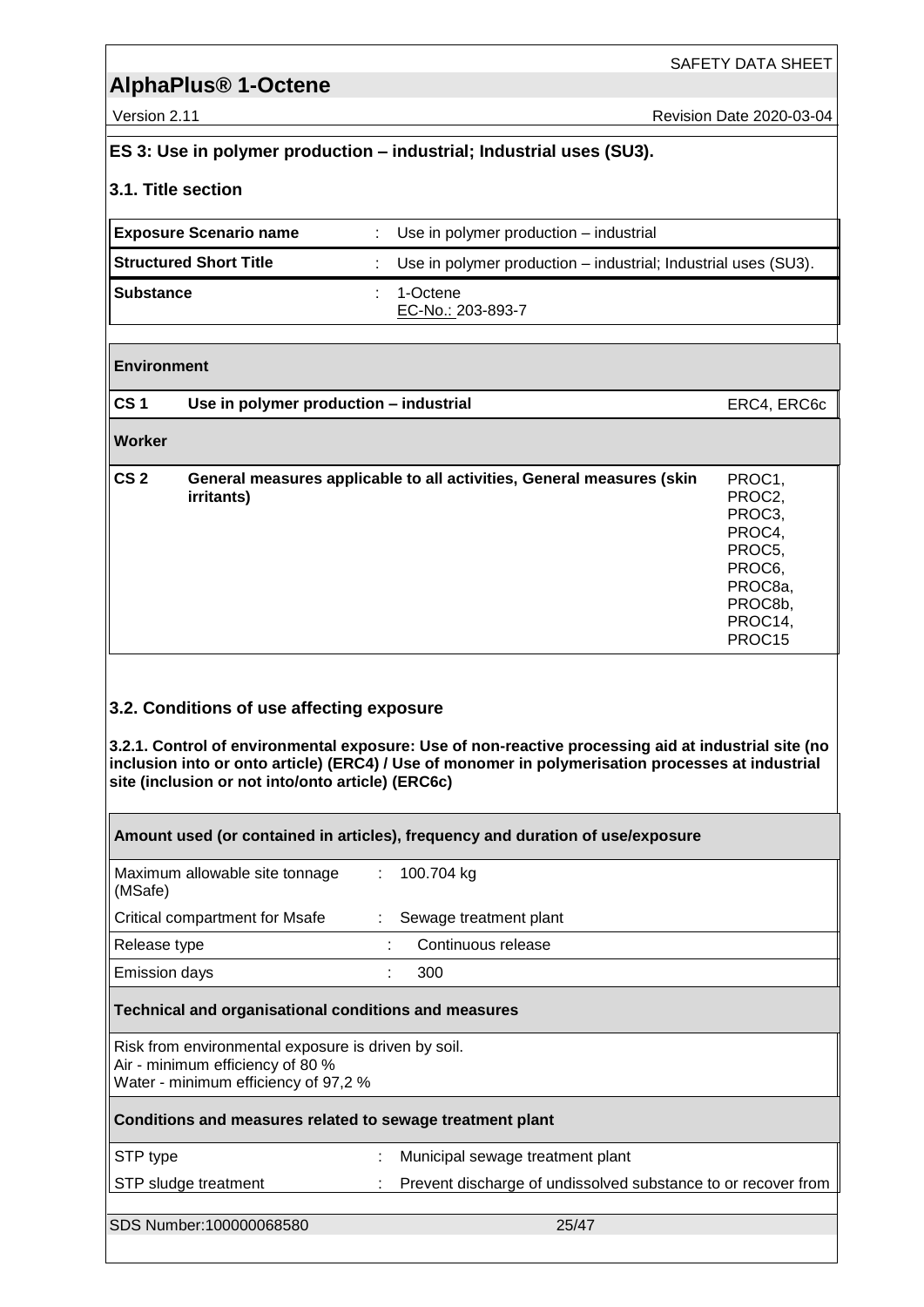SAFETY DATA SHEET

Version 2.11 **New Search 2020-03-04** Revision Date 2020-03-04

|                 | wastewater.<br>Do not apply industrial sludge to natural soils.<br>Sewage sludge should be incinerated, contained or reclaimed. |
|-----------------|---------------------------------------------------------------------------------------------------------------------------------|
| ll STP effluent | $: 2.000 \text{ m}$ 3/d                                                                                                         |
|                 |                                                                                                                                 |

**Conditions and measures related to treatment of waste (including article waste)**

Waste treatment : External treatment and disposal of waste should comply with applicable local and/or national regulations.

#### **Other conditions affecting environmental exposure**

| Receiving surface water flow          | 18.000 m3/d |
|---------------------------------------|-------------|
| Local freshwater dilution factor      | 10          |
| ll Local marine water dilution factor | 100         |

**3.2.2. Control of worker exposure: Chemical production or refinery in closed process without likelihood of exposure or processes with equivalent containment conditions (PROC1) / Chemical production or refinery in closed continuous process with occasional controlled exposure or processes with equivalent containment conditions (PROC2) / Manufacture or formulation in the chemical industry in closed batch processes with occasional controlled exposure or processes with equivalent containment condition (PROC3) / Chemical production where opportunity for exposure arises (PROC4) / Mixing or blending in batch processes (PROC5) / Calendering operations (PROC6) / Transfer of substance or mixture (charging/discharging) at non dedicatedfacilities (PROC8a) / Transfer of substance or mixture (charging/discharging) at dedicated facilities (PROC8b) / Tabletting, compression, extrusion, pelettisation, granulation (PROC14) / Use as laboratory reagent (PROC15)**

#### **Product (article) characteristics**

Covers percentage substance in the product up to 100 %.

Physical form of product : Liquid, vapour pressure 0.5 - 10 kPa at Standard Temperature

and Pressure

**Amount used (or contained in articles), frequency and duration of use/exposure**

Duration **Duration** : Covers daily exposures up to 8 hours

#### **Technical and organisational conditions and measures**

Do not ingest. If swallowed then seek immediate medical assistance. Avoid direct skin contact with product. Identify potential areas for indirect skin contact. Wear gloves (tested to EN374) if hand contact with substance likely. Clean up contamination/spills as soon as they occur. Wash off any skin contamination immediately. Provide basic employee training to prevent / minimise exposures and to report any skin problems that may develop. No other specific measures identified.

**Other conditions affecting workers exposure**

Temperature *E* Assumes use at not more than 20°C above ambient temperature.

SDS Number:100000068580 26/47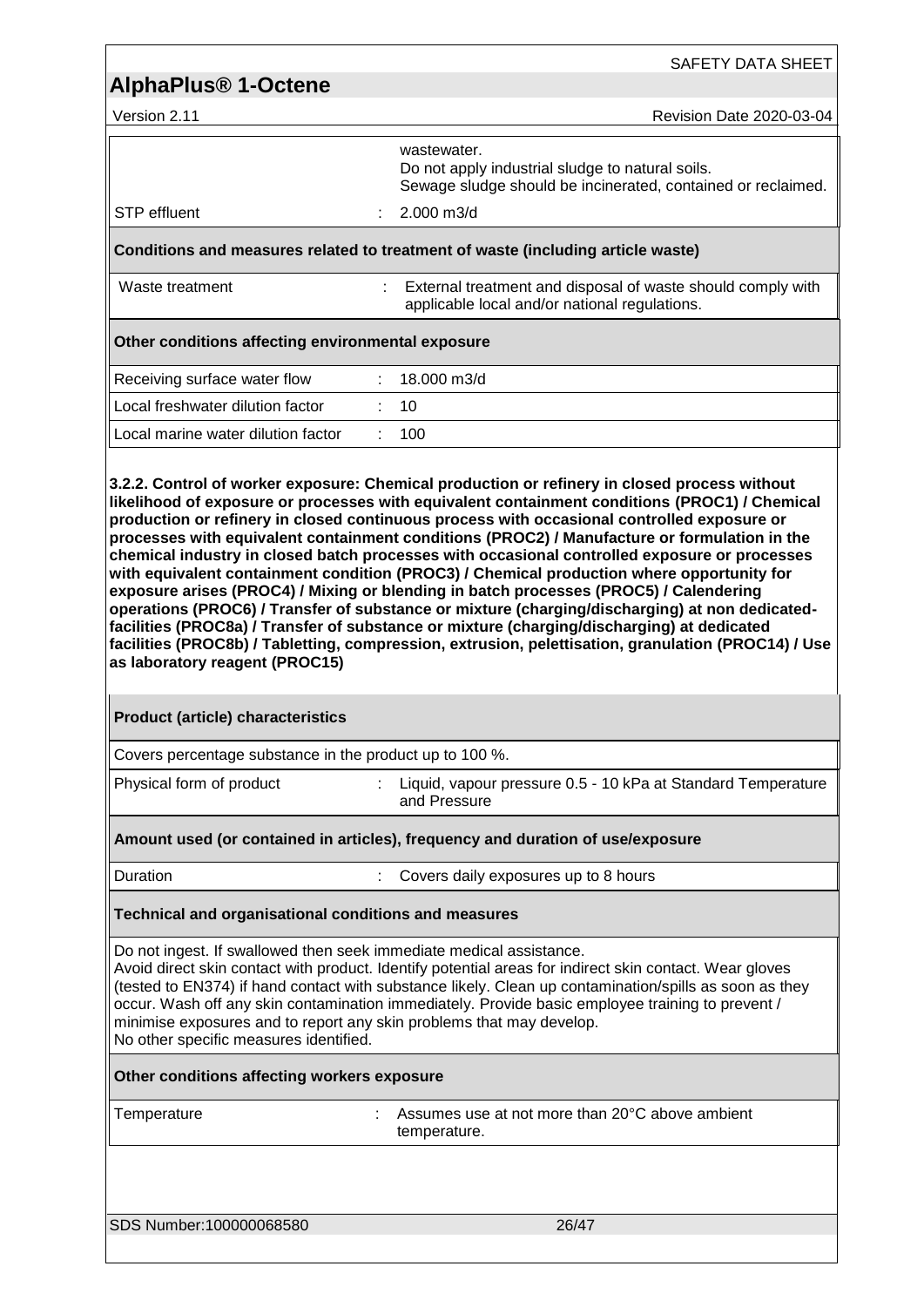Version 2.11 **New Strategies** 2020-03-04 **Revision Date 2020-03-04** 

#### **3.3. Exposure estimation and reference to its source**

**3.3.1. Environmental release and exposure: Use of non-reactive processing aid at industrial site (no inclusion into or onto article) (ERC4) / Use of monomer in polymerisation processes at industrial site (inclusion or not into/onto article) (ERC6c)**

| <b>Protection Target</b> | <b>Exposure estimate</b>           | <b>RCR</b> |
|--------------------------|------------------------------------|------------|
| Air                      | 0,0346 mg/m <sup>3</sup> (EUSES)   |            |
| Freshwater               | 0,00284 mg/l (EUSES)               | 0,237      |
| Freshwater sediment      | 0,327 mg/kg wet weight (EUSES)     | 0.124      |
| Sea water                | 0,000284 µg/l (EUSES)              | 0.024      |
| Sea sediment             | 0,0327 mg/kg wet weight<br>(EUSES) | 0,003      |
| Soil                     | 0,73 mg/kg wet weight (EUSES)      | 0,662      |

#### **Additional information on exposure estimation**

Common practices vary across sites thus conservative process release estimates used. Risk from environmental exposure is driven by soil.

**3.3.2. Worker exposure: Chemical production or refinery in closed process without likelihood of exposure or processes with equivalent containment conditions (PROC1) / Chemical production or refinery in closed continuous process with occasional controlled exposure or processes with equivalent containment conditions (PROC2) / Manufacture or formulation in the chemical industry in closed batch processes with occasional controlled exposure or processes with equivalent containment condition (PROC3) / Chemical production where opportunity for exposure arises (PROC4) / Mixing or blending in batch processes (PROC5) / Calendering operations (PROC6) / Transfer of substance or mixture (charging/discharging) at non dedicated-facilities (PROC8a) / Transfer of substance or mixture (charging/discharging) at dedicated facilities (PROC8b) / Tabletting, compression, extrusion, pelettisation, granulation (PROC14) / Use as laboratory reagent (PROC15)**

#### **Additional information on exposure estimation**

A quantitative risk assessment is not required for human health.

#### **3.4. Guidance to DU to evaluate whether he works inside the boundaries set by the ES**

Guidance is based on assumed operating conditions which may not be applicable to all sites; thus, scaling may be necessary to define appropriate site-specific risk management measures.

Required removal efficiency for wastewater can be achieved using onsite/offsite technologies, either alone or in combination.

Required removal efficiency for air can be achieved using on-site technologies, either alone or in combination.

Further details on scaling and control technologies are provided in SpERC factsheet (http://cefic.org/en/reach-for-industries-libraries.html).

SDS Number:100000068580 27/47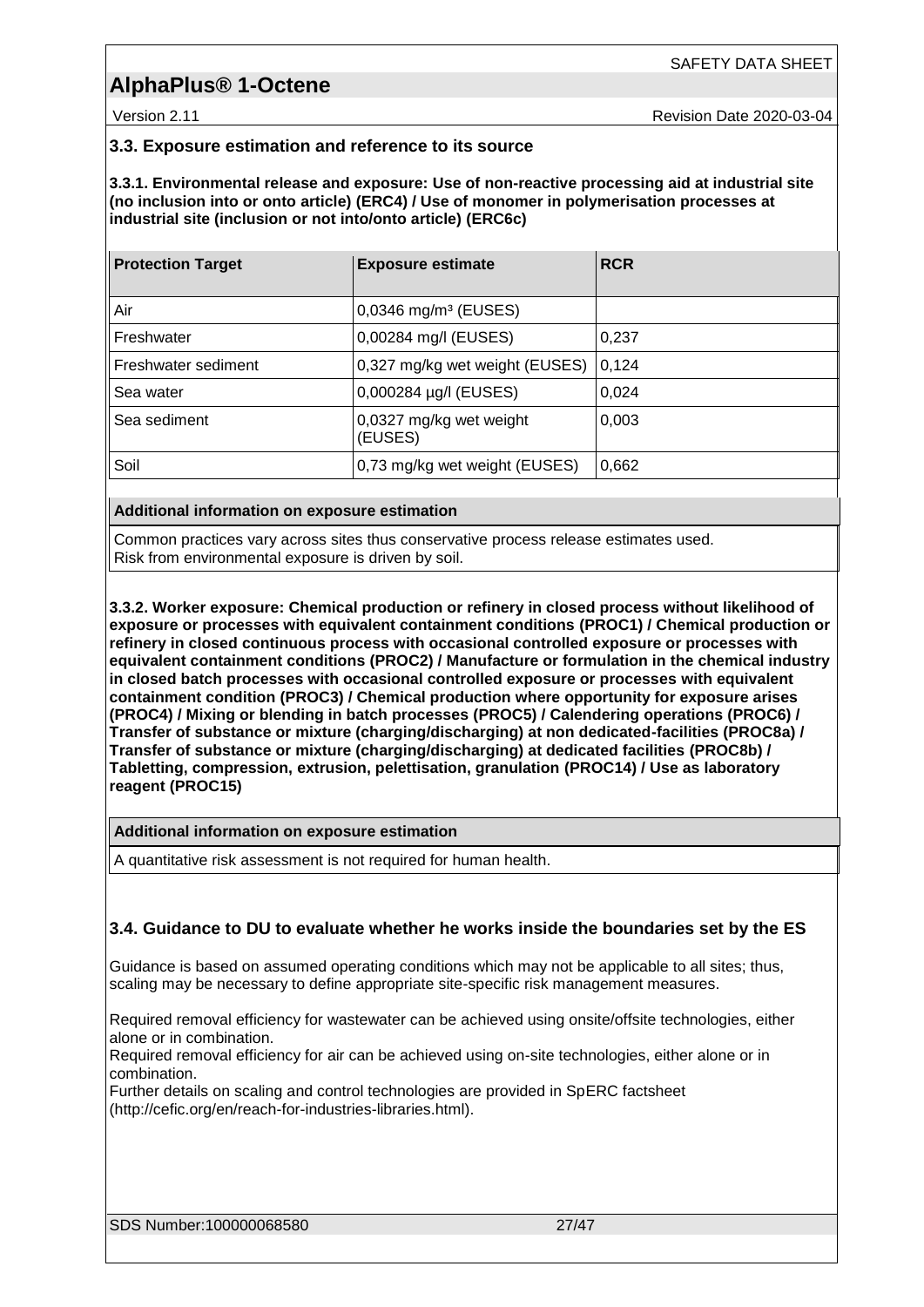|                                                                                                                                 |                                                                                                                                                                                                  | SAFETY DATA SHEET                                                    |
|---------------------------------------------------------------------------------------------------------------------------------|--------------------------------------------------------------------------------------------------------------------------------------------------------------------------------------------------|----------------------------------------------------------------------|
| <b>AlphaPlus<sup>®</sup> 1-Octene</b>                                                                                           |                                                                                                                                                                                                  |                                                                      |
| Version 2.11                                                                                                                    |                                                                                                                                                                                                  | Revision Date 2020-03-04                                             |
| ES 4: Use as an intermediate; Industrial uses (SU3).                                                                            |                                                                                                                                                                                                  |                                                                      |
| $ 4.1$ . Title section                                                                                                          |                                                                                                                                                                                                  |                                                                      |
| <b>Exposure Scenario name</b>                                                                                                   | Use as an intermediate                                                                                                                                                                           |                                                                      |
| <b>Structured Short Title</b>                                                                                                   | Use as an intermediate; Industrial uses (SU3).                                                                                                                                                   |                                                                      |
| <b>Substance</b>                                                                                                                | 1-Octene<br>EC-No.: 203-893-7                                                                                                                                                                    |                                                                      |
| <b>Environment</b>                                                                                                              |                                                                                                                                                                                                  |                                                                      |
| CS <sub>1</sub><br>Use as an intermediate                                                                                       |                                                                                                                                                                                                  | ERC6a                                                                |
| <b>Worker</b>                                                                                                                   |                                                                                                                                                                                                  |                                                                      |
| CS <sub>2</sub><br>irritants)                                                                                                   | General measures applicable to all activities, General measures (skin                                                                                                                            | PROC1,<br>PROC2,<br>PROC3,<br>PROC4,<br>PROC8a,<br>PROC8b,<br>PROC15 |
| 4.2. Conditions of use affecting exposure<br>4.2.1. Control of environmental exposure: Use of intermediate (ERC6a)              | Amount used (or contained in articles), frequency and duration of use/exposure                                                                                                                   |                                                                      |
| Maximum allowable site tonnage<br>(MSafe)                                                                                       | 100.704 kg                                                                                                                                                                                       |                                                                      |
| Critical compartment for Msafe                                                                                                  | Sewage treatment plant                                                                                                                                                                           |                                                                      |
| Release type                                                                                                                    | Continuous release                                                                                                                                                                               |                                                                      |
| <b>Emission days</b>                                                                                                            | 300                                                                                                                                                                                              |                                                                      |
| <b>Technical and organisational conditions and measures</b>                                                                     |                                                                                                                                                                                                  |                                                                      |
| Risk from environmental exposure is driven by soil.<br>Air - minimum efficiency of 80 %<br>Water - minimum efficiency of 97,2 % |                                                                                                                                                                                                  |                                                                      |
| Conditions and measures related to sewage treatment plant                                                                       |                                                                                                                                                                                                  |                                                                      |
| STP type                                                                                                                        | Municipal sewage treatment plant                                                                                                                                                                 |                                                                      |
| STP sludge treatment                                                                                                            | Prevent discharge of undissolved substance to or recover from<br>wastewater.<br>Do not apply industrial sludge to natural soils.<br>Sewage sludge should be incinerated, contained or reclaimed. |                                                                      |
| <b>STP</b> effluent                                                                                                             | 2.000 m3/d                                                                                                                                                                                       |                                                                      |
| SDS Number:100000068580                                                                                                         | 28/47                                                                                                                                                                                            |                                                                      |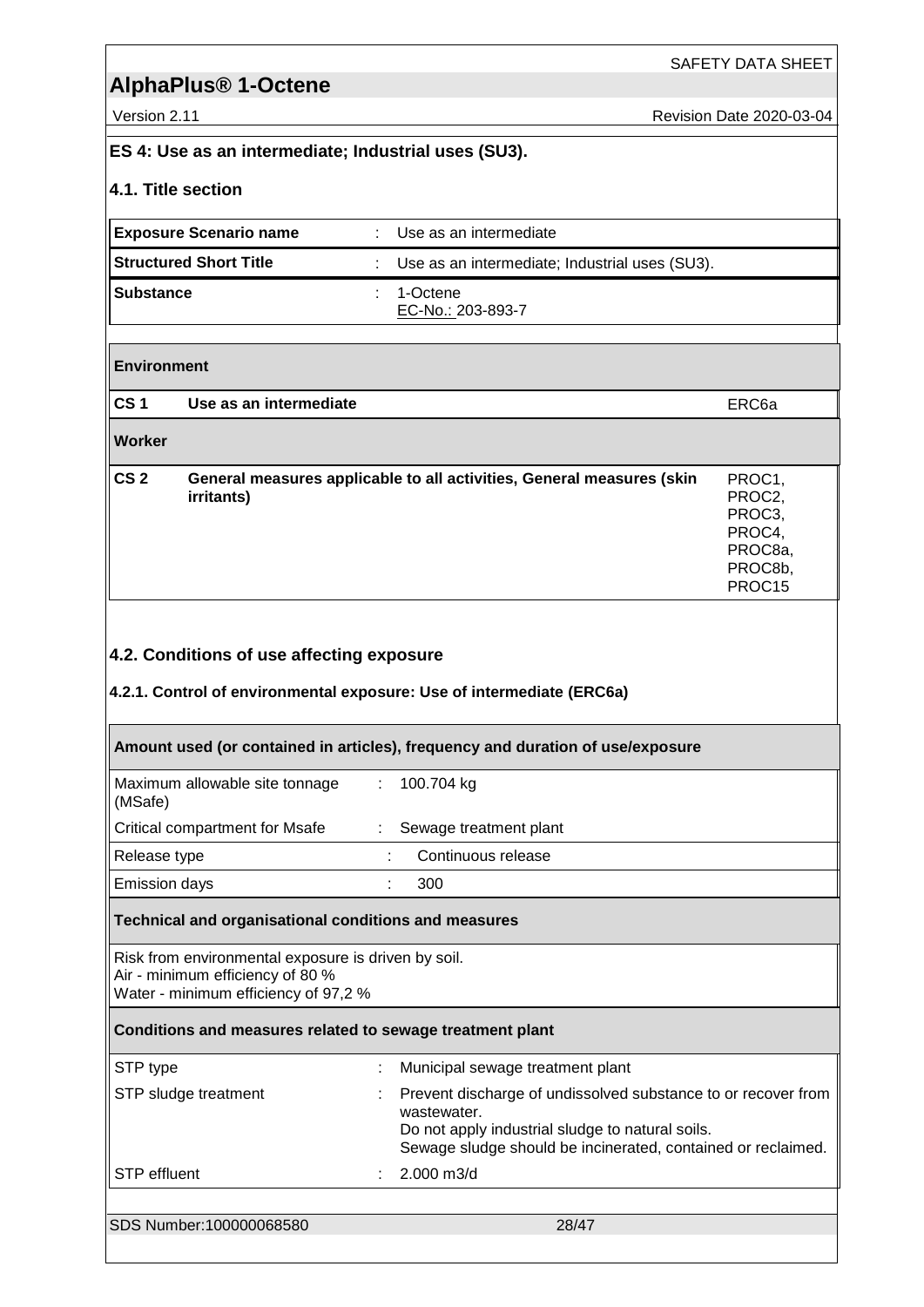# **AlphaPlus® 1-Octene**

Version 2.11 Version 2.11

| Conditions and measures related to treatment of waste (including article waste)                                                                                                                                                                                                                                                                                                                                                                                                                                                                                                                                                                                                                                                                                                                                                                          |                                             |                                                                 |                                                              |  |  |
|----------------------------------------------------------------------------------------------------------------------------------------------------------------------------------------------------------------------------------------------------------------------------------------------------------------------------------------------------------------------------------------------------------------------------------------------------------------------------------------------------------------------------------------------------------------------------------------------------------------------------------------------------------------------------------------------------------------------------------------------------------------------------------------------------------------------------------------------------------|---------------------------------------------|-----------------------------------------------------------------|--------------------------------------------------------------|--|--|
| Waste treatment                                                                                                                                                                                                                                                                                                                                                                                                                                                                                                                                                                                                                                                                                                                                                                                                                                          | ÷                                           | applicable local and/or national regulations.                   | External treatment and disposal of waste should comply with  |  |  |
| Other conditions affecting environmental exposure                                                                                                                                                                                                                                                                                                                                                                                                                                                                                                                                                                                                                                                                                                                                                                                                        |                                             |                                                                 |                                                              |  |  |
| Receiving surface water flow                                                                                                                                                                                                                                                                                                                                                                                                                                                                                                                                                                                                                                                                                                                                                                                                                             | ÷.                                          | 18.000 m3/d                                                     |                                                              |  |  |
| Local freshwater dilution factor                                                                                                                                                                                                                                                                                                                                                                                                                                                                                                                                                                                                                                                                                                                                                                                                                         | ÷.                                          | 10                                                              |                                                              |  |  |
| Local marine water dilution factor                                                                                                                                                                                                                                                                                                                                                                                                                                                                                                                                                                                                                                                                                                                                                                                                                       | $\mathcal{L}^{\mathcal{L}}$                 | 100                                                             |                                                              |  |  |
| 4.2.2. Control of worker exposure: Chemical production or refinery in closed process without<br>likelihood of exposure or processes with equivalent containment conditions (PROC1) / Chemical<br>production or refinery in closed continuous process with occasional controlled exposure or<br>processes with equivalent containment conditions (PROC2) / Manufacture or formulation in the<br>chemical industry in closed batch processes with occasional controlled exposure or processes<br>with equivalent containment condition (PROC3) / Chemical production where opportunity for<br>exposure arises (PROC4) / Transfer of substance or mixture (charging/discharging) at non<br>dedicated-facilities (PROC8a) / Transfer of substance or mixture (charging/discharging) at<br>dedicated facilities (PROC8b) / Use as laboratory reagent (PROC15) |                                             |                                                                 |                                                              |  |  |
| <b>Product (article) characteristics</b>                                                                                                                                                                                                                                                                                                                                                                                                                                                                                                                                                                                                                                                                                                                                                                                                                 |                                             |                                                                 |                                                              |  |  |
| Covers percentage substance in the product up to 100 %.                                                                                                                                                                                                                                                                                                                                                                                                                                                                                                                                                                                                                                                                                                                                                                                                  |                                             |                                                                 |                                                              |  |  |
| Physical form of product                                                                                                                                                                                                                                                                                                                                                                                                                                                                                                                                                                                                                                                                                                                                                                                                                                 |                                             | and Pressure                                                    | Liquid, vapour pressure 0.5 - 10 kPa at Standard Temperature |  |  |
| Amount used (or contained in articles), frequency and duration of use/exposure                                                                                                                                                                                                                                                                                                                                                                                                                                                                                                                                                                                                                                                                                                                                                                           |                                             |                                                                 |                                                              |  |  |
| Duration                                                                                                                                                                                                                                                                                                                                                                                                                                                                                                                                                                                                                                                                                                                                                                                                                                                 |                                             | Covers daily exposures up to 8 hours                            |                                                              |  |  |
| Technical and organisational conditions and measures                                                                                                                                                                                                                                                                                                                                                                                                                                                                                                                                                                                                                                                                                                                                                                                                     |                                             |                                                                 |                                                              |  |  |
| Do not ingest. If swallowed then seek immediate medical assistance.<br>Avoid direct skin contact with product. Identify potential areas for indirect skin contact. Wear gloves<br>(tested to EN374) if hand contact with substance likely. Clean up contamination/spills as soon as they<br>occur. Wash off any skin contamination immediately. Provide basic employee training to prevent /<br>minimise exposures and to report any skin problems that may develop.<br>No other specific measures identified.                                                                                                                                                                                                                                                                                                                                           |                                             |                                                                 |                                                              |  |  |
|                                                                                                                                                                                                                                                                                                                                                                                                                                                                                                                                                                                                                                                                                                                                                                                                                                                          | Other conditions affecting workers exposure |                                                                 |                                                              |  |  |
| Temperature                                                                                                                                                                                                                                                                                                                                                                                                                                                                                                                                                                                                                                                                                                                                                                                                                                              |                                             | Assumes use at not more than 20°C above ambient<br>temperature. |                                                              |  |  |
| 4.3. Exposure estimation and reference to its source<br>4.3.1. Environmental release and exposure: Use of intermediate (ERC6a)                                                                                                                                                                                                                                                                                                                                                                                                                                                                                                                                                                                                                                                                                                                           |                                             |                                                                 |                                                              |  |  |
| <b>Protection Target</b>                                                                                                                                                                                                                                                                                                                                                                                                                                                                                                                                                                                                                                                                                                                                                                                                                                 |                                             | <b>Exposure estimate</b>                                        | <b>RCR</b>                                                   |  |  |
|                                                                                                                                                                                                                                                                                                                                                                                                                                                                                                                                                                                                                                                                                                                                                                                                                                                          |                                             |                                                                 |                                                              |  |  |
| SDS Number:100000068580                                                                                                                                                                                                                                                                                                                                                                                                                                                                                                                                                                                                                                                                                                                                                                                                                                  |                                             | 29/47                                                           |                                                              |  |  |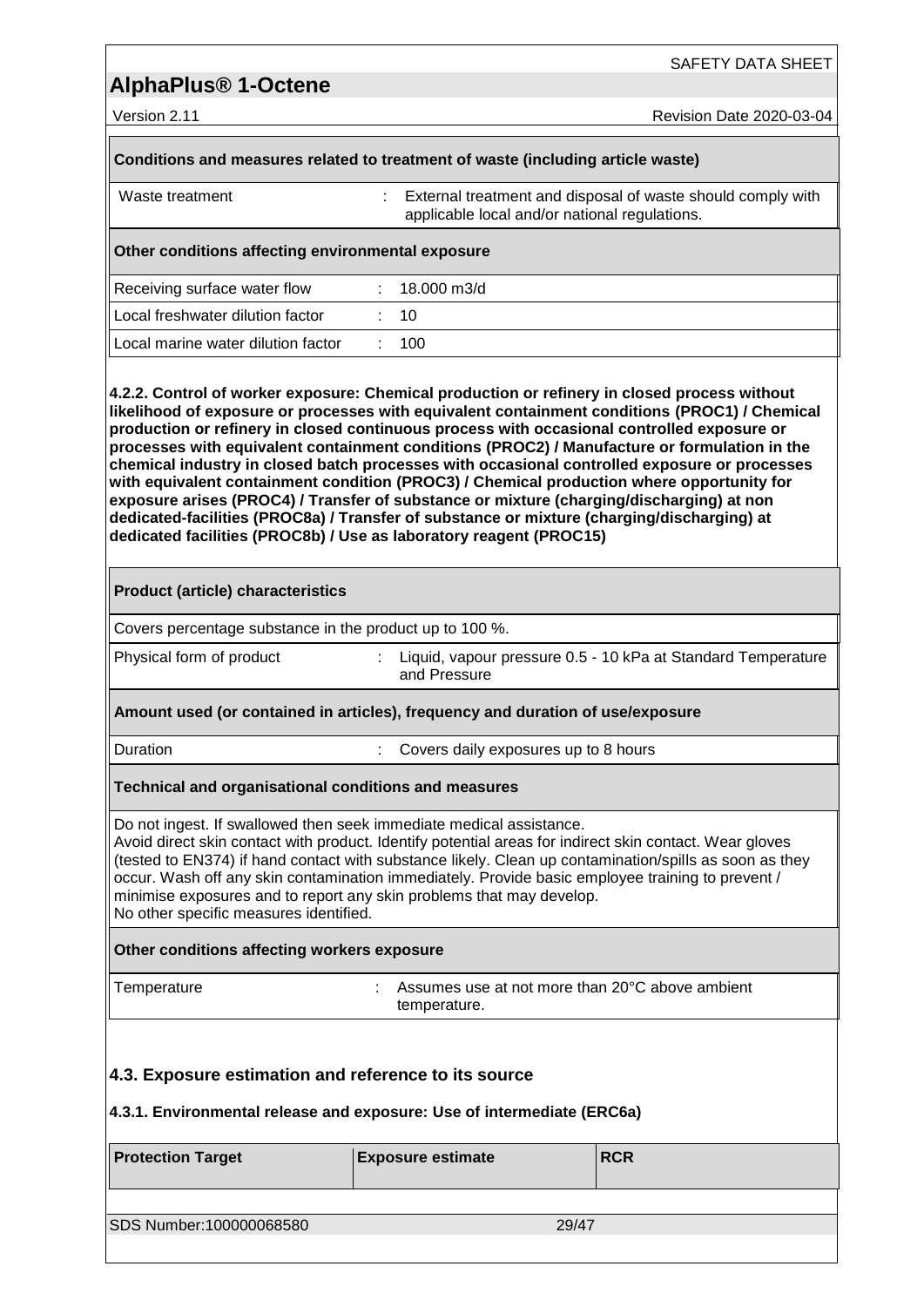### **AlphaPlus® 1-Octene**

Version 2.11 **New Search 2020-03-04** Revision Date 2020-03-04

| Air                 | $0,194$ mg/m <sup>3</sup> (EUSES)       |       |
|---------------------|-----------------------------------------|-------|
| Freshwater          | 0,00142 mg/l (EUSES)                    | 0,118 |
| Freshwater sediment | 0,164 mg/kg wet weight (EUSES)          | 0,062 |
| Sea water           | 0,000142 mg/l (EUSES)                   | 0,012 |
| Sea sediment        | 0,0164 mg/kg wet weight<br>(EUSES)      | 0,001 |
| Soil                | 0,365 mg/kg wet weight (EUSES) $ 0,331$ |       |

#### **Additional information on exposure estimation**

Common practices vary across sites thus conservative process release estimates used.

**4.3.2. Worker exposure: Chemical production or refinery in closed process without likelihood of exposure or processes with equivalent containment conditions (PROC1) / Chemical production or refinery in closed continuous process with occasional controlled exposure or processes with equivalent containment conditions (PROC2) / Manufacture or formulation in the chemical industry in closed batch processes with occasional controlled exposure or processes with equivalent containment condition (PROC3) / Chemical production where opportunity for exposure arises (PROC4) / Transfer of substance or mixture (charging/discharging) at non dedicated-facilities (PROC8a) / Transfer of substance or mixture (charging/discharging) at dedicated facilities (PROC8b) / Use as laboratory reagent (PROC15)**

**Additional information on exposure estimation**

A quantitative risk assessment is not required for human health.

#### **4.4. Guidance to DU to evaluate whether he works inside the boundaries set by the ES**

Guidance is based on assumed operating conditions which may not be applicable to all sites; thus, scaling may be necessary to define appropriate site-specific risk management measures.

Required removal efficiency for wastewater can be achieved using onsite/offsite technologies, either alone or in combination.

Required removal efficiency for air can be achieved using on-site technologies, either alone or in combination.

Further details on scaling and control technologies are provided in SpERC factsheet (http://cefic.org/en/reach-for-industries-libraries.html).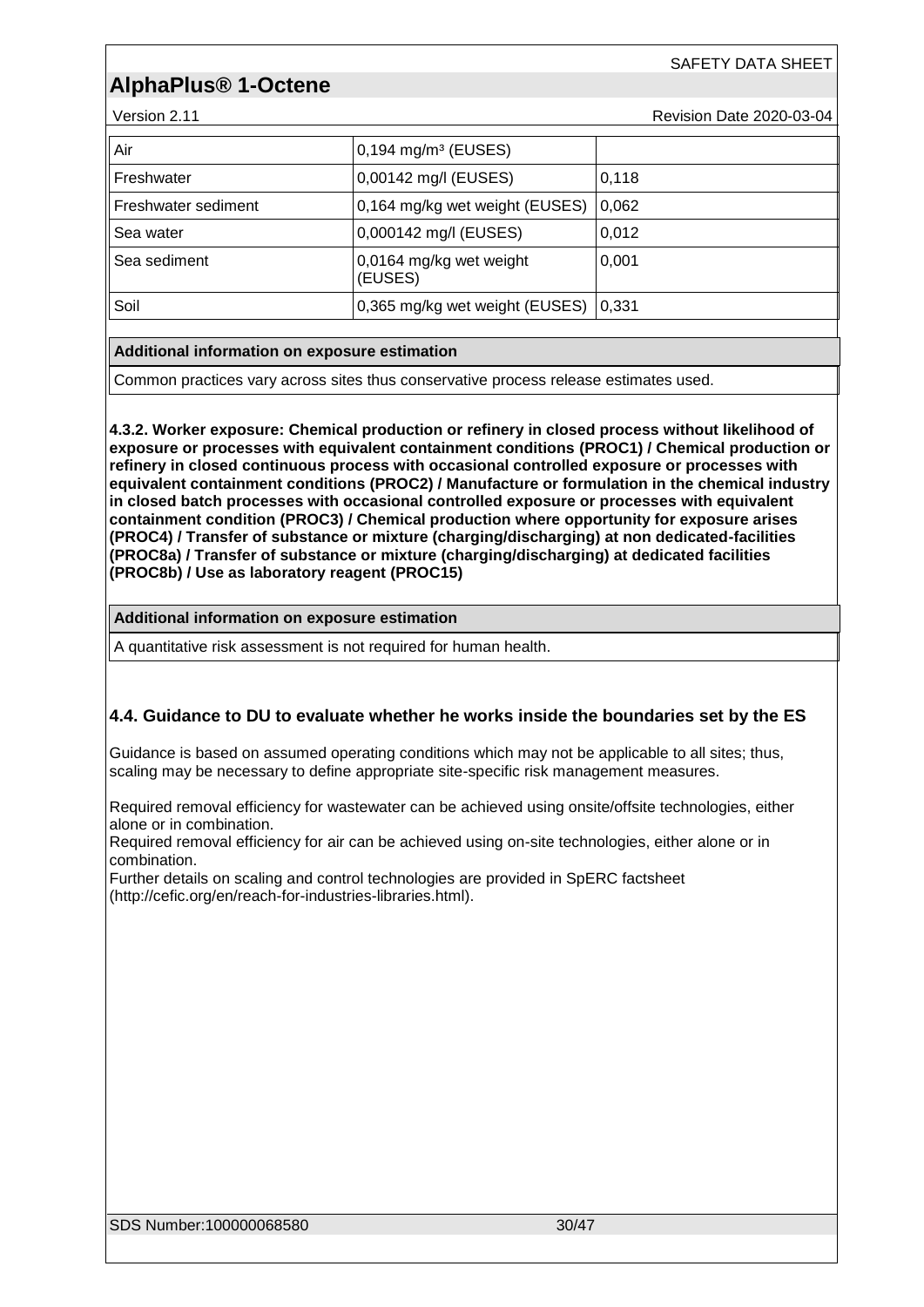SAFETY DATA SHEET

Version 2.11 **Version 2.11** Revision Date 2020-03-04

PROC8a, PROC8b

#### **ES 5: Use in Oil and Gas field drilling and production operations - Industrial; Industrial uses (SU3).**

#### **5.1. Title section**

| <b>Exposure Scenario name</b> | Use in Oil and Gas field drilling and production operations -<br>Industrial                           |
|-------------------------------|-------------------------------------------------------------------------------------------------------|
| <b>Structured Short Title</b> | : Use in Oil and Gas field drilling and production operations -<br>Industrial; Industrial uses (SU3). |
| <b>Substance</b>              | 1-Octene<br>EC-No.: 203-893-7                                                                         |

#### **Environment**

| $\overline{CS}$ 1 | Use in Oil and Gas field drilling and production operations - Industrial | ERC4 |  |
|-------------------|--------------------------------------------------------------------------|------|--|
|-------------------|--------------------------------------------------------------------------|------|--|

**Worker**

| CS <sub>2</sub> | General measures applicable to all activities, General measures (skin | PROC1.              |
|-----------------|-----------------------------------------------------------------------|---------------------|
|                 | irritants)                                                            | PROC2,              |
|                 |                                                                       | PROC <sub>3</sub> . |
|                 |                                                                       | PROC4.              |

### **5.2. Conditions of use affecting exposure**

**5.2.1. Control of environmental exposure: Use of non-reactive processing aid at industrial site (no inclusion into or onto article) (ERC4)**

| Amount used (or contained in articles), frequency and duration of use/exposure |                      |  |  |
|--------------------------------------------------------------------------------|----------------------|--|--|
| Release type                                                                   | : Continuous release |  |  |
| l Remarks                                                                      | : Not applicable     |  |  |
| Technical and organisational conditions and measures                           |                      |  |  |

Discharge to aquatic environment is restricted (see section 4.2).

#### **Conditions and measures related to sewage treatment plant**

| Conditions and measures related to treatment of waste (including article waste)                            |  |  |
|------------------------------------------------------------------------------------------------------------|--|--|
| <b>STP</b> sludge treatment<br>Prevent environmental discharge consistent with regulatory<br>requirements. |  |  |
| <b>STP</b> type<br>: Municipal sewage treatment plant                                                      |  |  |

Waste treatment : External treatment and disposal of waste should comply with applicable local and/or national regulations.

SDS Number:100000068580 31/47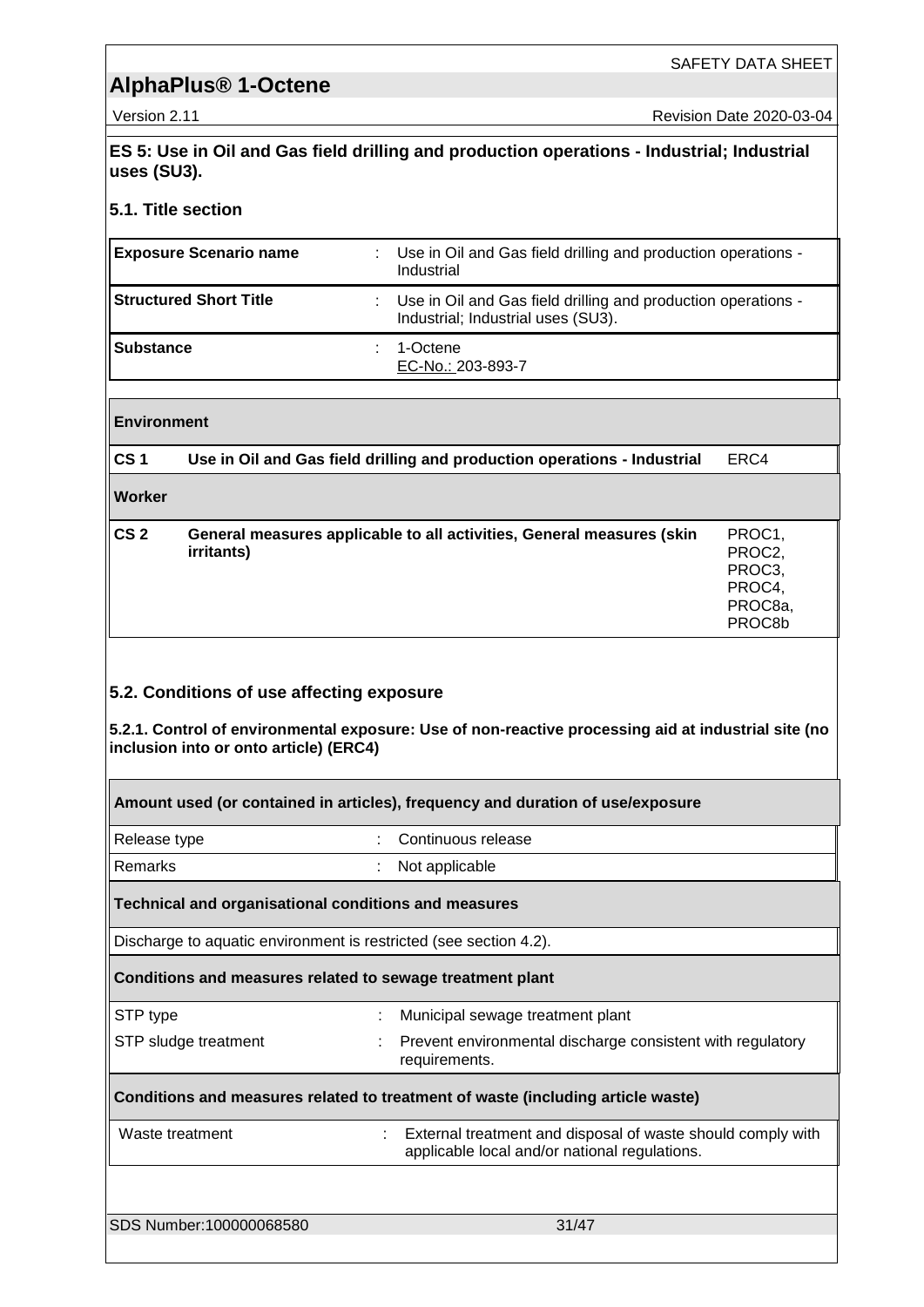SAFETY DATA SHEET

Version 2.11 **Version 2.11** Revision Date 2020-03-04

**5.2.2. Control of worker exposure: Chemical production or refinery in closed process without likelihood of exposure or processes with equivalent containment conditions (PROC1) / Chemical production or refinery in closed continuous process with occasional controlled exposure or processes with equivalent containment conditions (PROC2) / Manufacture or formulation in the chemical industry in closed batch processes with occasional controlled exposure or processes with equivalent containment condition (PROC3) / Chemical production where opportunity for exposure arises (PROC4) / Transfer of substance or mixture (charging/discharging) at non dedicated-facilities (PROC8a) / Transfer of substance or mixture (charging/discharging) at dedicated facilities (PROC8b)**

#### **Product (article) characteristics**

Covers percentage substance in the product up to 100 %.

Physical form of product : Liquid, vapour pressure 0.5 - 10 kPa at Standard Temperature and Pressure

**Amount used (or contained in articles), frequency and duration of use/exposure**

Duration **Duration** : Covers daily exposures up to 8 hours

**Technical and organisational conditions and measures**

Do not ingest. If swallowed then seek immediate medical assistance. Avoid direct skin contact with product. Identify potential areas for indirect skin contact. Wear gloves (tested to EN374) if hand contact with substance likely. Clean up contamination/spills as soon as they occur. Wash off any skin contamination immediately. Provide basic employee training to prevent / minimise exposures and to report any skin problems that may develop. No other specific measures identified.

### **Other conditions affecting workers exposure**

Temperature *E* Temperature **in the System Constant Assumes use at not more than 20°C above ambient** temperature.

#### **5.3. Exposure estimation and reference to its source**

**5.3.1. Environmental release and exposure: Use of non-reactive processing aid at industrial site (no inclusion into or onto article) (ERC4)**

#### **Additional information on exposure estimation**

Quantitative exposure and risk assessment not possible due to lack of emissions to aquatic environment. Qualitative approach used to conclude safe use.

**5.3.2. Worker exposure: Chemical production or refinery in closed process without likelihood of exposure or processes with equivalent containment conditions (PROC1) / Chemical production or refinery in closed continuous process with occasional controlled exposure or processes with equivalent containment conditions (PROC2) / Manufacture or formulation in the chemical industry in closed batch processes with occasional controlled exposure or processes with equivalent containment condition (PROC3) / Chemical production where opportunity for exposure arises (PROC4) / Transfer of substance or mixture (charging/discharging) at non dedicated-facilities (PROC8a) / Transfer of substance or mixture (charging/discharging) at dedicated facilities (PROC8b)**

SDS Number:100000068580 32/47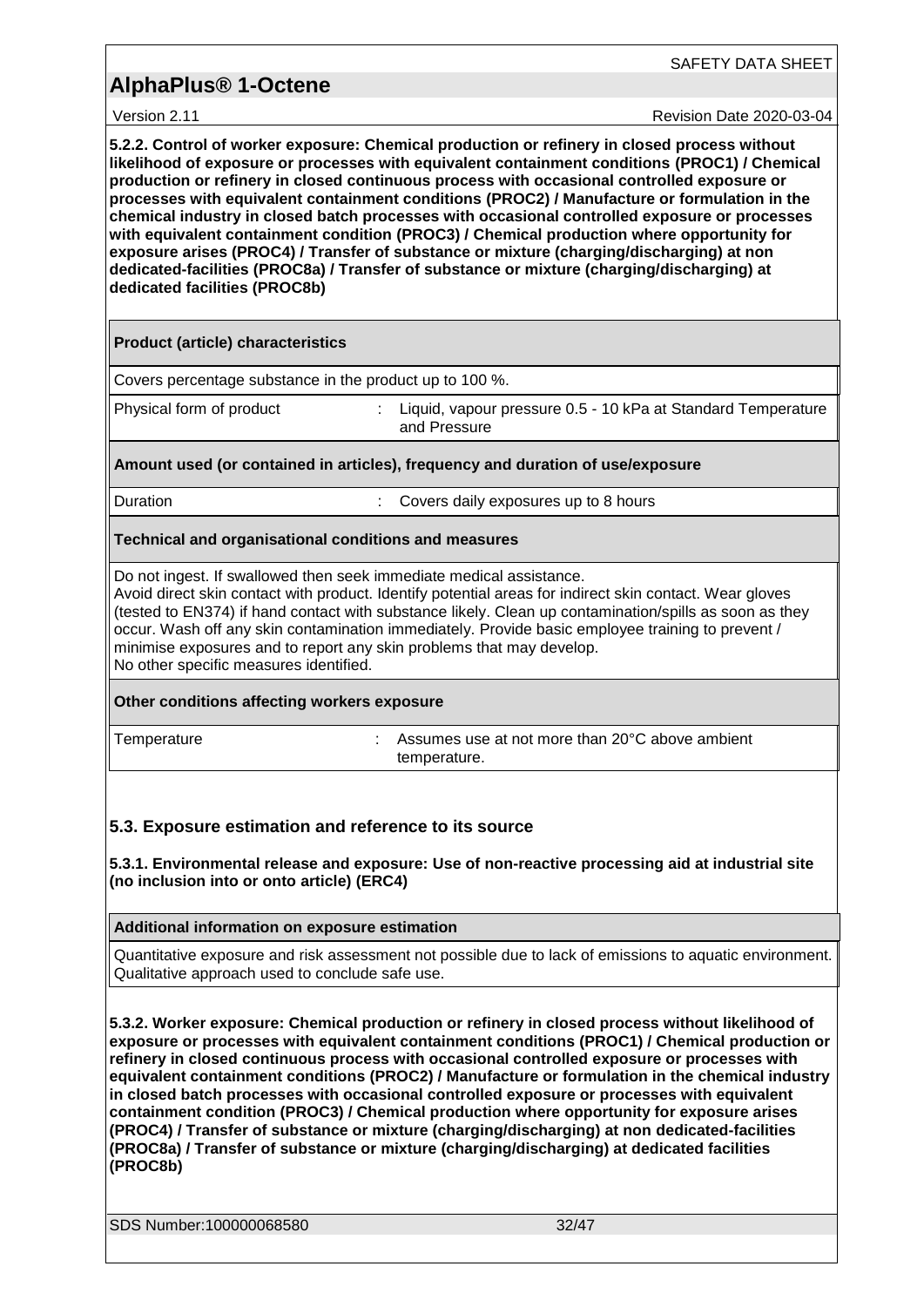## **AlphaPlus® 1-Octene**

Version 2.11 **Version 2.11** Revision Date 2020-03-04

#### **Additional information on exposure estimation**

A quantitative risk assessment is not required for human health.

#### **5.4. Guidance to DU to evaluate whether he works inside the boundaries set by the ES**

Discharge to aquatic environment is restricted by law and industry prohibits release.

SDS Number:100000068580 33/47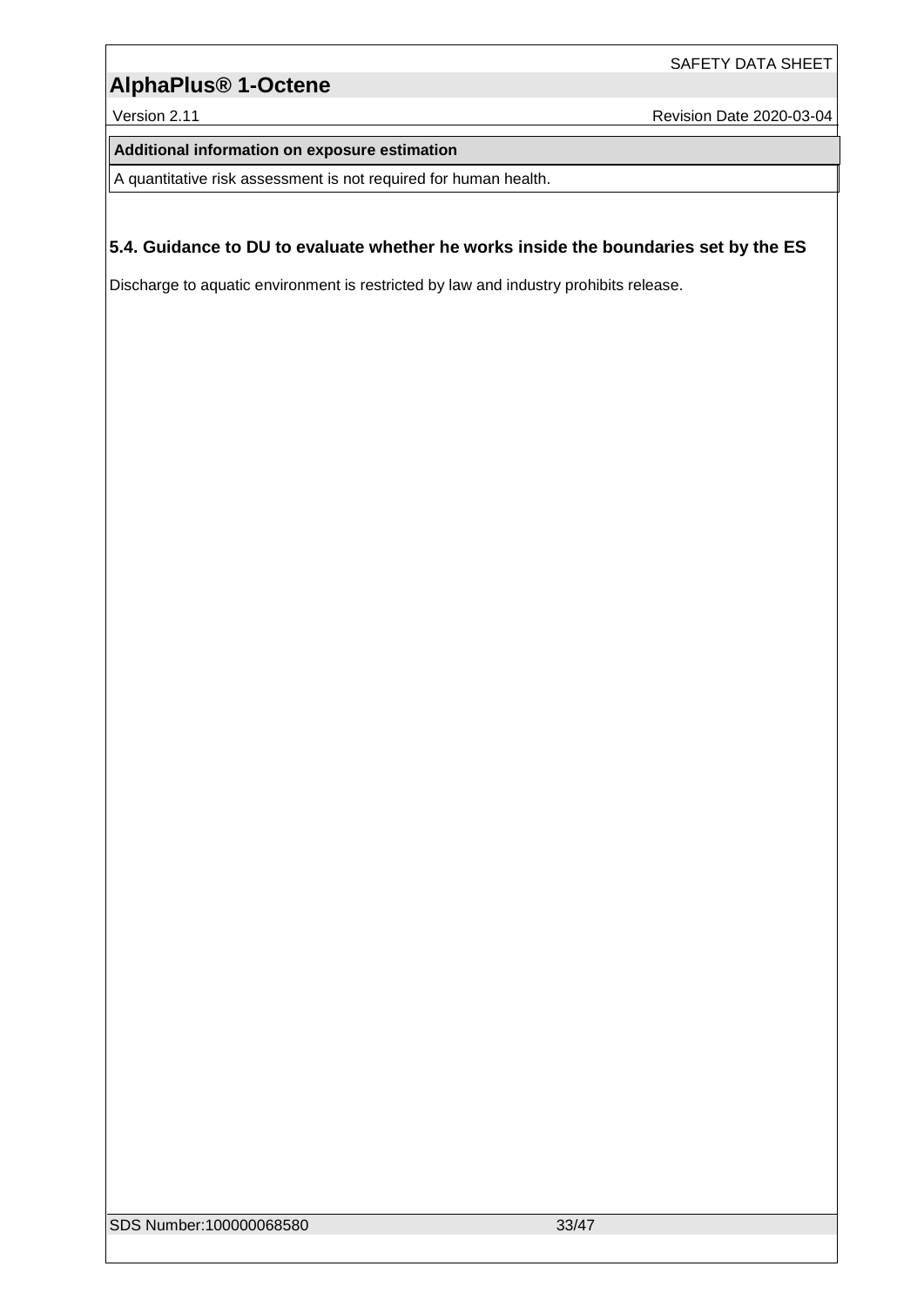|                                                                                                                                 |   |                                                                                                                                                                                                  | SAFETY DATA SHEET                                          |
|---------------------------------------------------------------------------------------------------------------------------------|---|--------------------------------------------------------------------------------------------------------------------------------------------------------------------------------------------------|------------------------------------------------------------|
| <b>AlphaPlus<sup>®</sup> 1-Octene</b><br>Version 2.11                                                                           |   |                                                                                                                                                                                                  | <b>Revision Date 2020-03-04</b>                            |
| ES 6: Use as a fuel - industrial; Industrial uses (SU3).                                                                        |   |                                                                                                                                                                                                  |                                                            |
| 6.1. Title section                                                                                                              |   |                                                                                                                                                                                                  |                                                            |
|                                                                                                                                 |   |                                                                                                                                                                                                  |                                                            |
| <b>Exposure Scenario name</b>                                                                                                   |   | Use as a fuel - industrial                                                                                                                                                                       |                                                            |
| <b>Structured Short Title</b>                                                                                                   |   | Use as a fuel - industrial; Industrial uses (SU3).                                                                                                                                               |                                                            |
| <b>Substance</b>                                                                                                                |   | 1-Octene<br>EC-No.: 203-893-7                                                                                                                                                                    |                                                            |
| <b>Environment</b>                                                                                                              |   |                                                                                                                                                                                                  |                                                            |
| CS <sub>1</sub><br>Use as a fuel - industrial                                                                                   |   |                                                                                                                                                                                                  | ERC7                                                       |
| <b>Worker</b>                                                                                                                   |   |                                                                                                                                                                                                  |                                                            |
| CS <sub>2</sub><br>irritants)                                                                                                   |   | General measures applicable to all activities, General measures (skin                                                                                                                            | PROC1,<br>PROC2,<br>PROC3,<br>PROC8a,<br>PROC8b,<br>PROC16 |
|                                                                                                                                 |   | 6.2.1. Control of environmental exposure: Use of functional fluid at industrial site (ERC7)<br>Amount used (or contained in articles), frequency and duration of use/exposure                    |                                                            |
| Maximum allowable site tonnage<br>(MSafe)                                                                                       |   | 297.589 kg                                                                                                                                                                                       |                                                            |
| <b>Critical compartment for Msafe</b>                                                                                           |   | Sewage treatment plant                                                                                                                                                                           |                                                            |
| Release type                                                                                                                    |   | Continuous release                                                                                                                                                                               |                                                            |
| <b>Emission days</b>                                                                                                            |   | 300                                                                                                                                                                                              |                                                            |
| <b>Technical and organisational conditions and measures</b>                                                                     |   |                                                                                                                                                                                                  |                                                            |
| Risk from environmental exposure is driven by soil.<br>Air - minimum efficiency of 95 %<br>Water - minimum efficiency of 97,2 % |   |                                                                                                                                                                                                  |                                                            |
| Conditions and measures related to sewage treatment plant                                                                       |   |                                                                                                                                                                                                  |                                                            |
| STP type                                                                                                                        | ÷ | Municipal sewage treatment plant                                                                                                                                                                 |                                                            |
| STP sludge treatment                                                                                                            |   | Prevent discharge of undissolved substance to or recover from<br>wastewater.<br>Do not apply industrial sludge to natural soils.<br>Sewage sludge should be incinerated, contained or reclaimed. |                                                            |
| <b>STP</b> effluent                                                                                                             |   | 2.000 m3/d                                                                                                                                                                                       |                                                            |
|                                                                                                                                 |   |                                                                                                                                                                                                  |                                                            |
| SDS Number:100000068580                                                                                                         |   | 34/47                                                                                                                                                                                            |                                                            |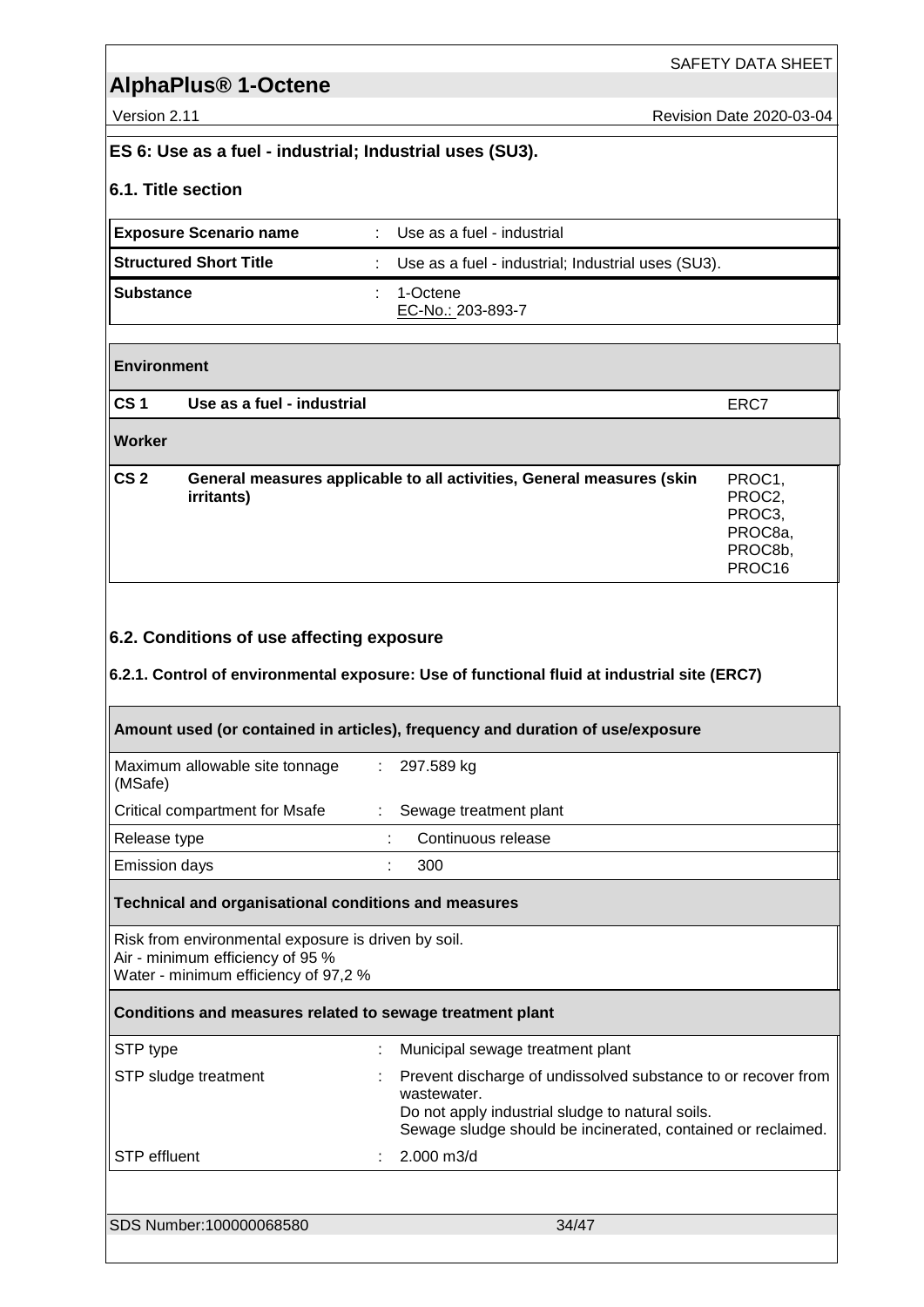# **AlphaPlus® 1-Octene**

Version 2.11 **Version 2.11** Revision Date 2020-03-04

| Conditions and measures related to treatment of waste (including article waste)                                                                                                                                                                                                                                                                                                                                                                                                                                                                                                                                                                                                                                                                                      |  |                                                                 |                                                              |  |
|----------------------------------------------------------------------------------------------------------------------------------------------------------------------------------------------------------------------------------------------------------------------------------------------------------------------------------------------------------------------------------------------------------------------------------------------------------------------------------------------------------------------------------------------------------------------------------------------------------------------------------------------------------------------------------------------------------------------------------------------------------------------|--|-----------------------------------------------------------------|--------------------------------------------------------------|--|
| Waste treatment                                                                                                                                                                                                                                                                                                                                                                                                                                                                                                                                                                                                                                                                                                                                                      |  | applicable local and/or national regulations.                   | External treatment and disposal of waste should comply with  |  |
| Other conditions affecting environmental exposure                                                                                                                                                                                                                                                                                                                                                                                                                                                                                                                                                                                                                                                                                                                    |  |                                                                 |                                                              |  |
| Receiving surface water flow                                                                                                                                                                                                                                                                                                                                                                                                                                                                                                                                                                                                                                                                                                                                         |  | 18.000 m3/d                                                     |                                                              |  |
| Local freshwater dilution factor                                                                                                                                                                                                                                                                                                                                                                                                                                                                                                                                                                                                                                                                                                                                     |  | 10                                                              |                                                              |  |
| Local marine water dilution factor                                                                                                                                                                                                                                                                                                                                                                                                                                                                                                                                                                                                                                                                                                                                   |  | 100                                                             |                                                              |  |
| 6.2.2. Control of worker exposure: Chemical production or refinery in closed process without<br>likelihood of exposure or processes with equivalent containment conditions (PROC1) / Chemical<br>production or refinery in closed continuous process with occasional controlled exposure or<br>processes with equivalent containment conditions (PROC2) / Manufacture or formulation in the<br>chemical industry in closed batch processes with occasional controlled exposure or processes<br>with equivalent containment condition (PROC3) / Transfer of substance or mixture<br>(charging/discharging) at non dedicated-facilities (PROC8a) / Transfer of substance or mixture<br>(charging/discharging) at dedicated facilities (PROC8b) / Use of fuels (PROC16) |  |                                                                 |                                                              |  |
| <b>Product (article) characteristics</b>                                                                                                                                                                                                                                                                                                                                                                                                                                                                                                                                                                                                                                                                                                                             |  |                                                                 |                                                              |  |
| Covers percentage substance in the product up to 100 %.                                                                                                                                                                                                                                                                                                                                                                                                                                                                                                                                                                                                                                                                                                              |  |                                                                 |                                                              |  |
| Physical form of product                                                                                                                                                                                                                                                                                                                                                                                                                                                                                                                                                                                                                                                                                                                                             |  | and Pressure                                                    | Liquid, vapour pressure 0.5 - 10 kPa at Standard Temperature |  |
| Amount used (or contained in articles), frequency and duration of use/exposure                                                                                                                                                                                                                                                                                                                                                                                                                                                                                                                                                                                                                                                                                       |  |                                                                 |                                                              |  |
| Duration                                                                                                                                                                                                                                                                                                                                                                                                                                                                                                                                                                                                                                                                                                                                                             |  | Covers daily exposures up to 8 hours                            |                                                              |  |
| Technical and organisational conditions and measures                                                                                                                                                                                                                                                                                                                                                                                                                                                                                                                                                                                                                                                                                                                 |  |                                                                 |                                                              |  |
| Do not ingest. If swallowed then seek immediate medical assistance.<br>Avoid direct skin contact with product. Identify potential areas for indirect skin contact. Wear gloves<br>(tested to EN374) if hand contact with substance likely. Clean up contamination/spills as soon as they<br>occur. Wash off any skin contamination immediately. Provide basic employee training to prevent /<br>minimise exposures and to report any skin problems that may develop.<br>No other specific measures identified.                                                                                                                                                                                                                                                       |  |                                                                 |                                                              |  |
| Other conditions affecting workers exposure                                                                                                                                                                                                                                                                                                                                                                                                                                                                                                                                                                                                                                                                                                                          |  |                                                                 |                                                              |  |
| Temperature                                                                                                                                                                                                                                                                                                                                                                                                                                                                                                                                                                                                                                                                                                                                                          |  | Assumes use at not more than 20°C above ambient<br>temperature. |                                                              |  |
| 6.3. Exposure estimation and reference to its source<br>6.3.1. Environmental release and exposure: Use of functional fluid at industrial site (ERC7)                                                                                                                                                                                                                                                                                                                                                                                                                                                                                                                                                                                                                 |  |                                                                 |                                                              |  |
| <b>Protection Target</b>                                                                                                                                                                                                                                                                                                                                                                                                                                                                                                                                                                                                                                                                                                                                             |  | <b>Exposure estimate</b>                                        | <b>RCR</b>                                                   |  |
| Air                                                                                                                                                                                                                                                                                                                                                                                                                                                                                                                                                                                                                                                                                                                                                                  |  | 0,00603 mg/m <sup>3</sup> (EUSES)                               |                                                              |  |
| SDS Number:100000068580                                                                                                                                                                                                                                                                                                                                                                                                                                                                                                                                                                                                                                                                                                                                              |  | 35/47                                                           |                                                              |  |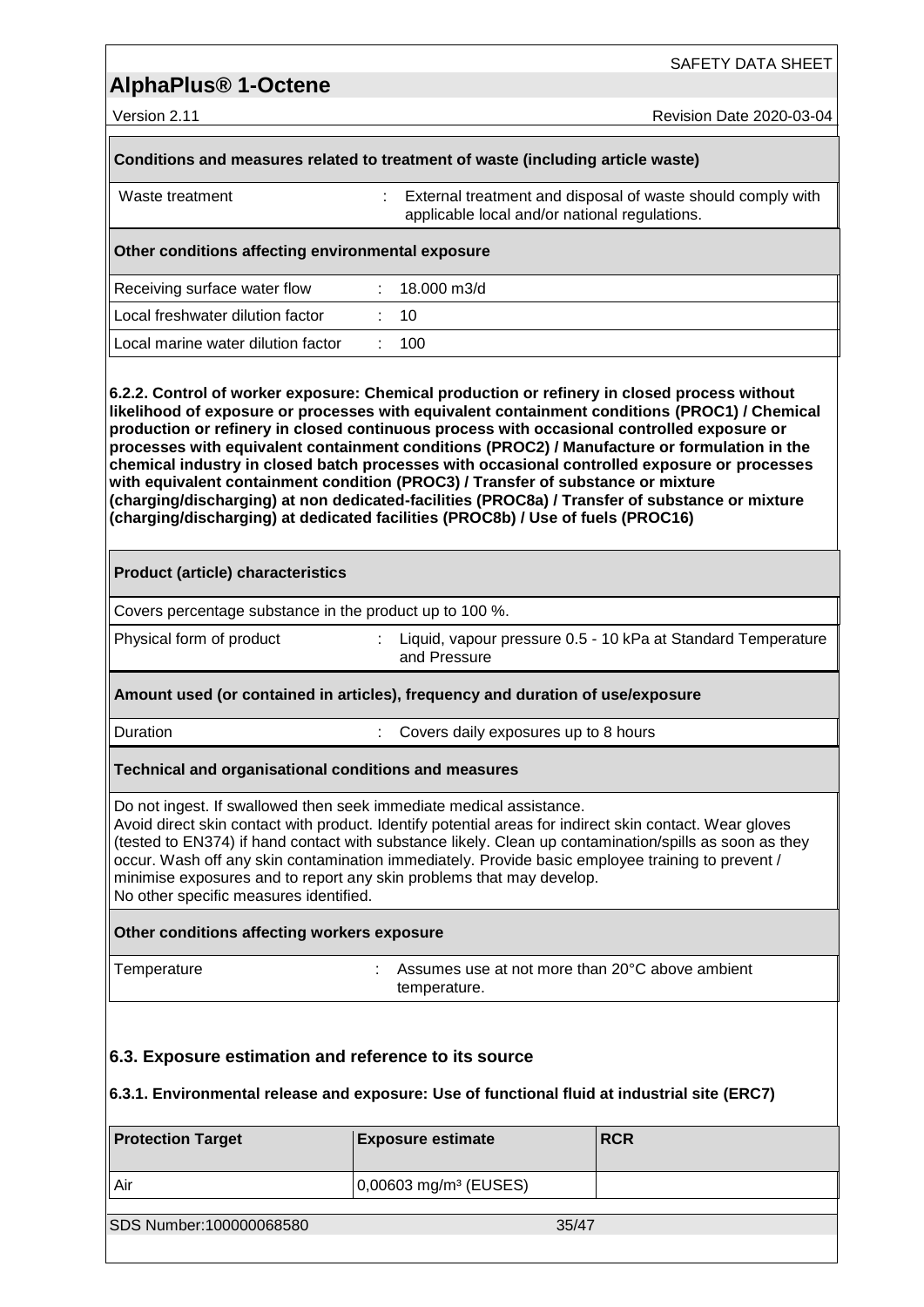### **AlphaPlus® 1-Octene**

Version 2.11 **New Search 2020-03-04** Revision Date 2020-03-04

| Freshwater          | 0,0000501 mg/l (EUSES)<br>0,004      |       |  |  |
|---------------------|--------------------------------------|-------|--|--|
| Freshwater sediment | 0,00577 mg/kg wet weight<br>(EUSES)  | 0,002 |  |  |
| Sea water           | 0,00502 µg/l (EUSES)                 | 0,000 |  |  |
| Sea sediment        | 0,000578 mg/kg wet weight<br>(EUSES) | 0,000 |  |  |
| Soil                | 0,0124 mg/kg wet weight<br>(EUSES)   | 0,011 |  |  |

#### **Additional information on exposure estimation**

Common practices vary across sites thus conservative process release estimates used. Risk from environmental exposure is driven by soil.

**6.3.2. Worker exposure: Chemical production or refinery in closed process without likelihood of exposure or processes with equivalent containment conditions (PROC1) / Chemical production or refinery in closed continuous process with occasional controlled exposure or processes with equivalent containment conditions (PROC2) / Manufacture or formulation in the chemical industry in closed batch processes with occasional controlled exposure or processes with equivalent containment condition (PROC3) / Transfer of substance or mixture (charging/discharging) at non dedicated-facilities (PROC8a) / Transfer of substance or mixture (charging/discharging) at dedicated facilities (PROC8b) / Use of fuels (PROC16)**

#### **Additional information on exposure estimation**

A quantitative risk assessment is not required for human health.

#### **6.4. Guidance to DU to evaluate whether he works inside the boundaries set by the ES**

Guidance is based on assumed operating conditions which may not be applicable to all sites; thus, scaling may be necessary to define appropriate site-specific risk management measures.

Required removal efficiency for wastewater can be achieved using onsite/offsite technologies, either alone or in combination.

Required removal efficiency for air can be achieved using on-site technologies, either alone or in combination.

Further details on scaling and control technologies are provided in SpERC factsheet (http://cefic.org/en/reach-for-industries-libraries.html).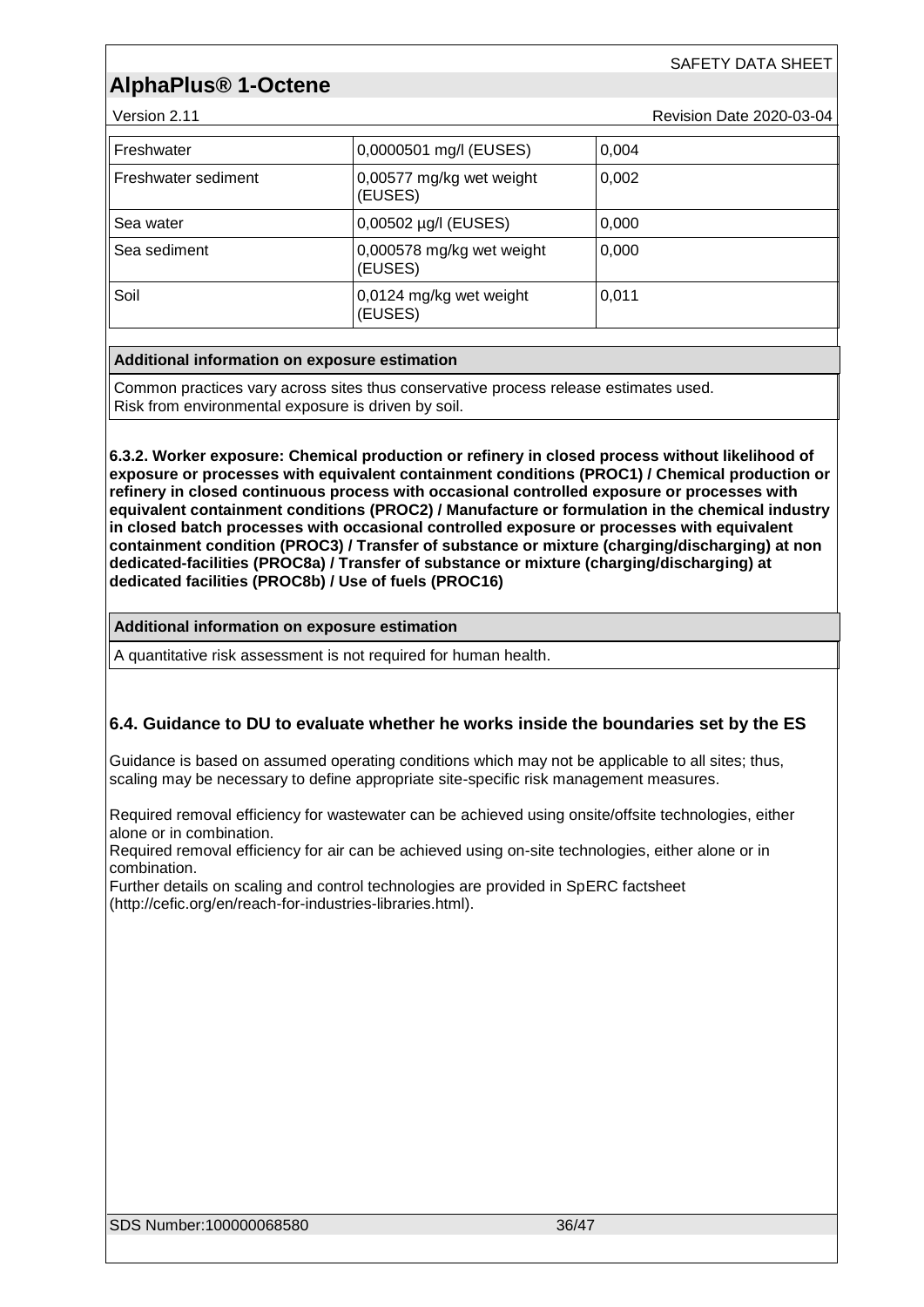|                                                                                                                                                                                                      |                                                                                                                                                                                                  | SAFETY DATA SHEET                                          |
|------------------------------------------------------------------------------------------------------------------------------------------------------------------------------------------------------|--------------------------------------------------------------------------------------------------------------------------------------------------------------------------------------------------|------------------------------------------------------------|
| <b>AlphaPlus<sup>®</sup> 1-Octene</b>                                                                                                                                                                |                                                                                                                                                                                                  |                                                            |
| Version 2.11                                                                                                                                                                                         |                                                                                                                                                                                                  | <b>Revision Date 2020-03-04</b>                            |
| ES 7: Use as a fuel - professional; Professional uses (SU22).                                                                                                                                        |                                                                                                                                                                                                  |                                                            |
| 7.1. Title section                                                                                                                                                                                   |                                                                                                                                                                                                  |                                                            |
| <b>Exposure Scenario name</b>                                                                                                                                                                        | Use as a fuel – professional                                                                                                                                                                     |                                                            |
| <b>Structured Short Title</b>                                                                                                                                                                        | Use as a fuel - professional; Professional uses (SU22).                                                                                                                                          |                                                            |
| <b>Substance</b>                                                                                                                                                                                     | 1-Octene<br>EC-No.: 203-893-7                                                                                                                                                                    |                                                            |
| <b>Environment</b>                                                                                                                                                                                   |                                                                                                                                                                                                  |                                                            |
| CS <sub>1</sub><br>Use as a fuel - professional                                                                                                                                                      |                                                                                                                                                                                                  | ERC9a,<br>ERC9b                                            |
| Worker                                                                                                                                                                                               |                                                                                                                                                                                                  |                                                            |
| CS <sub>2</sub><br>irritants)                                                                                                                                                                        | General measures applicable to all activities, General measures (skin                                                                                                                            | PROC1,<br>PROC2,<br>PROC3,<br>PROC8a,<br>PROC8b,<br>PROC16 |
| 7.2. Conditions of use affecting exposure<br>7.2.1. Control of environmental exposure: Widespread use of functional fluid (indoor) (ERC9a) /<br>Widespread use of functional fluid (outdoor) (ERC9b) |                                                                                                                                                                                                  |                                                            |
|                                                                                                                                                                                                      | Amount used (or contained in articles), frequency and duration of use/exposure                                                                                                                   |                                                            |
| Maximum allowable site tonnage<br>(MSafe)                                                                                                                                                            | ÷.<br>26.157 kg                                                                                                                                                                                  |                                                            |
| Critical compartment for Msafe                                                                                                                                                                       | Sewage treatment plant                                                                                                                                                                           |                                                            |
| Release type                                                                                                                                                                                         | Continuous release                                                                                                                                                                               |                                                            |
| <b>Emission days</b>                                                                                                                                                                                 | 300                                                                                                                                                                                              |                                                            |
| <b>Technical and organisational conditions and measures</b>                                                                                                                                          |                                                                                                                                                                                                  |                                                            |
| Risk from environmental exposure is driven by freshwater sediment.<br>Air - minimum efficiency of 0 %<br>Water - minimum efficiency of 97,2 %                                                        |                                                                                                                                                                                                  |                                                            |
| Conditions and measures related to sewage treatment plant                                                                                                                                            |                                                                                                                                                                                                  |                                                            |
| STP type                                                                                                                                                                                             | Municipal sewage treatment plant                                                                                                                                                                 |                                                            |
| STP sludge treatment                                                                                                                                                                                 | Prevent discharge of undissolved substance to or recover from<br>wastewater.<br>Do not apply industrial sludge to natural soils.<br>Sewage sludge should be incinerated, contained or reclaimed. |                                                            |
| <b>STP</b> effluent                                                                                                                                                                                  | 2.000 m3/d                                                                                                                                                                                       |                                                            |
| SDS Number:100000068580                                                                                                                                                                              | 37/47                                                                                                                                                                                            |                                                            |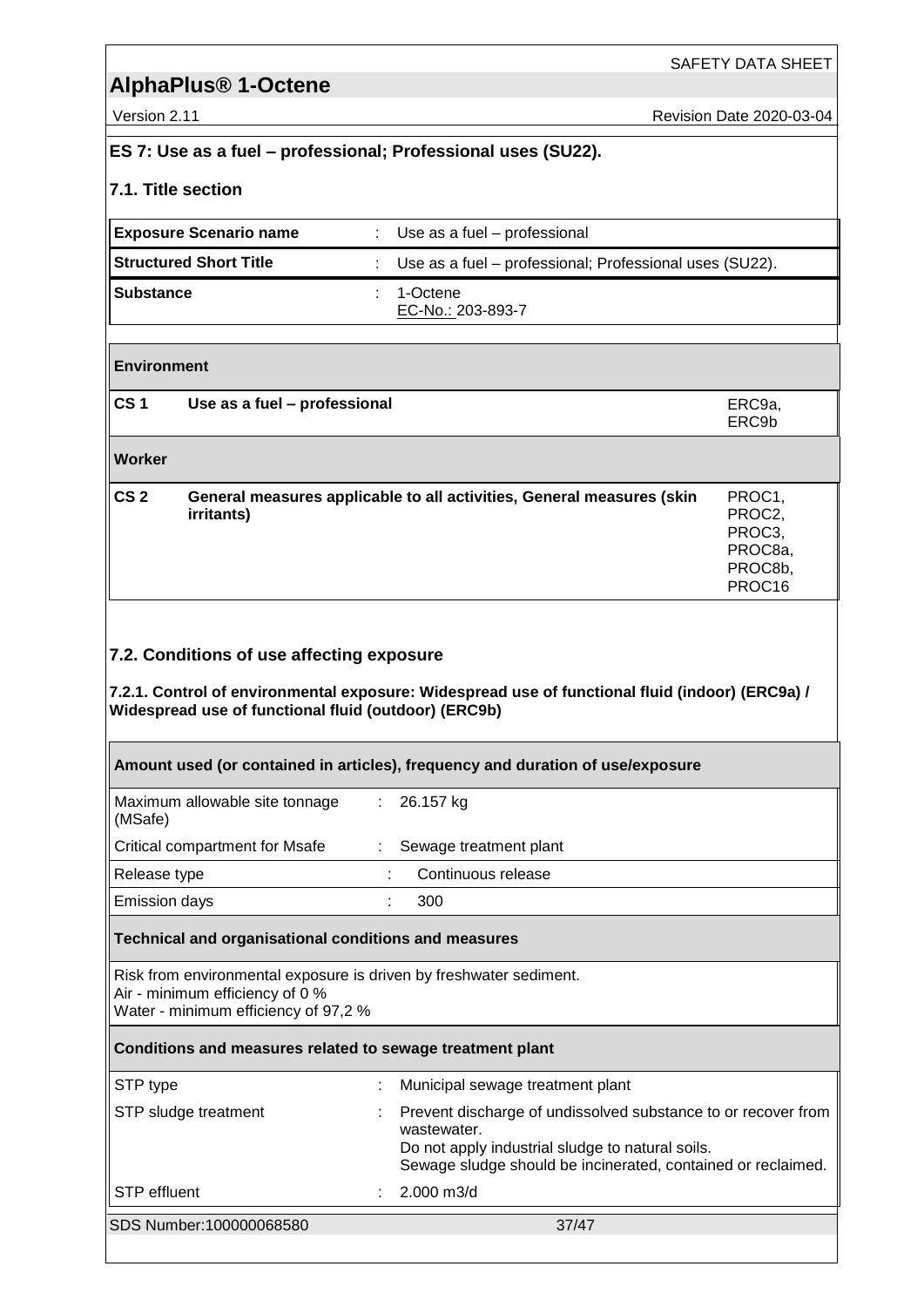# **AlphaPlus® 1-Octene**

Version 2.11 Version 2.11

| Conditions and measures related to treatment of waste (including article waste)                                                                                                                                                                                                                                                                                                                                                                                                                                                                                                                                                                                                                                                                                      |                                                                                                                                                                                                                                                                                                                                                                                               |                                                              |
|----------------------------------------------------------------------------------------------------------------------------------------------------------------------------------------------------------------------------------------------------------------------------------------------------------------------------------------------------------------------------------------------------------------------------------------------------------------------------------------------------------------------------------------------------------------------------------------------------------------------------------------------------------------------------------------------------------------------------------------------------------------------|-----------------------------------------------------------------------------------------------------------------------------------------------------------------------------------------------------------------------------------------------------------------------------------------------------------------------------------------------------------------------------------------------|--------------------------------------------------------------|
| Waste treatment                                                                                                                                                                                                                                                                                                                                                                                                                                                                                                                                                                                                                                                                                                                                                      | applicable local and/or national regulations.                                                                                                                                                                                                                                                                                                                                                 | External treatment and disposal of waste should comply with  |
| Other conditions affecting environmental exposure                                                                                                                                                                                                                                                                                                                                                                                                                                                                                                                                                                                                                                                                                                                    |                                                                                                                                                                                                                                                                                                                                                                                               |                                                              |
| Receiving surface water flow                                                                                                                                                                                                                                                                                                                                                                                                                                                                                                                                                                                                                                                                                                                                         | 18.000 m3/d<br>$\mathbb{R}^n$                                                                                                                                                                                                                                                                                                                                                                 |                                                              |
| Local freshwater dilution factor                                                                                                                                                                                                                                                                                                                                                                                                                                                                                                                                                                                                                                                                                                                                     | 10                                                                                                                                                                                                                                                                                                                                                                                            |                                                              |
| Local marine water dilution factor                                                                                                                                                                                                                                                                                                                                                                                                                                                                                                                                                                                                                                                                                                                                   | $\mathcal{L}^{\mathcal{L}}$<br>100                                                                                                                                                                                                                                                                                                                                                            |                                                              |
| 7.2.2. Control of worker exposure: Chemical production or refinery in closed process without<br>likelihood of exposure or processes with equivalent containment conditions (PROC1) / Chemical<br>production or refinery in closed continuous process with occasional controlled exposure or<br>processes with equivalent containment conditions (PROC2) / Manufacture or formulation in the<br>chemical industry in closed batch processes with occasional controlled exposure or processes<br>with equivalent containment condition (PROC3) / Transfer of substance or mixture<br>(charging/discharging) at non dedicated-facilities (PROC8a) / Transfer of substance or mixture<br>(charging/discharging) at dedicated facilities (PROC8b) / Use of fuels (PROC16) |                                                                                                                                                                                                                                                                                                                                                                                               |                                                              |
| <b>Product (article) characteristics</b>                                                                                                                                                                                                                                                                                                                                                                                                                                                                                                                                                                                                                                                                                                                             |                                                                                                                                                                                                                                                                                                                                                                                               |                                                              |
| Covers percentage substance in the product up to 100 %.                                                                                                                                                                                                                                                                                                                                                                                                                                                                                                                                                                                                                                                                                                              |                                                                                                                                                                                                                                                                                                                                                                                               |                                                              |
| Physical form of product                                                                                                                                                                                                                                                                                                                                                                                                                                                                                                                                                                                                                                                                                                                                             | $\mathcal{I}^{\mathcal{I}}$ .<br>and Pressure                                                                                                                                                                                                                                                                                                                                                 | Liquid, vapour pressure 0.5 - 10 kPa at Standard Temperature |
|                                                                                                                                                                                                                                                                                                                                                                                                                                                                                                                                                                                                                                                                                                                                                                      | Amount used (or contained in articles), frequency and duration of use/exposure                                                                                                                                                                                                                                                                                                                |                                                              |
| Duration                                                                                                                                                                                                                                                                                                                                                                                                                                                                                                                                                                                                                                                                                                                                                             | Covers daily exposures up to 8 hours                                                                                                                                                                                                                                                                                                                                                          |                                                              |
| Technical and organisational conditions and measures                                                                                                                                                                                                                                                                                                                                                                                                                                                                                                                                                                                                                                                                                                                 |                                                                                                                                                                                                                                                                                                                                                                                               |                                                              |
| Do not ingest. If swallowed then seek immediate medical assistance.<br>No other specific measures identified.                                                                                                                                                                                                                                                                                                                                                                                                                                                                                                                                                                                                                                                        | Avoid direct skin contact with product. Identify potential areas for indirect skin contact. Wear gloves<br>(tested to EN374) if hand contact with substance likely. Clean up contamination/spills as soon as they<br>occur. Wash off any skin contamination immediately. Provide basic employee training to prevent /<br>minimise exposures and to report any skin problems that may develop. |                                                              |
| Other conditions affecting workers exposure                                                                                                                                                                                                                                                                                                                                                                                                                                                                                                                                                                                                                                                                                                                          |                                                                                                                                                                                                                                                                                                                                                                                               |                                                              |
| Temperature                                                                                                                                                                                                                                                                                                                                                                                                                                                                                                                                                                                                                                                                                                                                                          | Assumes use at not more than 20°C above ambient<br>temperature.                                                                                                                                                                                                                                                                                                                               |                                                              |
| 7.3. Exposure estimation and reference to its source<br>7.3.1. Environmental release and exposure: Widespread use of functional fluid (indoor) (ERC9a) /<br>Widespread use of functional fluid (outdoor) (ERC9b)                                                                                                                                                                                                                                                                                                                                                                                                                                                                                                                                                     |                                                                                                                                                                                                                                                                                                                                                                                               |                                                              |
| <b>Protection Target</b>                                                                                                                                                                                                                                                                                                                                                                                                                                                                                                                                                                                                                                                                                                                                             | <b>Exposure estimate</b>                                                                                                                                                                                                                                                                                                                                                                      | <b>RCR</b>                                                   |
|                                                                                                                                                                                                                                                                                                                                                                                                                                                                                                                                                                                                                                                                                                                                                                      |                                                                                                                                                                                                                                                                                                                                                                                               |                                                              |
| SDS Number:100000068580                                                                                                                                                                                                                                                                                                                                                                                                                                                                                                                                                                                                                                                                                                                                              | 38/47                                                                                                                                                                                                                                                                                                                                                                                         |                                                              |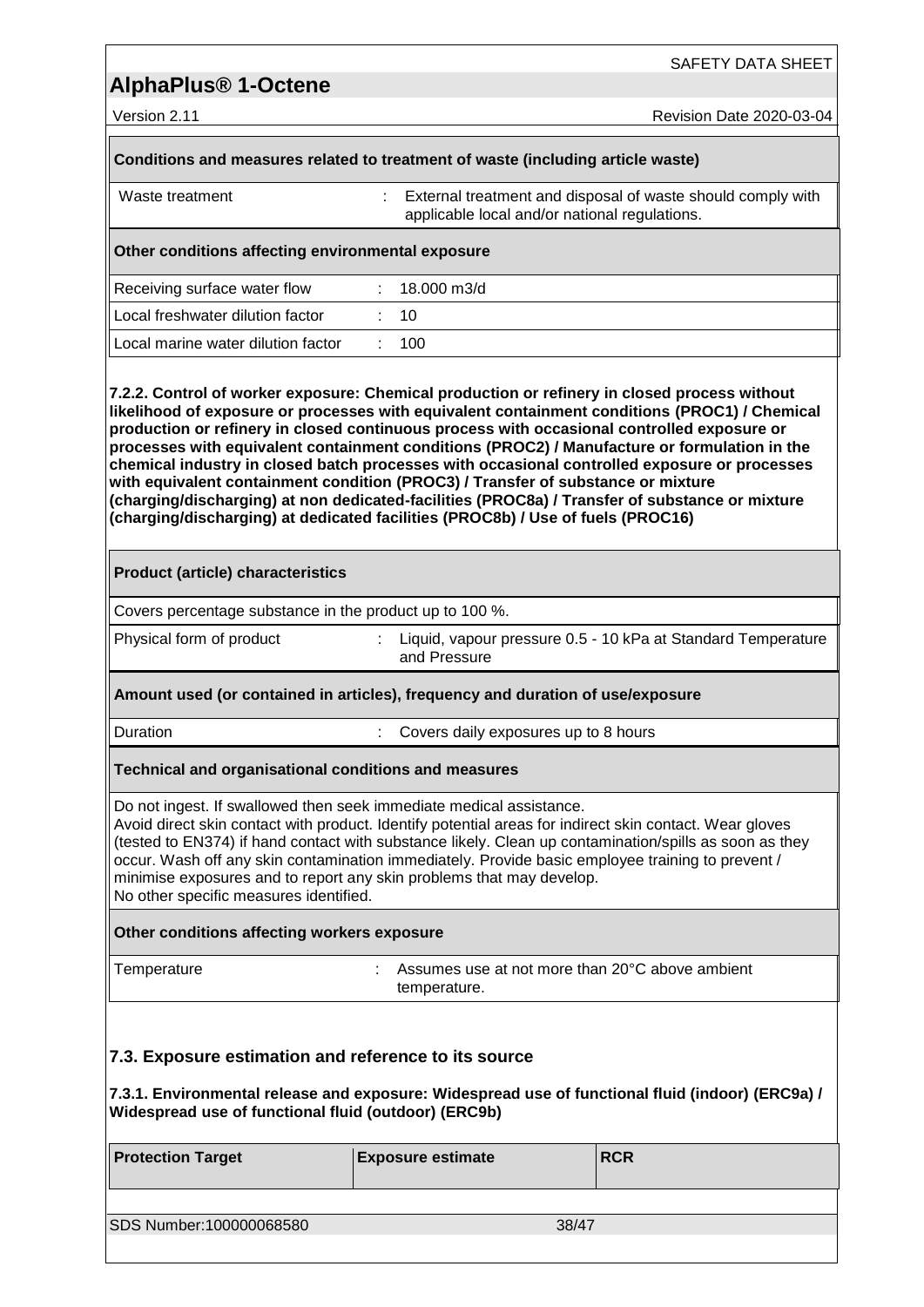### **AlphaPlus® 1-Octene**

Version 2.11 **New Search 2020-03-04** Revision Date 2020-03-04

| Air                 | 0,00412 mg/m <sup>3</sup> (EUSES)       |       |  |  |
|---------------------|-----------------------------------------|-------|--|--|
| Freshwater          | 0,0000029 mg/l (EUSES)                  | 0,000 |  |  |
| Freshwater sediment | 0,000336 mg/kg wet weight<br>(EUSES)    | 0,000 |  |  |
| Sea water           | 0,0000003 mg/l (EUSES)                  | 0,000 |  |  |
| Sea sediment        | $0,0000341$ mg/kg wet weight<br>(EUSES) | 0,000 |  |  |
| Soil                | $0,0000399$ mg/kg wet weight<br>(EUSES) | 0,000 |  |  |

#### **Additional information on exposure estimation**

Common practices vary across sites thus conservative process release estimates used. Risk from environmental exposure is driven by freshwater sediment.

**7.3.2. Worker exposure: Chemical production or refinery in closed process without likelihood of exposure or processes with equivalent containment conditions (PROC1) / Chemical production or refinery in closed continuous process with occasional controlled exposure or processes with equivalent containment conditions (PROC2) / Manufacture or formulation in the chemical industry in closed batch processes with occasional controlled exposure or processes with equivalent containment condition (PROC3) / Transfer of substance or mixture (charging/discharging) at non dedicated-facilities (PROC8a) / Transfer of substance or mixture (charging/discharging) at dedicated facilities (PROC8b) / Use of fuels (PROC16)**

**Additional information on exposure estimation**

A quantitative risk assessment is not required for human health.

#### **7.4. Guidance to DU to evaluate whether he works inside the boundaries set by the ES**

Guidance is based on assumed operating conditions which may not be applicable to all sites; thus, scaling may be necessary to define appropriate site-specific risk management measures.

Required removal efficiency for wastewater can be achieved using onsite/offsite technologies, either alone or in combination.

Required removal efficiency for air can be achieved using on-site technologies, either alone or in combination.

Further details on scaling and control technologies are provided in SpERC factsheet (http://cefic.org/en/reach-for-industries-libraries.html).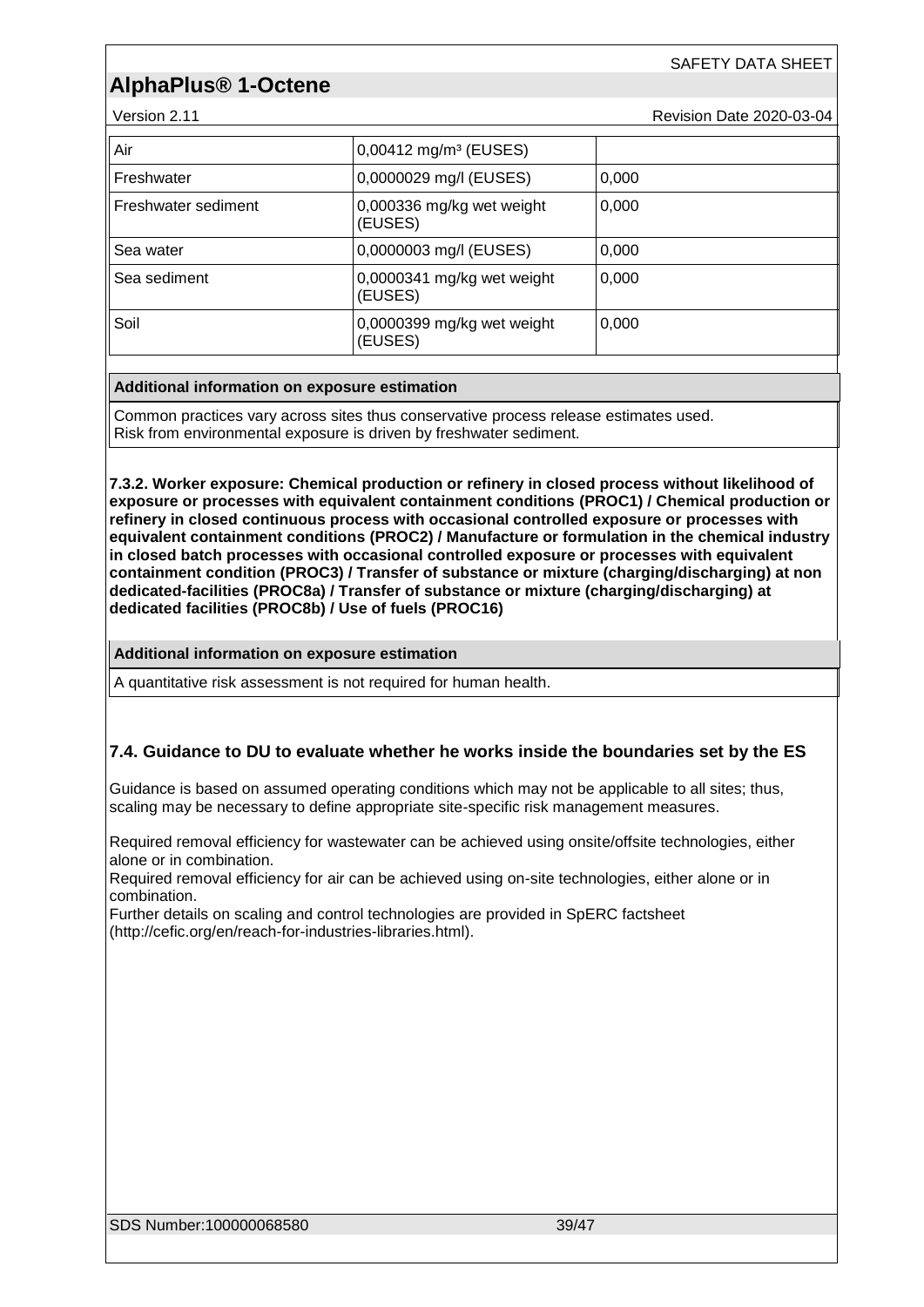|                                                                                                                                                                                            | <b>SAFETY DATA SHEET</b>                                                                                                             |
|--------------------------------------------------------------------------------------------------------------------------------------------------------------------------------------------|--------------------------------------------------------------------------------------------------------------------------------------|
| <b>AlphaPlus® 1-Octene</b>                                                                                                                                                                 |                                                                                                                                      |
| Version 2.11                                                                                                                                                                               | Revision Date 2020-03-04                                                                                                             |
| ES 8: Lubricants - Industrial; Industrial uses (SU3).                                                                                                                                      |                                                                                                                                      |
| $ 8.1$ . Title section                                                                                                                                                                     |                                                                                                                                      |
| <b>Exposure Scenario name</b><br>Lubricants - Industrial                                                                                                                                   |                                                                                                                                      |
| <b>Structured Short Title</b><br>Lubricants - Industrial; Industrial uses (SU3).                                                                                                           |                                                                                                                                      |
| <b>Substance</b><br>1-Octene<br>EC-No.: 203-893-7                                                                                                                                          |                                                                                                                                      |
| <b>Environment</b>                                                                                                                                                                         |                                                                                                                                      |
| CS <sub>1</sub><br><b>Lubricants - Industrial</b>                                                                                                                                          | ERC4                                                                                                                                 |
| Worker                                                                                                                                                                                     |                                                                                                                                      |
| CS <sub>2</sub><br>General measures applicable to all activities, General measures (skin<br>irritants)                                                                                     | PROC1,<br>PROC2,<br>PROC3,<br>PROC4,<br>PROC7,<br>PROC9,<br>PROC8a,<br>PROC8b,<br>PROC10,<br>PROC13,<br>PROC15,<br>PROC17,<br>PROC18 |
| 8.2. Conditions of use affecting exposure<br>8.2.1. Control of environmental exposure: Use of non-reactive processing aid at industrial site (no<br>inclusion into or onto article) (ERC4) |                                                                                                                                      |
| Amount used (or contained in articles), frequency and duration of use/exposure                                                                                                             |                                                                                                                                      |
| Maximum allowable site tonnage<br>801.282 kg<br>$\mathcal{I}^{\mathcal{I}}$ .<br>(MSafe)                                                                                                   |                                                                                                                                      |
| Critical compartment for Msafe<br>Sewage treatment plant                                                                                                                                   |                                                                                                                                      |
| <b>Emission days</b><br>20                                                                                                                                                                 |                                                                                                                                      |
| <b>Technical and organisational conditions and measures</b>                                                                                                                                |                                                                                                                                      |
| Risk from environmental exposure is driven by marine water.<br>Air - minimum efficiency of 80 %<br>Water - minimum efficiency of 97,2 %                                                    |                                                                                                                                      |
| Conditions and measures related to sewage treatment plant                                                                                                                                  |                                                                                                                                      |
| STP type<br>Municipal sewage treatment plant                                                                                                                                               |                                                                                                                                      |
| Prevent discharge of undissolved substance to or recover from<br>STP sludge treatment                                                                                                      |                                                                                                                                      |
| SDS Number:100000068580<br>40/47                                                                                                                                                           |                                                                                                                                      |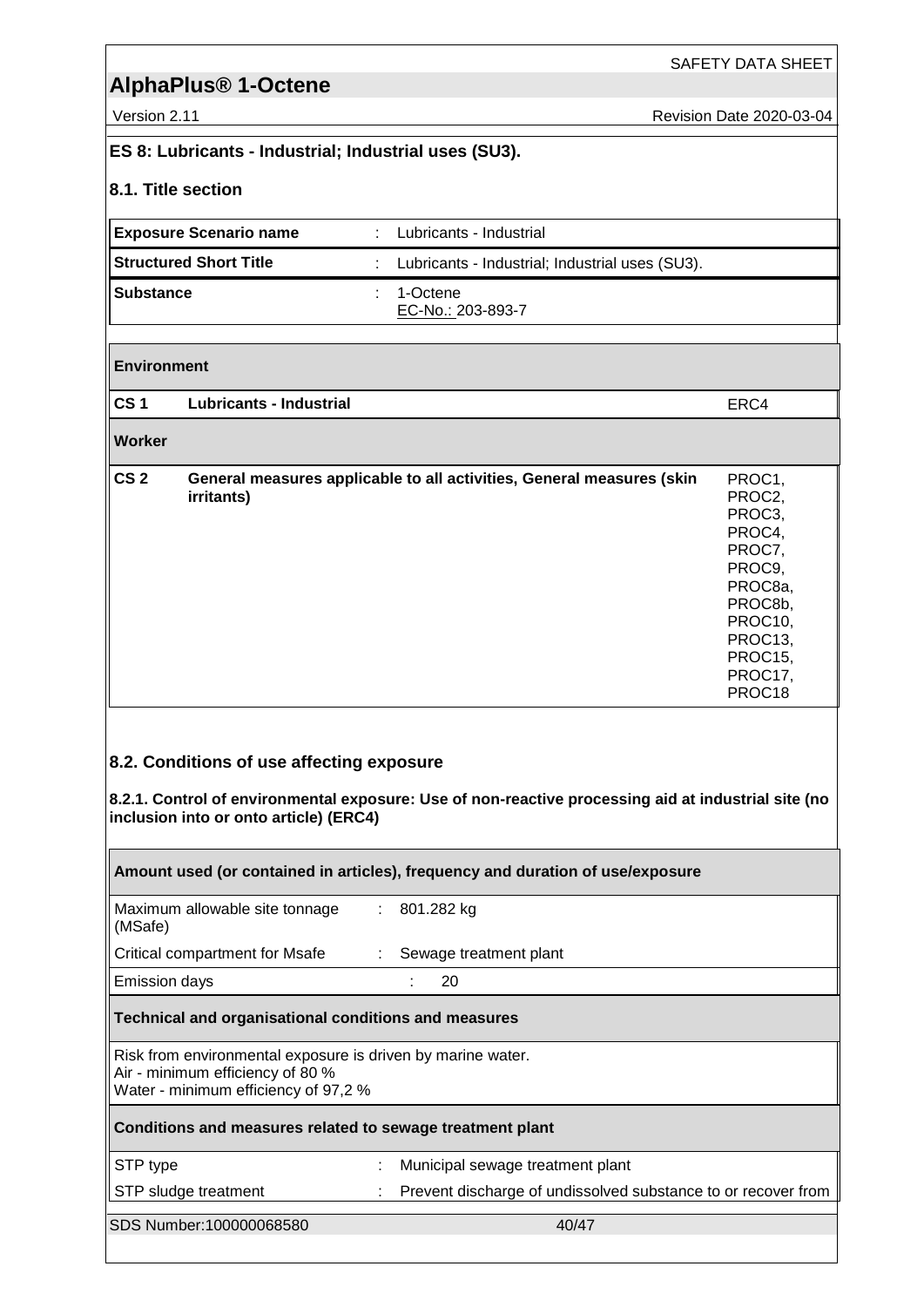SAFETY DATA SHEET

Version 2.11 **New Strategies** 2020-03-04 **Revision Date 2020-03-04** 

| Conditions and measures related to treatment of waste (including article waste) |                                                                                                                                 |
|---------------------------------------------------------------------------------|---------------------------------------------------------------------------------------------------------------------------------|
| STP effluent                                                                    | $: 2.000 \text{ m}$ 3/d                                                                                                         |
|                                                                                 | wastewater.<br>Do not apply industrial sludge to natural soils.<br>Sewage sludge should be incinerated, contained or reclaimed. |

Waste treatment : External treatment and disposal of waste should comply with applicable local and/or national regulations.

#### **Other conditions affecting environmental exposure**

| Receiving surface water flow          | 18.000 m3/d |
|---------------------------------------|-------------|
| Local freshwater dilution factor      | 10          |
| ll Local marine water dilution factor | 100         |

**8.2.2. Control of worker exposure: Chemical production or refinery in closed process without likelihood of exposure or processes with equivalent containment conditions (PROC1) / Chemical production or refinery in closed continuous process with occasional controlled exposure or processes with equivalent containment conditions (PROC2) / Manufacture or formulation in the chemical industry in closed batch processes with occasional controlled exposure or processes with equivalent containment condition (PROC3) / Chemical production where opportunity for exposure arises (PROC4) / Industrial spraying (PROC7) / Transfer of substance or mixture into small containers (dedicated filling line, including weighing) (PROC9) / Transfer of substance or mixture (charging/discharging) at non dedicated-facilities (PROC8a) / Transfer of substance or mixture (charging/discharging) at dedicated facilities (PROC8b) / Roller application or brushing (PROC10) / Treatment of articles by dipping and pouring (PROC13) / Use as laboratory reagent (PROC15) / Lubrication at high energy conditions in metal working operations (PROC17) / General greasing/lubrication at high kinetic energy conditions (PROC18)**

#### **Product (article) characteristics**

Covers percentage substance in the product up to 100 %.

Physical form of product : Liquid, vapour pressure 0.5 - 10 kPa at Standard Temperature and Pressure

#### **Amount used (or contained in articles), frequency and duration of use/exposure**

Duration **Duration** : Covers daily exposures up to 8 hours

#### **Technical and organisational conditions and measures**

Do not ingest. If swallowed then seek immediate medical assistance.

Avoid direct skin contact with product. Identify potential areas for indirect skin contact. Wear gloves (tested to EN374) if hand contact with substance likely. Clean up contamination/spills as soon as they occur. Wash off any skin contamination immediately. Provide basic employee training to prevent / minimise exposures and to report any skin problems that may develop. No other specific measures identified.

**Other conditions affecting workers exposure**

Temperature **1200** CONSTANDING MASSUMES use at not more than 20°C above ambient temperature.

SDS Number:100000068580 41/47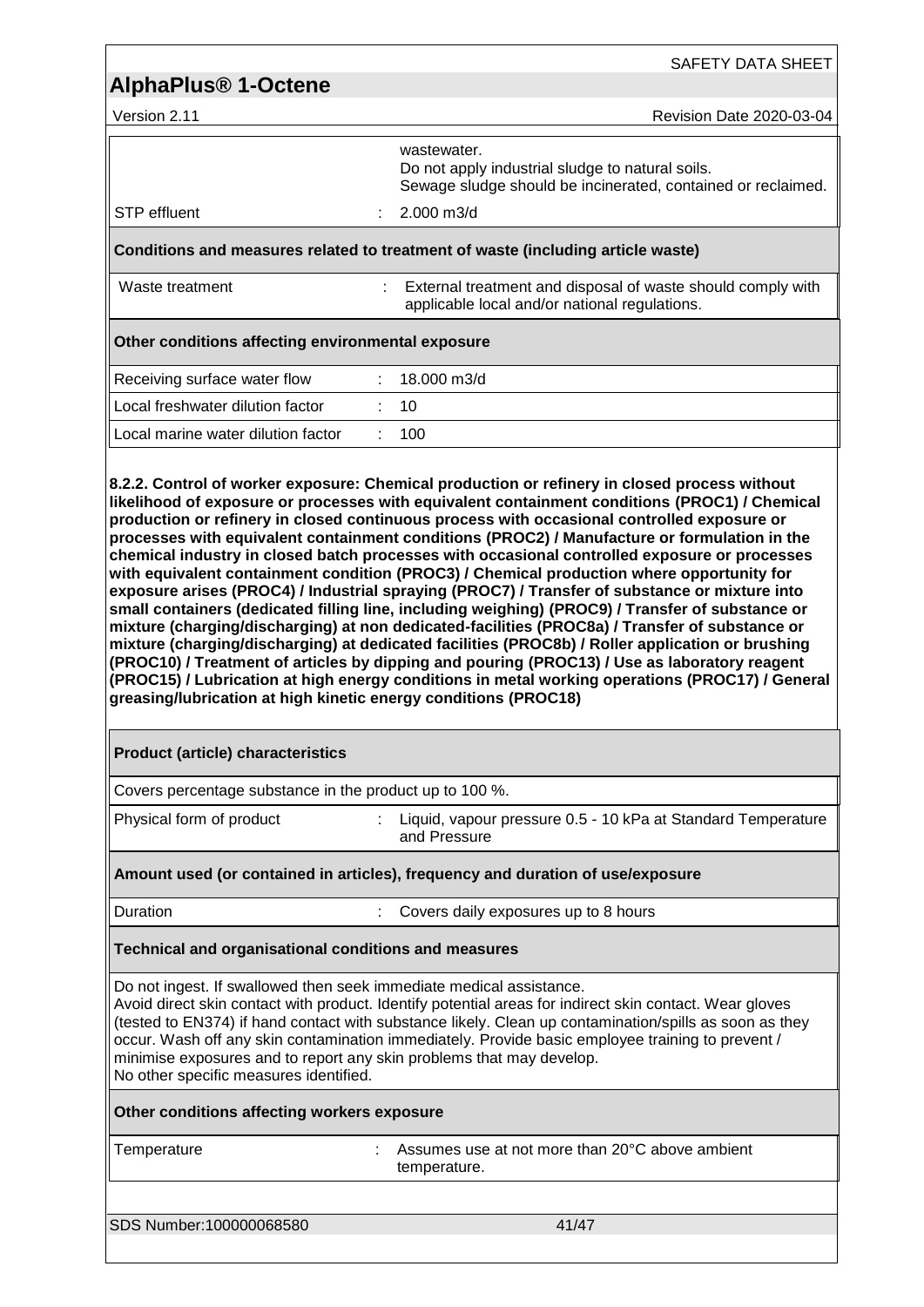Version 2.11 **New Strategies 2020-03-04** Revision Date 2020-03-04

#### **8.3. Exposure estimation and reference to its source**

**8.3.1. Environmental release and exposure: Use of non-reactive processing aid at industrial site (no inclusion into or onto article) (ERC4)**

| <b>Protection Target</b> | <b>Exposure estimate</b>            | <b>RCR</b> |
|--------------------------|-------------------------------------|------------|
| Air                      | $0,0045$ mg/m <sup>3</sup> (EUSES)  |            |
| Freshwater               | 0,0000135 mg/l (EUSES)              | 0,001      |
| Freshwater sediment      | 0,00155 mg/kg wet weight<br>(EUSES) | 0,000      |
| Sea water                | 0,0000375 µg/l (EUSES)              | 0,003      |
| Sea sediment             | 0,00432 mg/kg wet weight<br>(EUSES) | 0,000      |
| Soil                     | 0,00279 mg/kg wet weight<br>(EUSES) | 0,003      |

#### **Additional information on exposure estimation**

Common practices vary across sites thus conservative process release estimates used. Risk from environmental exposure is driven by marine water.

**8.3.2. Worker exposure: Chemical production or refinery in closed process without likelihood of exposure or processes with equivalent containment conditions (PROC1) / Chemical production or refinery in closed continuous process with occasional controlled exposure or processes with equivalent containment conditions (PROC2) / Manufacture or formulation in the chemical industry in closed batch processes with occasional controlled exposure or processes with equivalent containment condition (PROC3) / Chemical production where opportunity for exposure arises (PROC4) / Industrial spraying (PROC7) / Transfer of substance or mixture into small containers (dedicated filling line, including weighing) (PROC9) / Transfer of substance or mixture (charging/discharging) at non dedicated-facilities (PROC8a) / Transfer of substance or mixture (charging/discharging) at dedicated facilities (PROC8b) / Roller application or brushing (PROC10) / Treatment of articles by dipping and pouring (PROC13) / Use as laboratory reagent (PROC15) / Lubrication at high energy conditions in metal working operations (PROC17) / General greasing/lubrication at high kinetic energy conditions (PROC18)**

#### **Additional information on exposure estimation**

A quantitative risk assessment is not required for human health.

#### **8.4. Guidance to DU to evaluate whether he works inside the boundaries set by the ES**

Guidance is based on assumed operating conditions which may not be applicable to all sites; thus, scaling may be necessary to define appropriate site-specific risk management measures.

Required removal efficiency for wastewater can be achieved using onsite/offsite technologies, either alone or in combination.

Required removal efficiency for air can be achieved using on-site technologies, either alone or in combination.

Further details on scaling and control technologies are provided in SpERC factsheet (http://cefic.org/en/reach-for-industries-libraries.html).

SDS Number:100000068580 42/47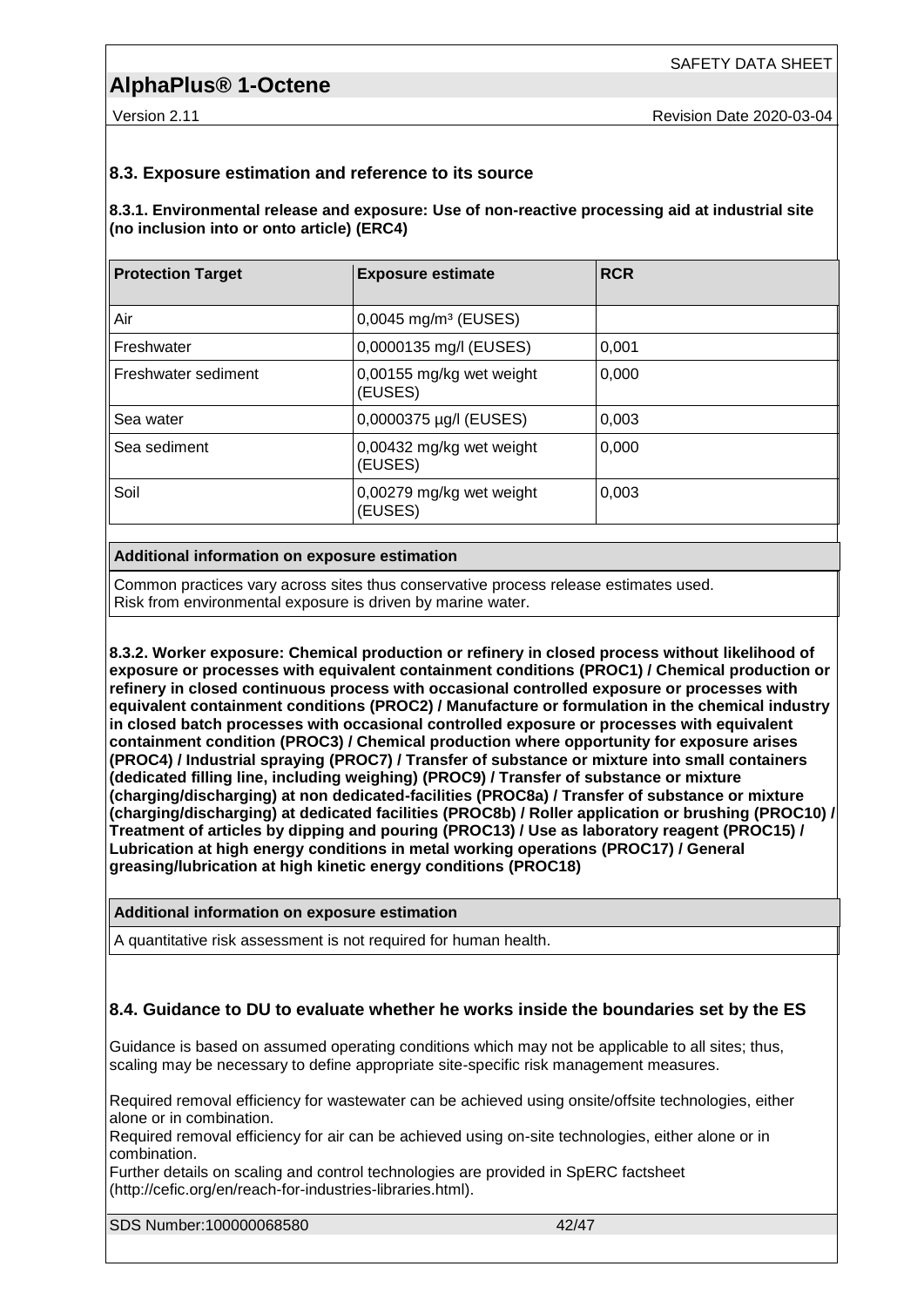SAFETY DATA SHEET

Version 2.11 **Version 2.11** Revision Date 2020-03-04

SDS Number:100000068580 43/47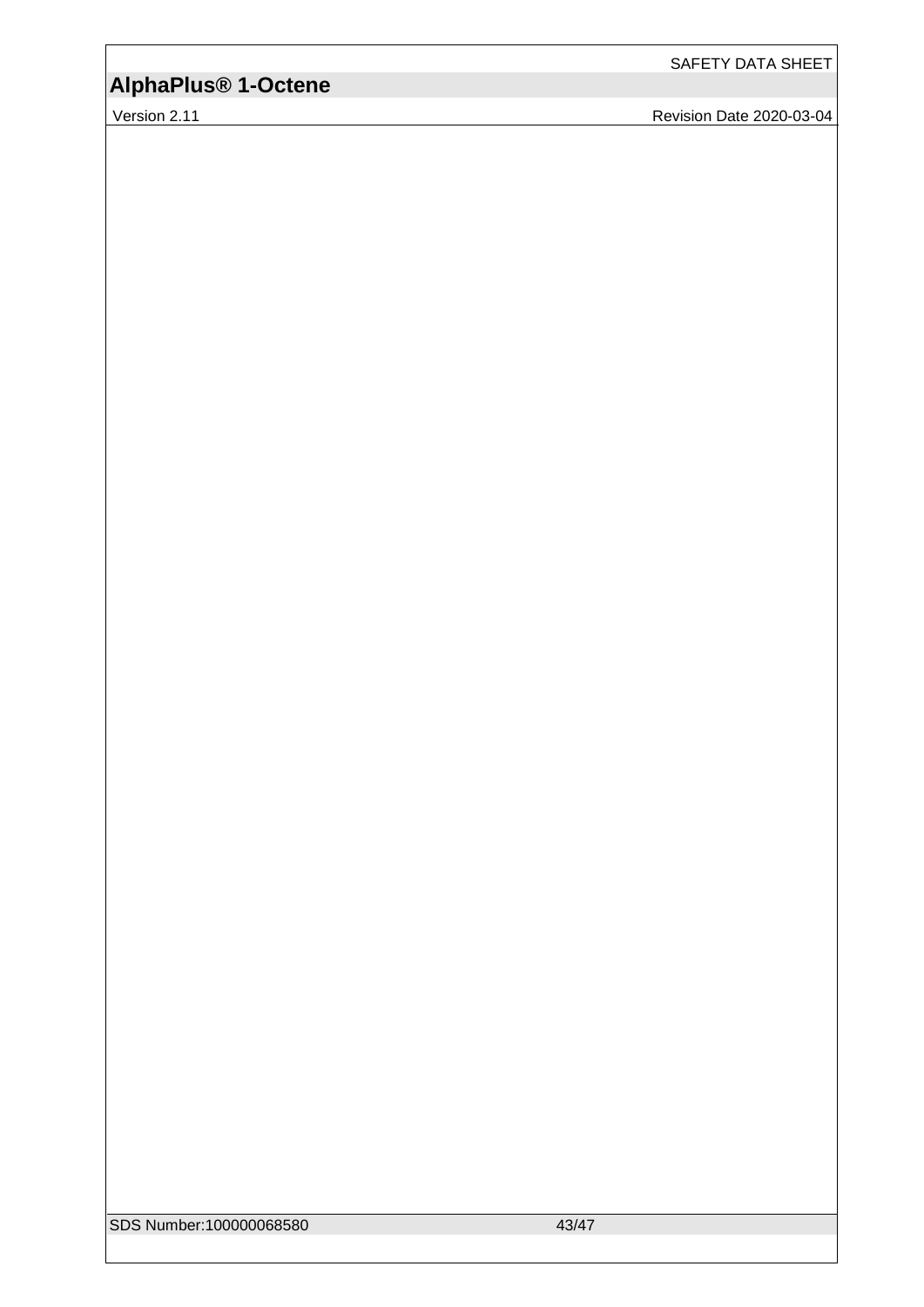| SAFETY DATA SHEET |  |
|-------------------|--|
|                   |  |

PROC3, PROC4, PROC5, PROC7, PROC8a, PROC8b, PROC9, PROC10, PROC13, PROC17

# Version 2.11 **New Strategies** 2020-03-04 **Revision Date 2020-03-04 ES 9: Metal working fluids / rolling oils - Industrial; Industrial uses (SU3). 9.1. Title section Exposure Scenario name** : Metal working fluids / rolling oils - Industrial **Structured Short Title** : Metal working fluids / rolling oils - Industrial; Industrial uses (SU3). Substance : 1-Octene EC-No.: 203-893-7 **Environment CS 1 Metal working fluids / rolling oils - Industrial** ERC4 **Worker CS 2 General measures applicable to all activities, General measures (skin irritants)** PROC1, PROC2,

#### **9.2. Conditions of use affecting exposure**

**9.2.1. Control of environmental exposure: Use of non-reactive processing aid at industrial site (no inclusion into or onto article) (ERC4)**

|                                                                                                                                         | Amount used (or contained in articles), frequency and duration of use/exposure |
|-----------------------------------------------------------------------------------------------------------------------------------------|--------------------------------------------------------------------------------|
| Maximum allowable site tonnage : 801.282 kg<br>(MSafe)                                                                                  |                                                                                |
| Critical compartment for Msafe : Sewage treatment plant                                                                                 |                                                                                |
| Emission days                                                                                                                           | 20                                                                             |
| Technical and organisational conditions and measures                                                                                    |                                                                                |
| Risk from environmental exposure is driven by marine water.<br>Air - minimum efficiency of 80 %<br>Water - minimum efficiency of 97,2 % |                                                                                |
| Conditions and measures related to sewage treatment plant                                                                               |                                                                                |
| STP type                                                                                                                                | Municipal sewage treatment plant                                               |
| STP sludge treatment                                                                                                                    | Prevent discharge of undissolved substance to or recover from                  |
| SDS Number:100000068580                                                                                                                 | 44/47                                                                          |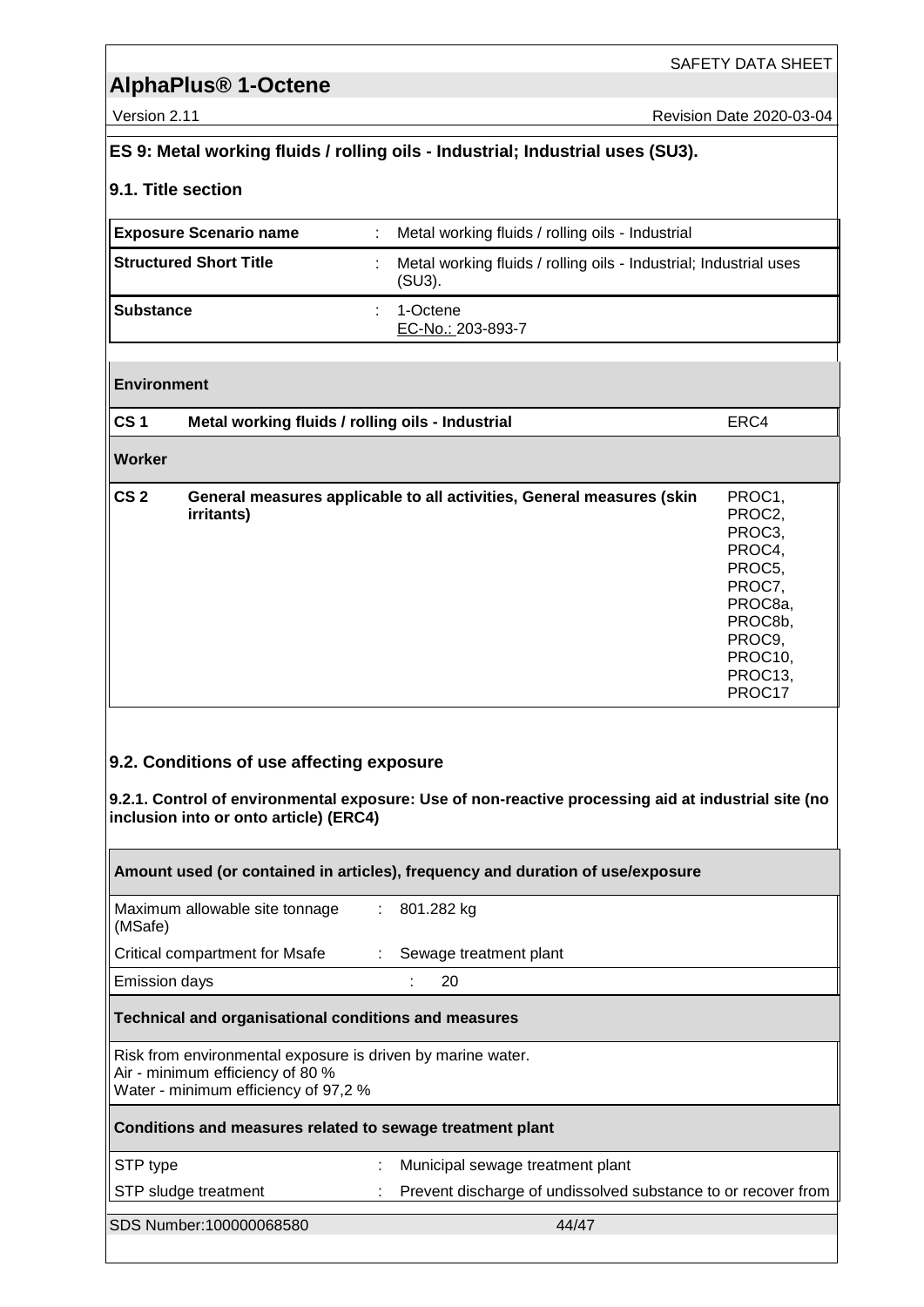SAFETY DATA SHEET

Version 2.11 **New Strategies** 2020-03-04 **Revision Date 2020-03-04** 

|                 | wastewater.<br>Do not apply industrial sludge to natural soils.<br>Sewage sludge should be incinerated, contained or reclaimed. |
|-----------------|---------------------------------------------------------------------------------------------------------------------------------|
| ll STP effluent | 2.000 m3/d                                                                                                                      |
|                 | $\blacksquare$ . The compact of the compact of the following control of the control of the compact of the compact of $\Lambda$  |

**Conditions and measures related to treatment of waste (including article waste)**

Waste treatment : External treatment and disposal of waste should comply with applicable local and/or national regulations.

#### **Other conditions affecting environmental exposure**

| Receiving surface water flow          | 18.000 m3/d |
|---------------------------------------|-------------|
| Local freshwater dilution factor      | 10.         |
| ll Local marine water dilution factor | 100         |

**9.2.2. Control of worker exposure: Chemical production or refinery in closed process without likelihood of exposure or processes with equivalent containment conditions (PROC1) / Chemical production or refinery in closed continuous process with occasional controlled exposure or processes with equivalent containment conditions (PROC2) / Manufacture or formulation in the chemical industry in closed batch processes with occasional controlled exposure or processes with equivalent containment condition (PROC3) / Chemical production where opportunity for exposure arises (PROC4) / Mixing or blending in batch processes (PROC5) / Industrial spraying (PROC7) / Transfer of substance or mixture (charging/discharging) at non dedicated-facilities (PROC8a) / Transfer of substance or mixture (charging/discharging) at dedicated facilities (PROC8b) / Transfer of substance or mixture into small containers (dedicated filling line, including weighing) (PROC9) / Roller application or brushing (PROC10) / Treatment of articles by dipping and pouring (PROC13) / Lubrication at high energy conditions in metal working operations (PROC17)**

#### **Product (article) characteristics**

Covers percentage substance in the product up to 100 %.

Physical form of product : Liquid, vapour pressure 0.5 - 10 kPa at Standard Temperature and Pressure

#### **Amount used (or contained in articles), frequency and duration of use/exposure**

: Covers daily exposures up to 8 hours

#### **Technical and organisational conditions and measures**

Do not ingest. If swallowed then seek immediate medical assistance.

Avoid direct skin contact with product. Identify potential areas for indirect skin contact. Wear gloves (tested to EN374) if hand contact with substance likely. Clean up contamination/spills as soon as they occur. Wash off any skin contamination immediately. Provide basic employee training to prevent / minimise exposures and to report any skin problems that may develop. No other specific measures identified.

**Other conditions affecting workers exposure**

Temperature *E* Assumes use at not more than 20°C above ambient temperature.

SDS Number:100000068580 45/47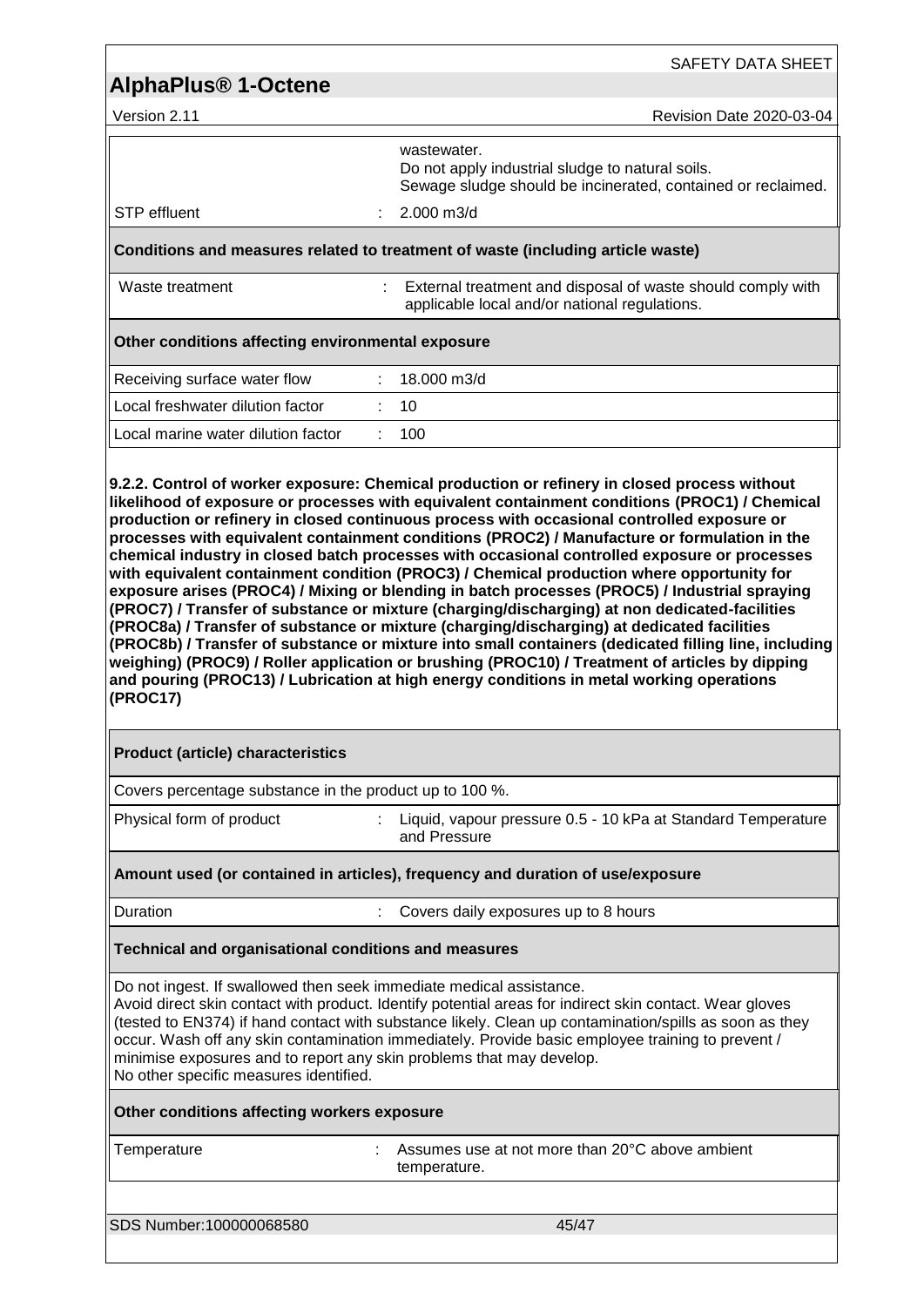Version 2.11 **New Search 2020-03-04** Revision Date 2020-03-04

#### **9.3. Exposure estimation and reference to its source**

**9.3.1. Environmental release and exposure: Use of non-reactive processing aid at industrial site (no inclusion into or onto article) (ERC4)**

| <b>Protection Target</b> | <b>Exposure estimate</b>            | <b>RCR</b> |
|--------------------------|-------------------------------------|------------|
| Air                      | 0,00488 mg/m <sup>3</sup> (EUSES)   |            |
| Freshwater               | 0,0000135 mg/l (EUSES)              | 0,001      |
| Freshwater sediment      | 0,00155 mg/kg wet weight<br>(EUSES) | 0,001      |
| Sea water                | 0,0000375 µg/l (EUSES)              | 0,003      |
| Sea sediment             | 0,00432 mg/kg wet weight<br>(EUSES) | 0,000      |
| Soil                     | 0,00321 mg/kg wet weight<br>(EUSES) | 0,003      |

#### **Additional information on exposure estimation**

Common practices vary across sites thus conservative process release estimates used. Risk from environmental exposure is driven by marine water.

**9.3.2. Worker exposure: Chemical production or refinery in closed process without likelihood of exposure or processes with equivalent containment conditions (PROC1) / Chemical production or refinery in closed continuous process with occasional controlled exposure or processes with equivalent containment conditions (PROC2) / Manufacture or formulation in the chemical industry in closed batch processes with occasional controlled exposure or processes with equivalent containment condition (PROC3) / Chemical production where opportunity for exposure arises (PROC4) / Mixing or blending in batch processes (PROC5) / Industrial spraying (PROC7) / Transfer of substance or mixture (charging/discharging) at non dedicated-facilities (PROC8a) / Transfer of substance or mixture (charging/discharging) at dedicated facilities (PROC8b) / Transfer of substance or mixture into small containers (dedicated filling line, including weighing) (PROC9) / Roller application or brushing (PROC10) / Treatment of articles by dipping and pouring (PROC13) / Lubrication at high energy conditions in metal working operations (PROC17)**

#### **Additional information on exposure estimation**

A quantitative risk assessment is not required for human health.

#### **9.4. Guidance to DU to evaluate whether he works inside the boundaries set by the ES**

Guidance is based on assumed operating conditions which may not be applicable to all sites; thus, scaling may be necessary to define appropriate site-specific risk management measures.

Required removal efficiency for wastewater can be achieved using onsite/offsite technologies, either alone or in combination.

Required removal efficiency for air can be achieved using on-site technologies, either alone or in combination.

Further details on scaling and control technologies are provided in SpERC factsheet (http://cefic.org/en/reach-for-industries-libraries.html).

SDS Number:100000068580 46/47